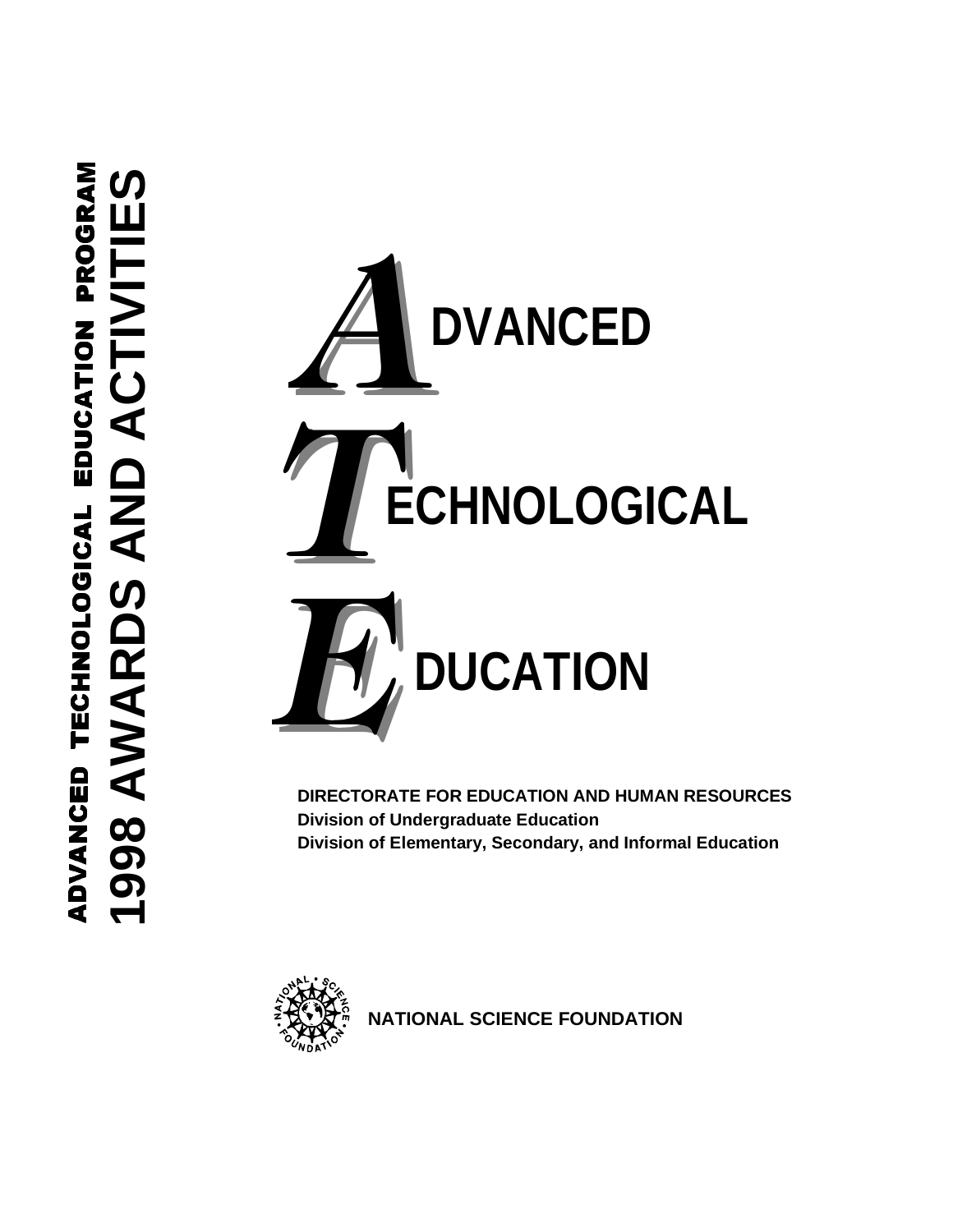

The National Science Foundation promotes and advances scientific progress in the United States by competitively awarding grants for research and education in the sciences, mathematics and engineering.

To get the latest information about program deadlines, to download copies of NSF publications, and to access abstracts of awards, visit the NSF Web site at:

# **http://www.nsf.gov**

| 圓 | <b>Location:</b>                                         | 4201 Wilson Blvd.<br>Arlington, VA 22230 |
|---|----------------------------------------------------------|------------------------------------------|
| 回 | <b>For General Information (NSF Information Center):</b> | $(703)$ 306-1234                         |
| 回 | TDD (for the hearing-impaired):                          | $(703)$ 306-0090                         |
| 回 | <b>To Order Publications or Forms:</b>                   |                                          |
|   | Send an e-mail to:                                       | pubs@nsf.gov                             |
|   | or telephone:                                            | $(301)$ 947-2722                         |
|   |                                                          |                                          |
| 回 | <b>To Locate NSF Employees:</b>                          | $(703)$ 306-1234                         |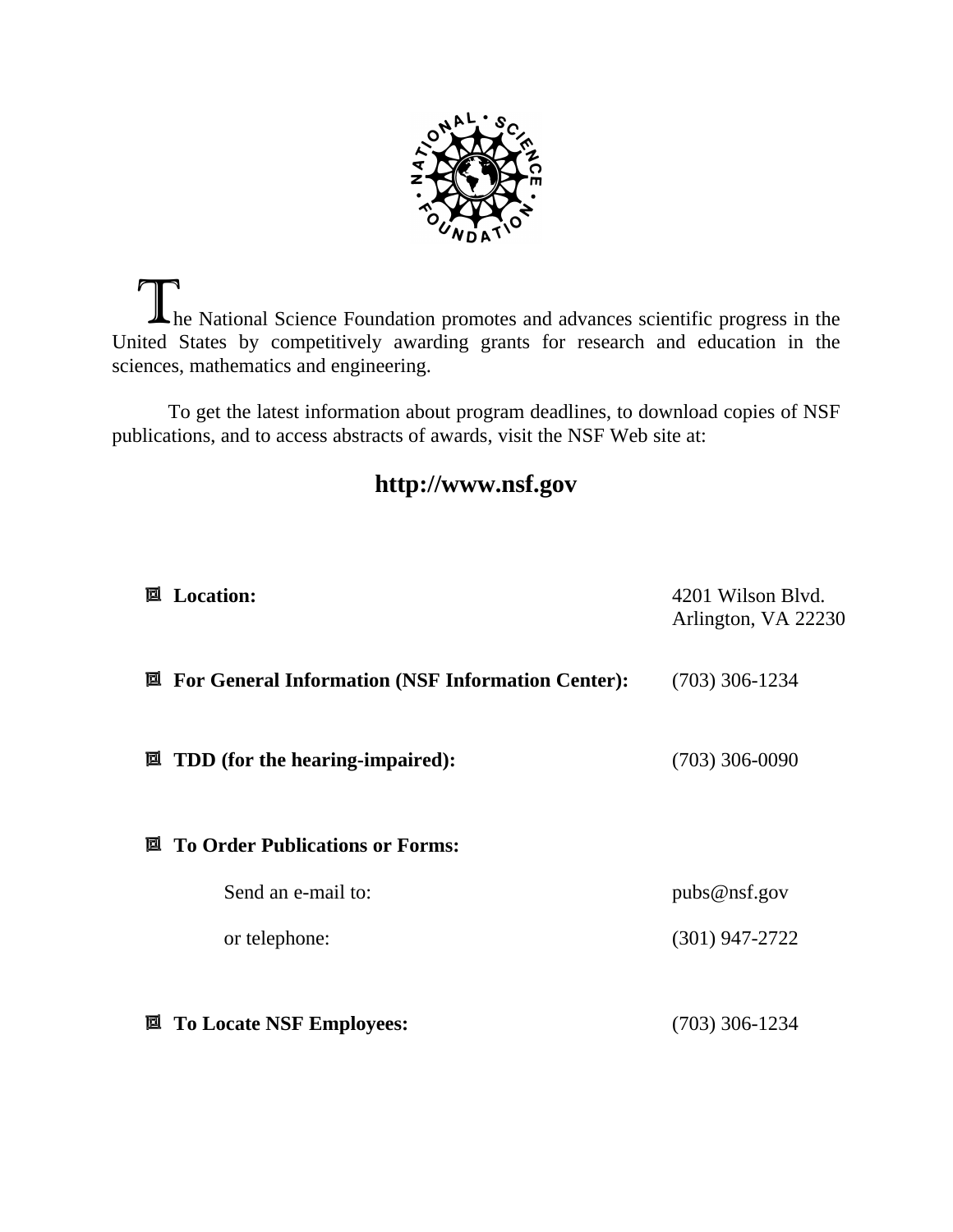

 **DIRECTORATE FOR EDUCATION AND HUMAN RESOURCES Division of Undergraduate Education Division of Elementary, Secondary, and Informal Education**



 **NATIONAL SCIENCE FOUNDATION**

ADVANCED TECHNOLOGICAL EDUCATION PROGRAM  **1998 AWARDS AND ACTIVITIES**PROGRAI EDUCATION Z<br>4 ADVANCED TECHNOLOGICAL  $\overline{\mathbf{C}}$  $\frac{\mathsf{C}}{\mathsf{R}}$ 998 AWA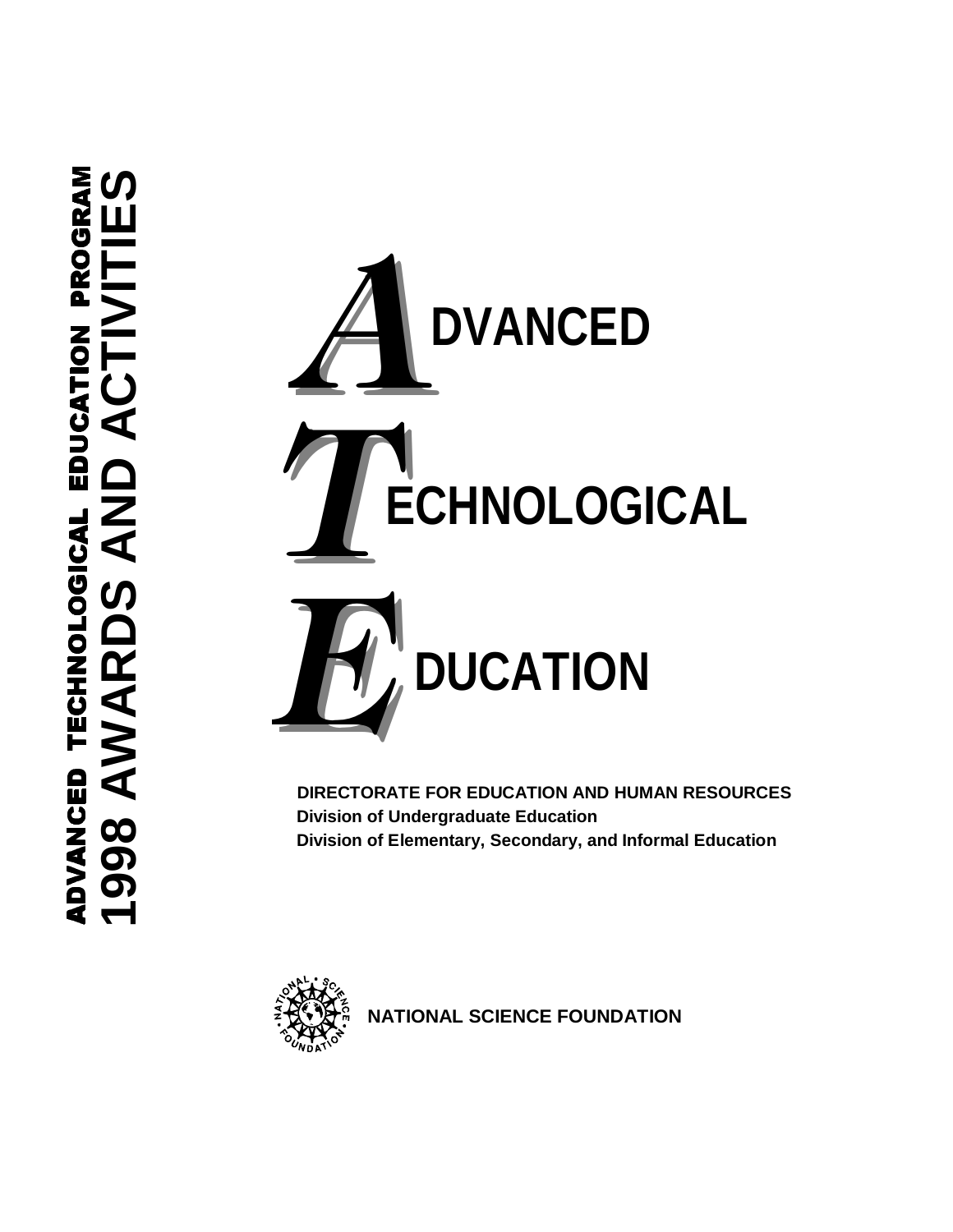$\mathbf F$ or the latest information about projects supported by the Division of Undergraduate Education, visit the Division's **Project Information Resource System** on the Web at

# **http://www.ehr.nsf.gov/PIRStart/**

Through this system, you can access award abstracts and additional information that is provided and maintained by individual principal investigators.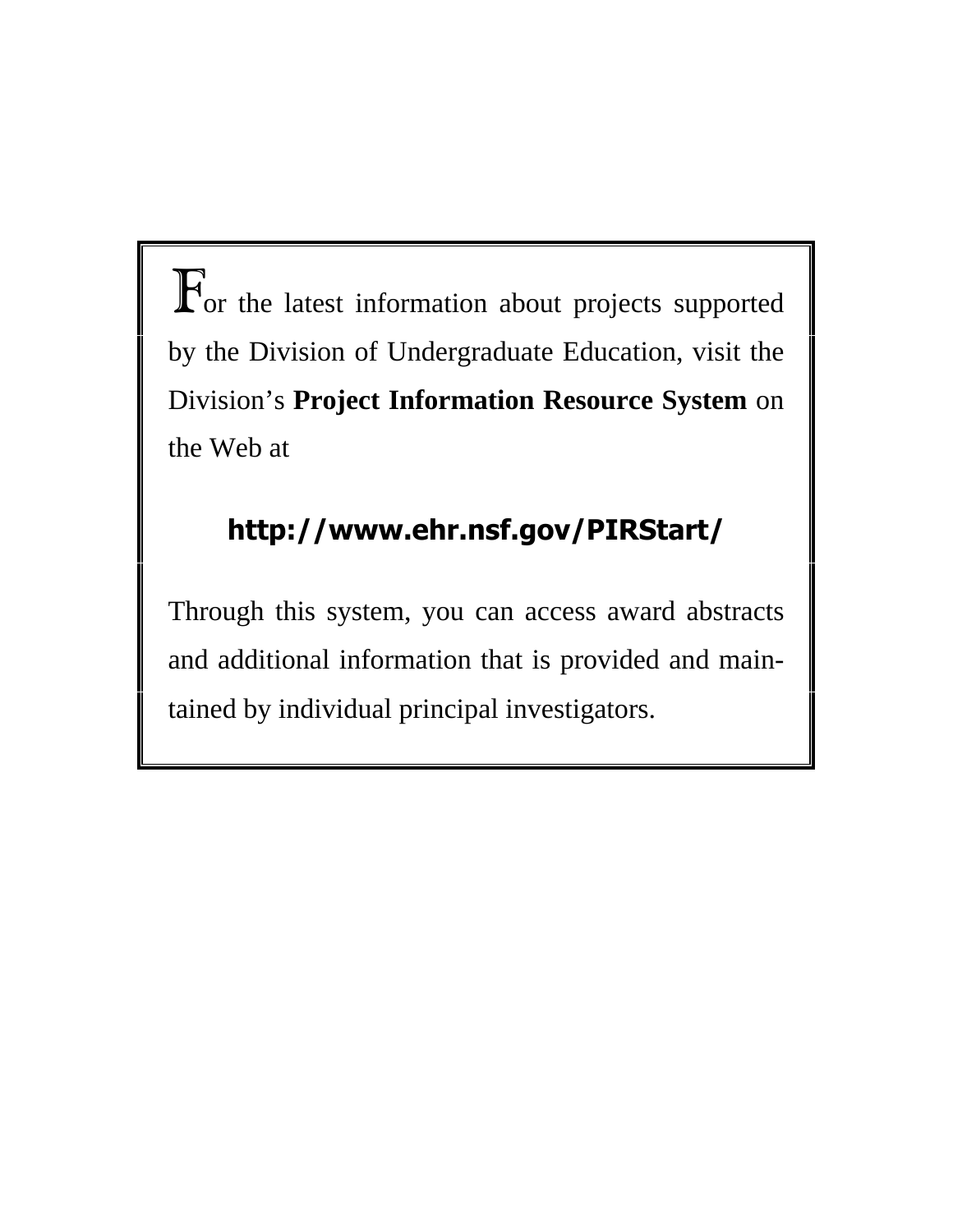

# Division of Undergraduate Education Division of Elementary, Secondary, and Informal Education

# **ADVANCED TECHNOLOGICAL EDUCATION (ATE) PROGRAM AWARDS AND ACTIVITIES**

# **Fiscal Year 1998**

# **TABLE OF CONTENTS**

| L. |                                                                |
|----|----------------------------------------------------------------|
| П. |                                                                |
|    |                                                                |
|    |                                                                |
|    |                                                                |
|    | Projects Managed by Other NSF Programs and Co-Funded by ATE 23 |
|    |                                                                |
|    |                                                                |
|    |                                                                |
|    |                                                                |
|    |                                                                |
|    |                                                                |
|    |                                                                |
|    |                                                                |
| V. |                                                                |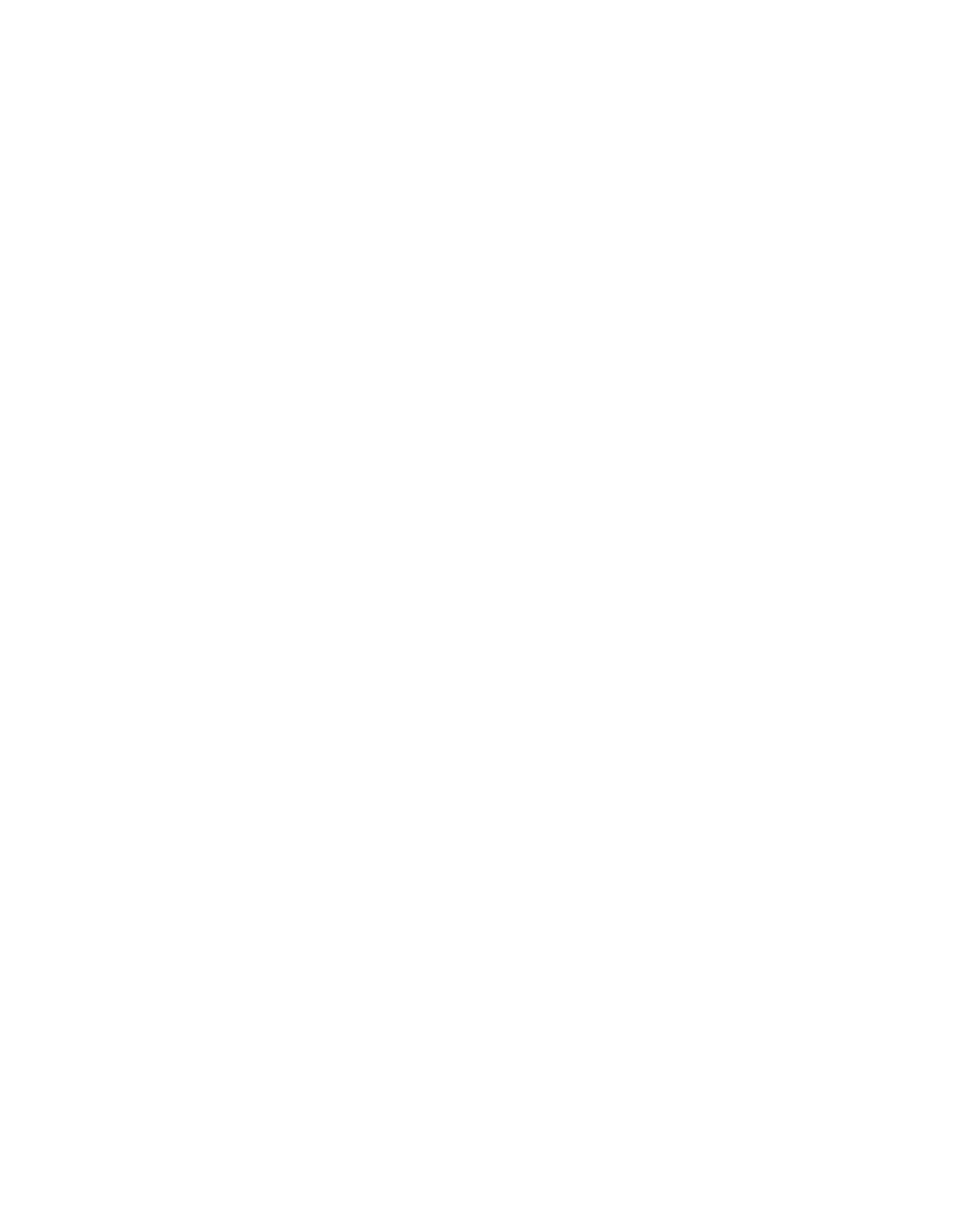

#### **NATIONAL SCIENCE FOUNDATION**

# **ADVANCED TECHNOLOGICAL EDUCATION (ATE)**

# **OVERVIEW**

The Advanced Technological Education (ATE) program promotes exemplary improvement in technological education at the national and regional levels through support of curriculum development and program improvement at the undergraduate and secondary school levels, especially for technicians being educated for the high-performance workplace at two-year colleges. Guided by a vision for technician education, ATE projects and centers not only prepare students to enter the technical workforce but also provide a solid foundation for continued higher education.

*ATE centers of excellence* focus on systemic approaches to technician education, usually within a specific discipline (such as manufacturing, information technology, telecommunications, semiconductor manufacturing, environmental technology, or biotechnology) and are expected to have a broad impact on two-year colleges and secondary schools within a region or across the nation. *ATE projects* focus on specific aspects of technician education, such as the development or adaptation of educational materials, courses, and curricula; professional development opportunities for college faculty and secondary teachers; technical experiences for students; or laboratory development. All centers and most projects have extensive partnerships with business and industry, and also with other two-year colleges, four-year colleges and universities, and secondary schools. Cooperative efforts among projects and centers assure that the ATE program is having a national impact. NSF and the American Association of Community Colleges (AACC) act as partners by holding annual ATE Principal Investigator (PI) conferences and supporting efforts that encourage networking and joint activities.

In FY1998, the ATE program supported 11 centers of excellence and 158 projects. During the first five years of the program's operation, centers have accounted for 27% of fund allocation (\$32.6 million of \$120 million), and projects for 66% (\$79.6 million).

# **A. ATE Centers**

In FY1998, the ATE program funded one new center of excellence and extended funding for three centers that were initially funded for a three-year term in 1995. The San Francisco Community College District is coordinating activities for the new center, *Bio-Link: A National Advanced Technological Education Center for Biotechnology*. Working with six regional partners, the center acts as a clearinghouse for biotechnology in two-year colleges. Working closely with industry and R&D laboratories, primary objectives of the center include curriculum development, professional development for faculty and teachers, and student recruitment and retention through internships and other work-related activities.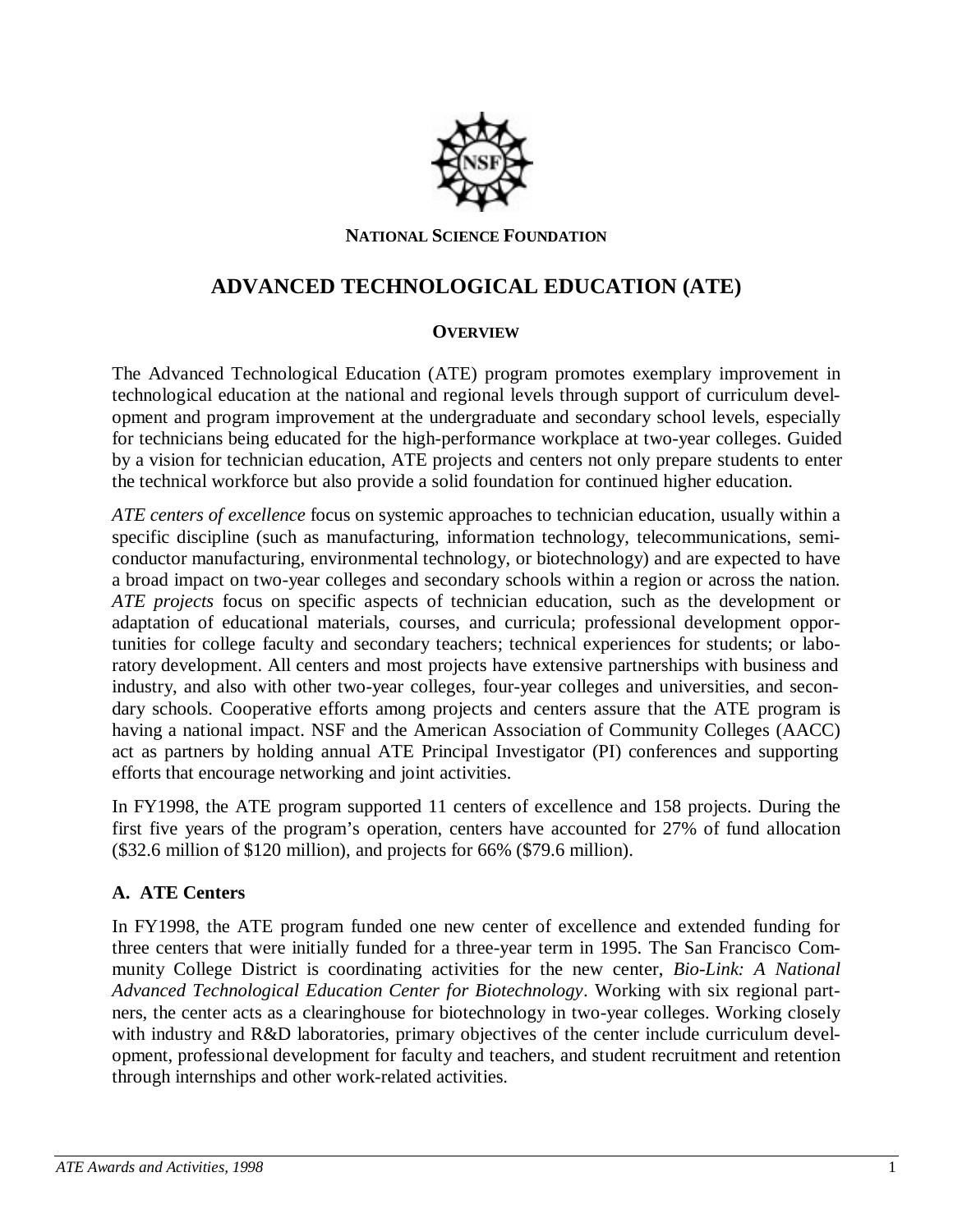| <b>ATE Center</b>                     | <b>Focus</b>                        | <b>Year Founded</b> |
|---------------------------------------|-------------------------------------|---------------------|
| Eastern Iowa CC District              | <b>Environmental Technology</b>     | 1994                |
| Texas State Tech. College, Sweetwater | Distance Learning                   | 1994                |
| Sinclair CC (OH)                      | Manufacturing                       | 1994                |
| Bellevue CC (WA)                      | <b>Information Technology</b>       | 1995                |
| Middlesex County College (NJ)         | <b>Engineering Technology</b>       | 1995                |
| Chemeketa CC (OR)                     | <b>Natural Resources Management</b> | 1995                |
| S.C. Technical College System         | <b>Engineering Technology</b>       | 1996                |
| Maricopa County CC District (AZ)      | Semiconductor Manufacturing         | 1996                |
| Springfield Technical CC (MA)         | Telecommunications                  | 1997                |
| Monterey Peninsula College (CA)       | Marine Technology                   | 1997                |
| San Francisco CC District (CA)        | Biotechnology                       | 1998                |

The following table lists the awardee institutions and areas of focus of all 11 ATE centers.

## **B. ATE Projects**

In FY1998, the ATE program funded 38 new projects and continued to support 120 projects started in previous years. Official cost-sharing in the program is about 35% of NSF funds; however, project reports show that institutions are leveraging NSF funds with other funds better than 1:1.

The following table shows the broad disciplinary categories across which projects are distributed.

| <b>ATE Project Distribution by Focus Area</b>                                                                                                            |                  |                  |
|----------------------------------------------------------------------------------------------------------------------------------------------------------|------------------|------------------|
| Science-related technologies, including biotechnology, chemical technology,<br>agriculture, Geographic Information Systems, and environmental technology | Continuing<br>38 | <b>New</b><br>10 |
| Engineering and computer technologies, including manufacturing, electronics,<br>aerospace technology, etc.                                               | 46               |                  |
| Core courses and skills for technical studies, including mathematics, physics, and<br>interdisciplinary                                                  | 36               |                  |
| Total ATE-managed projects                                                                                                                               |                  |                  |

Some examples of the new projects are:

- **•** *Science-related technologies:* Catonsville Community College in Maryland is developing and implementing a statewide system focused on bioscience technician education at the community college and secondary levels. Alabama Southern Community College is collaborating with Auburn University to develop an industry-responsive pulp, paper, and chemical process education curriculum.
- x *Engineering and computer technologies:* Evergreen Valley College in California is developing and delivering a rigorous, transferable associate degree program in computer and information technology. York Technical College in South Carolina is providing curriculum development and faculty enhancement in alternative energy transportation.
- x *Core courses and skills for technical studies:* New Hampshire Technical College is developing, testing, and disseminating application-oriented, integrated curriculum soft-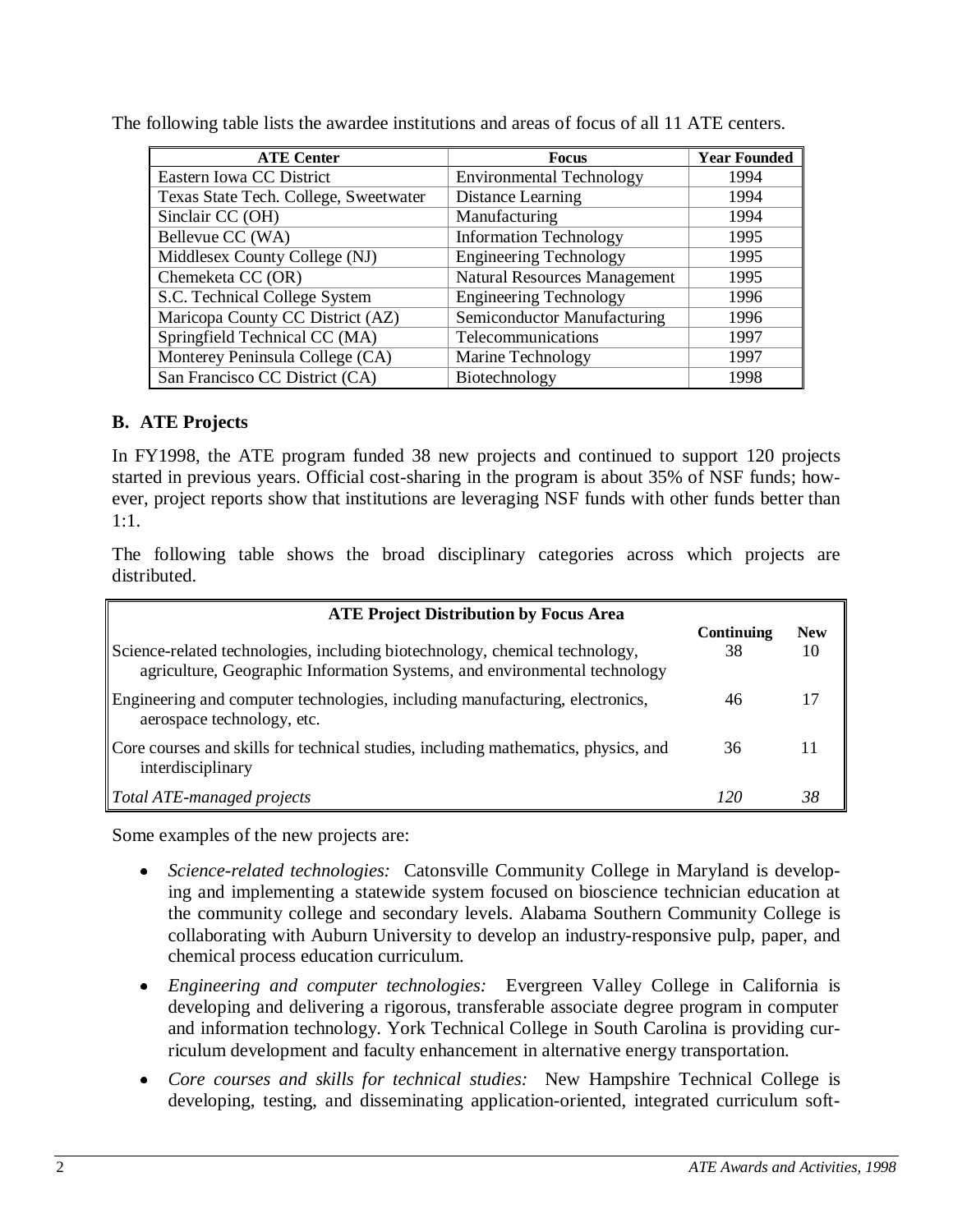ware for introductory physics. Cypress College in California is organizing and providing Geographic Information Systems (GIS) training to high school teachers and community college and university faculty in five locations around the country.

 $\bullet$  *Special projects:* Phi Theta Kappa, the honor society for community colleges, is conducting a multi-component faculty enhancement and curriculum development project for 21 community colleges to strengthen science, mathematics, engineering, and technology education through replication of seven model ATE projects. J. Sargeant Reynolds Community College and Virginia Commonwealth University are cooperating with NSF to examine the role of two-year colleges in the science, mathematics, and technology preparation of future teachers.

# **C. Awards Won by ATE Projects and Centers**

As one indication of the success of center and project activities, over 25% of ATE-supported projects and centers report that they received special recognition awards in FY1998. The South Carolina Advanced Technological Education Center won the National Leadership Forum Achievement Award sponsored by Jobs for the Future. The Advanced Technology Environmental Education Center (in Iowa) won a national award for faculty development for its Fellows Program. Johns Hopkins University was a finalist for the Bellwether Award in Instructional Programs and Services. The Maricopa and New Jersey centers and Intelecom won national awards for their video products. A PI at Piedmont Technical College won the South Carolina award for most innovative educator because of her work on the South Carolina ATE Exemplary Faculty project. Prince George's Community College was one of six recipients—and the only two-year college winner—of the Hesburgh Award.

# **D. Program Issues**

*Core content and skill and academic standards:* Industries recognize a need for technicians with greater capability in science, mathematics, and technology. Several ATE projects and centers are using or developing skill standards or competencies for their areas. Other projects use existing standards in the creation of materials and professional development for teachers. For example, the American Chemical Society is developing both high school and community college instructional materials based on Voluntary Industry Standards and National Science Education Standards.

*Recruitment, retention, and placement of students, including technical experiences for students and parental involvement:* A universal challenge is to encourage students to enter technical programs and retain them through the associate degree. Many educational consortia currently link Tech Prep-fostered state and local consortia and School-to-Work programs with ATE projects. Cleveland State University and three two-year colleges are cooperating with schools to provide technical experiences that attract and prepare students for technical careers. Working with Washington State Tech Prep consortia, Bellevue Community College is developing information technology Tech Prep curricula, providing professional development for current teachers, building student recruitment models that involve parents, and improving student access to assessment, tutoring, mentoring, and internships.

*Professional development for college faculty and secondary teachers:*In many technical fields, the knowledge required by technicians in industry is changing rapidly. Several ATE projects and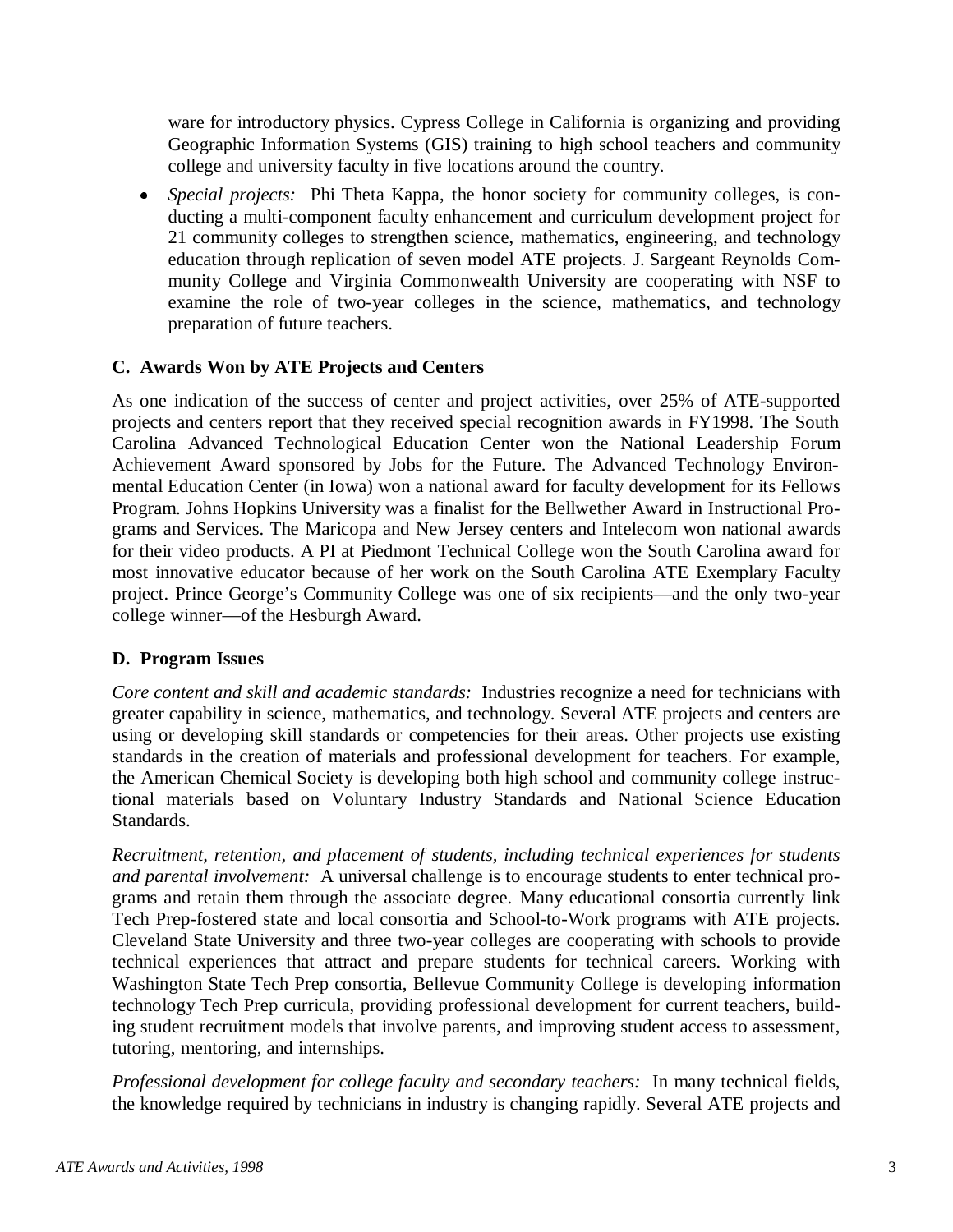centers provide professional development opportunities for faculty and teachers. Consortia of two-year colleges and industry collaborate on professional development so that students can be educated for the needs of local industries.

*Adaptation and implementation:*Projects' and centers' high-quality educational materials, novel degree programs, effective educational practices, and thriving partnerships must be disseminated, adapted, and implemented to meet needs in other institutional settings. Projects and centers work with disciplinary professional societies, publishers, and regional and local consortia in faculty development and dissemination of products and methods. A new component in the FY2000 ATE program announcement will be support for institutions to adapt and implement exemplary curricula or programs developed by other ATE projects, or exemplary curricula developed in other programs that can be adapted to technological education. Through a Phi Theta Kappa project, developers of ATE materials are mentoring the implementation of these materials in other community colleges.

## **E. For More Information**

For more information about the ATE program or awards, visit one of the Web sites listed below or contact one of the lead program directors for the ATE program:

> Dr. Elizabeth J. Teles Division of Undergraduate Education National Science Foundation 4201 Wilson Blvd., Rm. 835 Arlington, VA 22230 Phone: 703-306-1666 Fax: 703-306-0445 Email: eteles@nsf.gov

Dr. Gerhard L. Salinger Division of Elementary, Secondary, and Informal Education National Science Foundation 4201 Wilson Blvd., Rm. 885 Arlington, VA 22230 Phone: 703-306-1620 Fax: 703-306-0412 Email: gsalinge@nsf.gov

## **NSF Web Sites of Interest**

Directorate for Education and Human Resources .................................... http://www.ehr.nsf.gov/ Division of Undergraduate Education ..................................... http://www.ehr.nsf.gov/EHR/DUE/ Division of Elementary, Secondary, and Informal Education ... http://www.ehr.nsf.gov/EHR/ESIE/ Award Abstracts ............................................................... http://www.nsf.gov/verity/srchawd.htm Project Information Resource System ....................................... http://www.ehr.nsf.gov/PIRstart/ ATE Centers of Excellence ....................... http://www.ehr.nsf.gov/EHR/DUE/web/ate/atelist.htm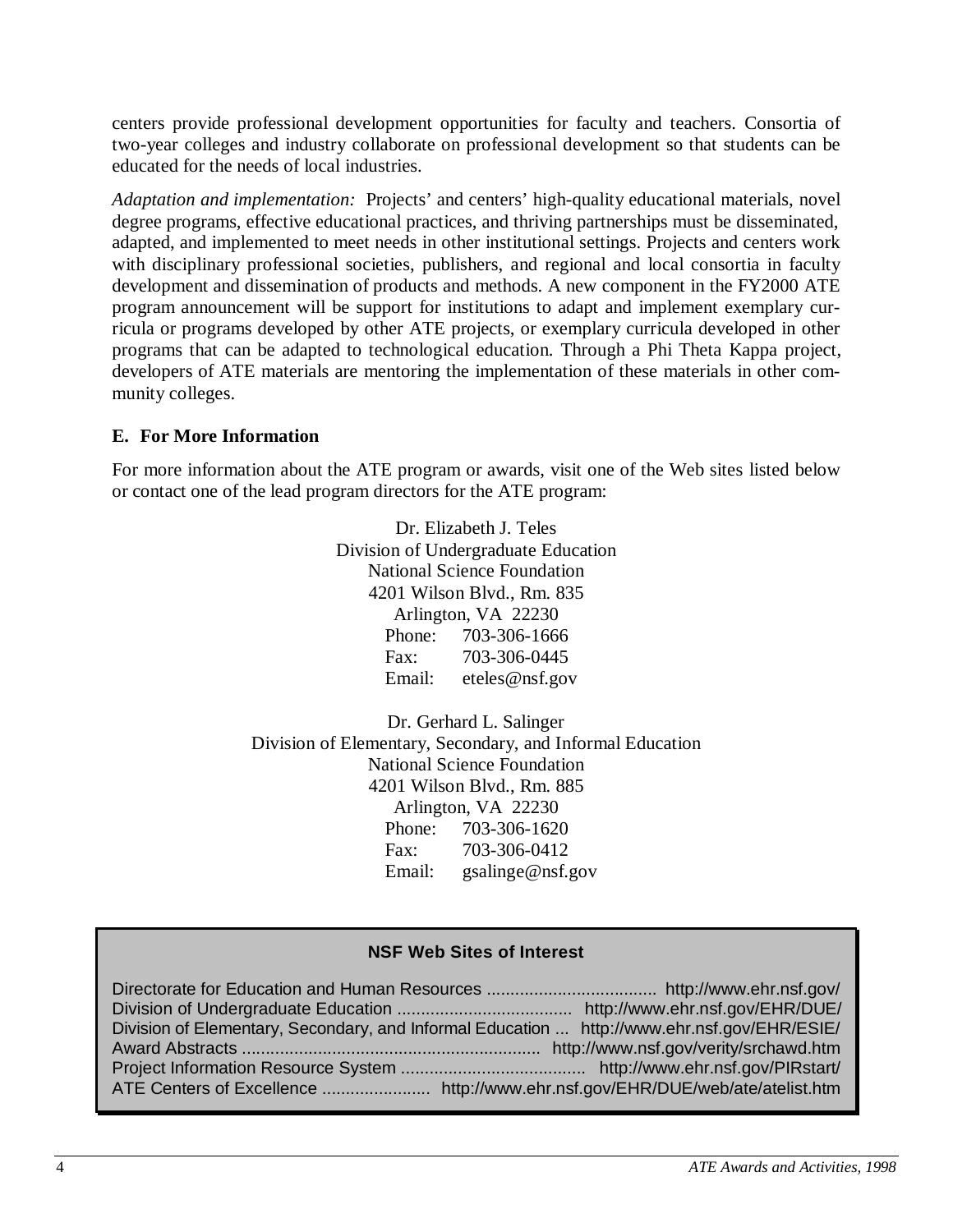# **CENTERS OF EXCELLENCE New and Renewed Awards (1998)**

One new ATE center was established in 1998; and three others, established in 1995, were awarded funding for a second three-year term. The map on page 26 shows all 11 ATE centers that were active in 1998.

> **Award No. 9813444** Middlesex County College

**New Jersey Center for Advanced Technological Education**

Award: \$2,000,001 (FY1998 \$810,804; FY1999 \$647,771; FY2000 \$541,426) Engineering Technology

Jack L. Waintraub *waintrau@email.njin.net* Middlesex County College (908) 906-2584 Dept. of Physics and Electrical Engineering Technology Edison, NJ 08818-3050

This award provides renewed funding for the New Jersey Center for Advanced Technological Education (NJCATE), which was originally established under Award No. 9553749.

During its first three years, NJCATE has made substantial progress in reshaping technology education, broadening awareness of the role technicians play in the global economy, and expanding partnerships in center activities. Through the development of the Mecomtronics Engineering Technology Program, NJCATE has produced a model that provides a unique approach to the creation of curriculum for technician programs. The NJCATE curriculum model provides a process and the procedures for the creation of integrated, interdisciplinary engineering technology programs. The development of the new Mecomtronics Engineering Technology program was the vehicle for the design and testing of the curriculum development model which is transferable to all other engineering and science technology disciplines.

NJCATE will continue serving as a resource and catalyst for the continuous renewal and improvement of technician education to prepare graduates for successful employment in a globally competitive marketplace. This will be accomplished by creating and disseminating innovative curricula and instructional materials, and providing high-quality professional development programs for academic and industry personnel and technical assistance services to the educational community. Over the next three years, a major focus of center activities will be to position NJCATE as a national provider of quality educational products and services, moving the center toward an increasing level of self-sufficiency. Working with a business consultant, NJCATE staff have analyzed potential markets for NJCATE products and services, identified and described products and services, and developed a series of strategies to move NJCATE forward.

**Award No. 9813445** Chemeketa Community College

**Northwest Center for Sustainable Resources**

Award: \$1,996,949 (FY1998 \$834,688; FY1999 \$697,932; FY2000 \$464,329) Natural Resources Management

Wynn W. Cudmore *wync@chemek.cc.or.us* Chemeketa Community College (503) 399-6514 Dept. of Science 4000 Lancaster Dr. P.O. Box 14007 Salem, OR 97309-7070

This award provides renewed funding for the Northwest Center for Sustainable Resources, which was originally established under Award No. 9553760.

This center is a collaborative effort of partners from Oregon, Washington, and Northern California, including high schools, community colleges, four-year colleges and universities, private industries, government agencies, and Native American tribes. Its mission is to improve curricula and produce national models for high school and technical natural resource and environmental science programs, as well as to provide an information network for the region and the nation. The center is developing natural resource technology programs which incorporate higher levels of mathematics and science, using an ecosystems-based approach which emphasizes sustainable methods for resource use. Key objectives for the center include (1) curriculum development and dissemination by five "lead site" colleges and six "test site" colleges with natural resource-based associate degree programs; (2) faculty and teacher enhancement institutes which are fieldand laboratory-based for teachers from all levels of education around the country, faculty tours of world-class research sites, and other professional development activities; and (3) promotion and dissemination activities including presentations at key national and regional conferences and symposia, distribution of promotional products including a videotape and a report entitled "Visions for Natural Resource Education and Ecosystem Science for the 21st Century," and development of an electronic clearinghouse.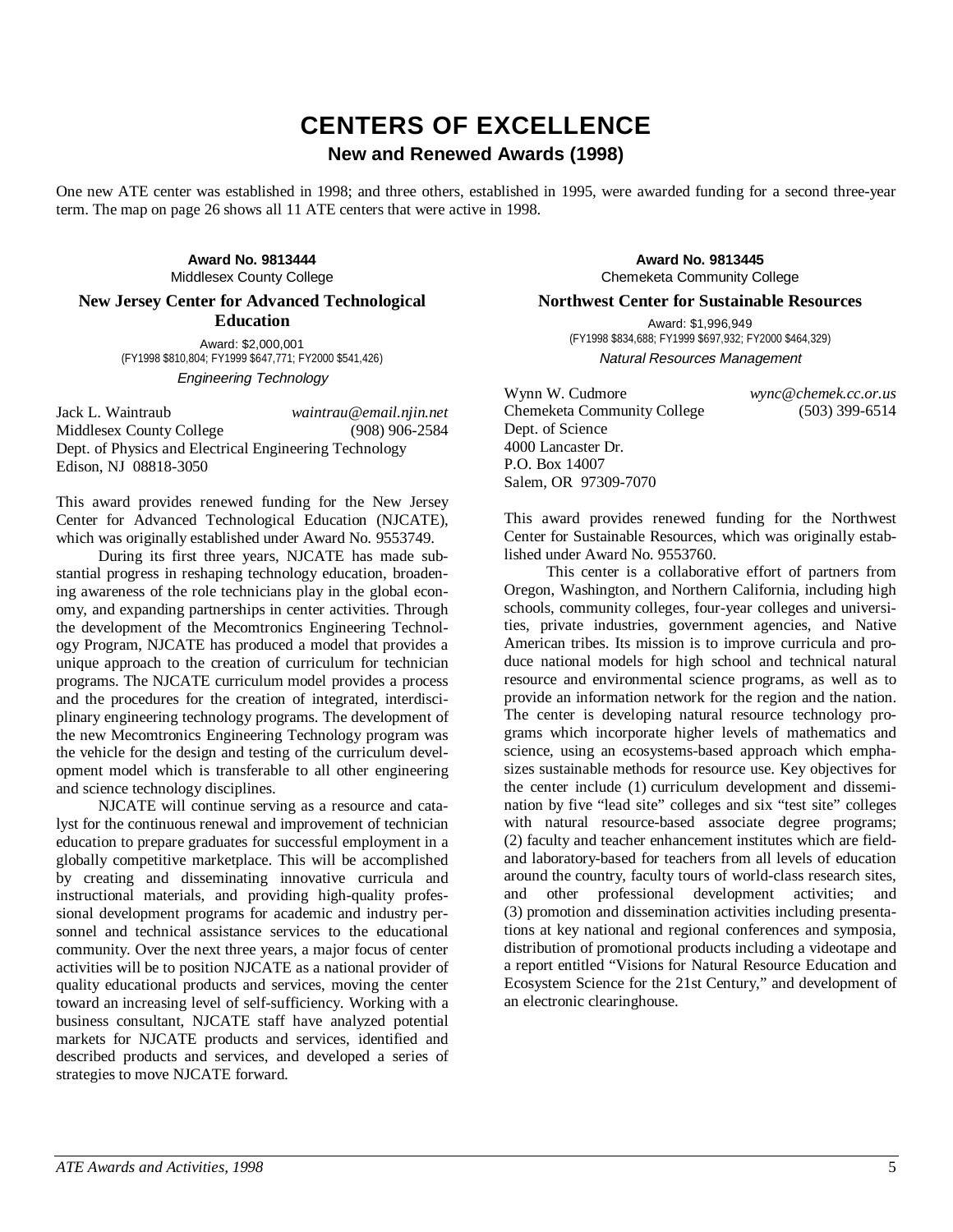**Award No. 9813446** Bellevue Community College

#### **NorthWest Center for Emerging Technologies**

Award: \$1,999,941 (FY1998 \$799,999; FY1999 \$699,972; FY2000 \$499,970) Information Technology

Neil R. Evans *nevans@bcc.ctc.edu* Bellevue Community College (425) 373-4227 NorthWest Center for Emerging Technologies 3000 Landerholm Circle, SE, N258 Bellevue, WA 98007-6484

This award provides renewed funding for the NorthWest Center for Emerging Technologies (NWCET), which was originally established under Award No. 9553727.

NWCET continues its work to be the leader in determining the needs of information technology (IT) employers and students. Partnerships with leadership organizations representing corporations, professional societies, and educational institutions provide direction, development, and implementation of IT skill standards, IT curricula, instructional materials, and professional development of faculty. The center is establishing articulation agreements with four year colleges and with high schools and Tech Prep consortia to ensure seamless transitions for students. The four major goals of the center are (1) to advance model partnerships linking business, education, and government to promote IT education; (2) to provide student pathways to new IT programs and new advanced technology degrees; (3) to develop, test and disseminate IT curricula, curriculum products, and teaching and learning resources; and (4) to contribute to national leadership through dissemination of "best practices" in IT education. The center has established working relationships with the Gartner Group, Harcourt Brace, and the Education Development Center to disseminate materials and professional development workshops. The American Electronics Association is validating the center's IT skill standards.

**Award No. 9850325** City College of San Francisco

#### **Bio-Link: A National Advanced Technological Education Center for Biotechnology**

Award: \$2,999,995 (FY1998 \$999,999; FY1999 \$1,000,000; FY2000 \$999,996) **Biotechnology** 

Elaine Johnson *ejohnson@ccsf.cc.ca.us* City College of San Francisco (415) 550-4377 Dept. of Biology 50 Phelan Ave., S-54 San Francisco, CA 94112

Bio-Link, a new ATE center established in 1998, is working with six regional centers, baccalaureate institutions, high schools, national laboratories, and industry. Each region is spearheading a specific element, such as identifying and testing instructional materials; implementing new programs; identifying methods for recruiting and retaining underrepresented minorities; creating student assessment tools; linking to high schools and baccalaureate institutions; strengthening basic mathematics, science, and critical thinking skills; and increasing work-based learning opportunities for students. By relying on the expertise of individuals around the nation, the center is addressing a wide range of issues in biotechnology education.

It will sponsor an annual ten-day summer intensive workshop for 30 fellows across the nation. In addition, each regional center will hold an annual workshop for 30 participants in its region. These professional development activities will include hands-on laboratory training; discussion of legal, ethical, and social issues; industry tours; and pedagogical tools. Each region will also identify paid instructor internships. The center is creating an online network that will provide an opportunity for all interested people to communicate and to evaluate materials, strategies, and issues. In a rapidly changing field such as biotechnology, the ability to communicate quickly speeds the integration of new knowledge and materials into the curriculum. To enhance student learning, the center is also making use of multimedia programs, virtual learning and virtual libraries, CD-ROM materials, and distance learning. The lasting effect is to bring stimulating, cutting-edge, and practical educational programs to the students who will make up the nation's future workforce.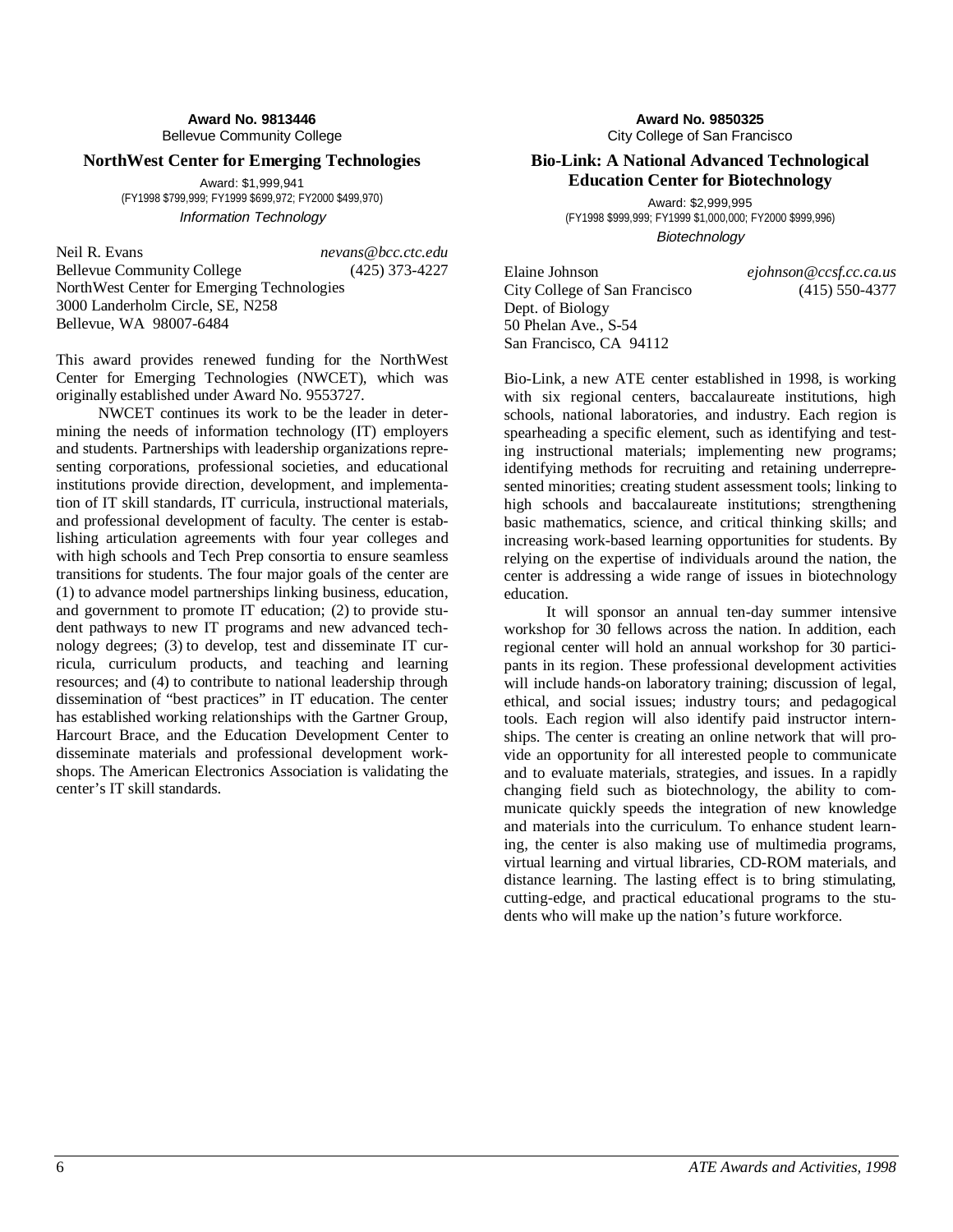# **PROJECTS New Awards (1998)**

Most projects have a duration of two or three years; many of these receive all their funds during the first year (FY1998). The anticipated expiration date for the awards can be found in the index of active and new awards by field of technology, which begins on page 29.

**Award No. 9850244** Capital Community Technical College

**National Aeronautics and Space Administration– American Mathematical Association of Two-Year Colleges Project Coalition**

> Award: \$125,000 **Mathematics**

John S. Pazdar *pazdar@commnet.edu* Capital Community Technical College (860) 520-7851 Dept. of Science and Mathematics 61 Woodland St. Hartford, CT 06105-2354

This project focuses on the challenge of increasing two-year college students' level of learning and participation in mathematics. The overarching goal is to provide, in both the near and long term, two-year college faculty and students with a range of classroom materials that foster students' mathematical learning within a context of authentic applications. The project is a collaboration among the National Aeronautics and Space Administration (NASA), the American Mathematical Association of Two-Year Colleges (AMATYC), and Capital Community-Technical College.

Twenty two-year college faculty, grouped in twoperson teams, will collaborate with Kennedy Space Center scientists and engineers to produce ten Laboratory Technical Activities (LTAs) and twenty "spin-offs." The LTAs are complete learning units that expose two-year college students to the interdependence of technology and mathematics within the framework of the Reform Principles expressed by AMATYC's *Crossroads in Mathematics*. The spin-offs range from class-ready learning units to vignettes connecting snapshots of the technological world with mathematics. The development process begins with a 1998 summer workshop at the Kennedy Space Center, extends through four drafting stages with associate reviews, and culminates with dissemination. Dissemination will include presentations at meetings organized by professional associations and will also occur via a Web-based electronic book project.

**Award No. 9850247** Athens Area Technical Institute

#### **Chemical Technology Contextual Learning Curriculum Development Project**

Award: \$733,372 Chemical Technology

Carol L. White *white@admin1.athens.tec.ga.us* Athens Area Technical Institute (706) 355-5033 Dept. of Health Sciences Athens, GA 30610

This project focuses on the implementation of an educational context for students to develop a meaningful set of competencies recently defined by the American Chemical Society (ACS). These competencies are collectively known as the Voluntary Standards for the Chemical Process Industries Technical Workers. These standards, described in "Foundations for Excellence in the Chemical Process Industries," identify eight major work areas comprising 564 industry-based competencies related to actual tasks performed by laboratory technicians. The new curriculum at Athens Area Technical Institution in chemical technology integrates industry-based competencies into a workplace context for the education of chemical technicians. Specifically, the project is working with (1) Athens Waterworks and Olin Chemical Company to develop a basic scenario on the chemistry of aqueous systems; (2) Hoechst Celanese to develop a quality and process control laboratory associated with polymer synthesis; (3) Athens Waterworks and Olin Chemical Company to develop a quality and process control laboratory for metal recovery; and (4) Hoechst Celanese to develop a quality control laboratory associated with a pharmaceutical company. Three of the four fully developed scenarios are being tested with students at Athens Area Technical Institution. The project is mapping a complete two-year program that includes outlines of seven workplace scenarios with their associated competencies.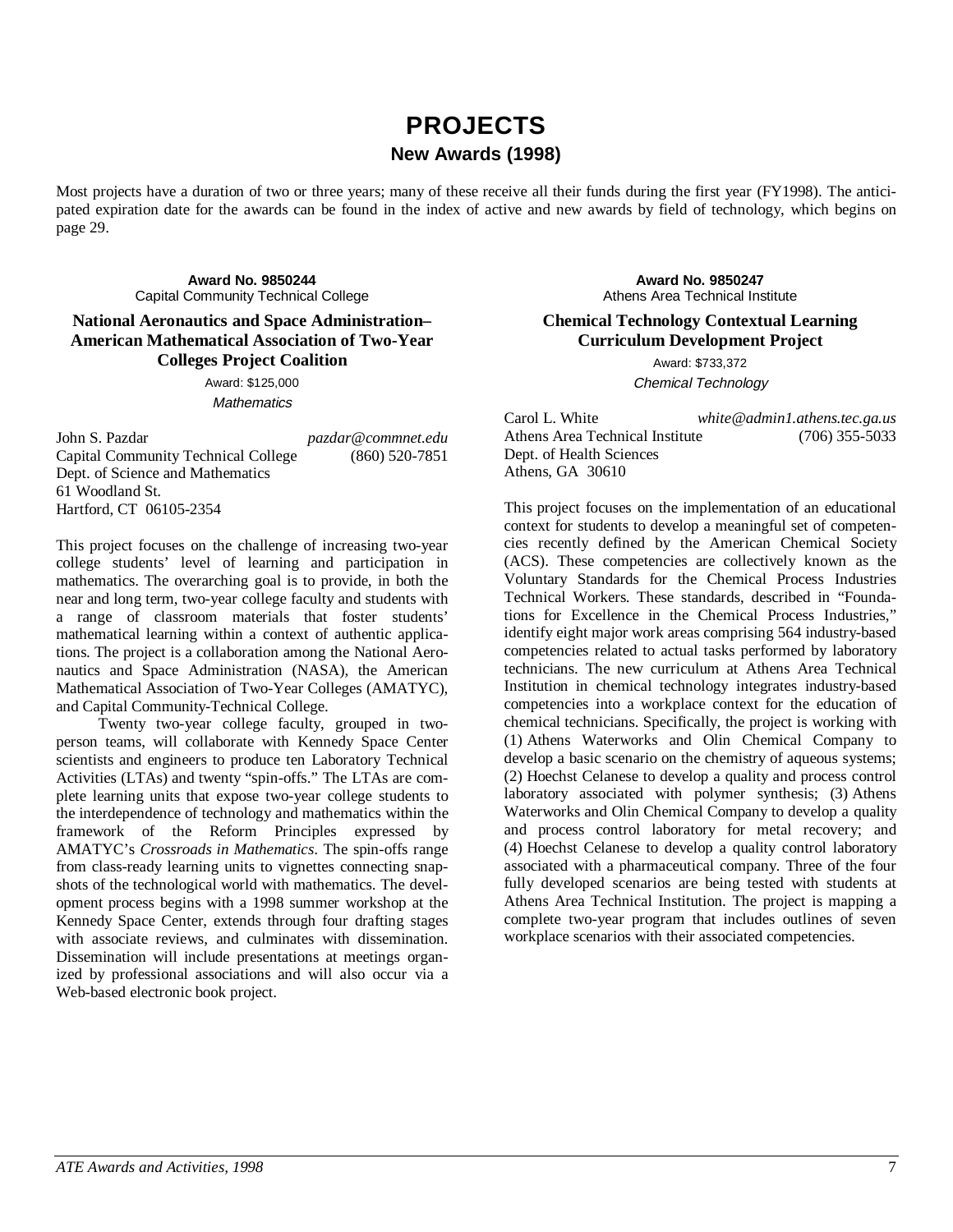#### **Award No. 9850249** Johns Hopkins University

#### **Associate Degree for Manufacturing Technicians: Institutionalizing Change in Technician Education by Expanding a "Work in Progress"**

Award: \$1,009,041 **Manufacturing** 

Arnold H. Packer *packer@jhu.edu* Johns Hopkins University Institute for Policy Studies Wyman Park Bldg., 5th Floor 3400 North Charles St. Baltimore, MD 21218-2696

Johns Hopkins Institute for Policy Studies, in partnership with five consortia of community colleges across the nation, have established a nationwide effort to equip faculty with the tools they need to teach generic manufacturing workplace competencies to community college students. The outcome has been the development of five CD-ROM modules based on the SCANS competencies. The second phase of this project will bring the now-tested concept to reality in a self-sustaining manner through extensive faculty development, assessment, and extension and enhancement of the CD-ROMs. The model of technician education being used to guide the project is integrated (or blended), project-based, collaborative, assessmentguided, and technology-intensive. While the ATE program has been funding models of technician training with some or all of these characteristics, and these models have begun to change community college teaching in selected institutions, four challenges remain: (1) refining the models, (2) institutionalizing the models so that the changes are sustained, (3) building an expanding network of colleges that will use the results not only of this project but of the ATE program's other successful projects as well, and (4) connecting the network to high schools (via Tech Prep), other colleges, and employers.

> **Award No. 9850257** Bay Shore Union Free School District

**Sciences of the Environment and Advanced Technology Education Consortium (SEATEC)**

Award: \$86,724

**Multidisciplinary** 

Brian Brachio (516) 968-1159 Dept. of Technology Bay Shore High School 155 Third Ave. Bay Shore, NY 11706

This is a project to establish a " $2+2$ " program to improve the preparation of technicians and technologists in a broad range of technology and science disciplines. This will be done through intensive summer programs, conferences, and internships. The program begins with an integrated course of study in 11th grade. It will continue with a context-based, interdisciplinary mathematics–sciences–technology learning environment in grades 11 and 12. It will feature a five-week summer program for students during the summer between their senior year in high school and their freshman year in college. This summer workshop will emphasize integrating technology training with workforce skill development. SEATEC also will hold a summer conference for students, educators, and industry representatives. SEATEC will provide internships for students and training for teachers in technology, process education, and integrated learning. Phase I planning will focus on data collection and designing project procedures.

> **Award No. 9850258** Alabama Southern Community College

#### **A Model for Technical Training in the Pulp and Paper and Chemical Process Industries**

Award: \$870,000 (FY1998 \$360,000; FY1999 \$310,000; FY2000 \$200,000) Chemical Technology

Christie C. Prout *cprout@ascc.edu* Alabama Southern Community College Dept. of Academic Affairs P.O. Box 2000 Monroeville, AL 36461

This project represents a collaborative effort by Alabama Southern Community College; the Center for Excellence in Forestry, Paper, and Chemical Technology; the Chemical Engineering Department of Auburn University; and the Pulp and Paper Research Education Center at Auburn University. The goal of the project is to develop an industry-responsive pulp, paper, and chemicals process training curriculum focused on chemistry and processes laboratories and industrybased student experiences. The project integrates components from four associate degree programs in technology offered by Alabama Southern: Paper and Chemical Technologies, Electrical Technology, Electronics and Instrumentation, and Industrial Maintenance. The Center for Excellence also facilitates use of project instructional materials for continuing workforce development by making project educational modules available to technicians and operators throughout the nation.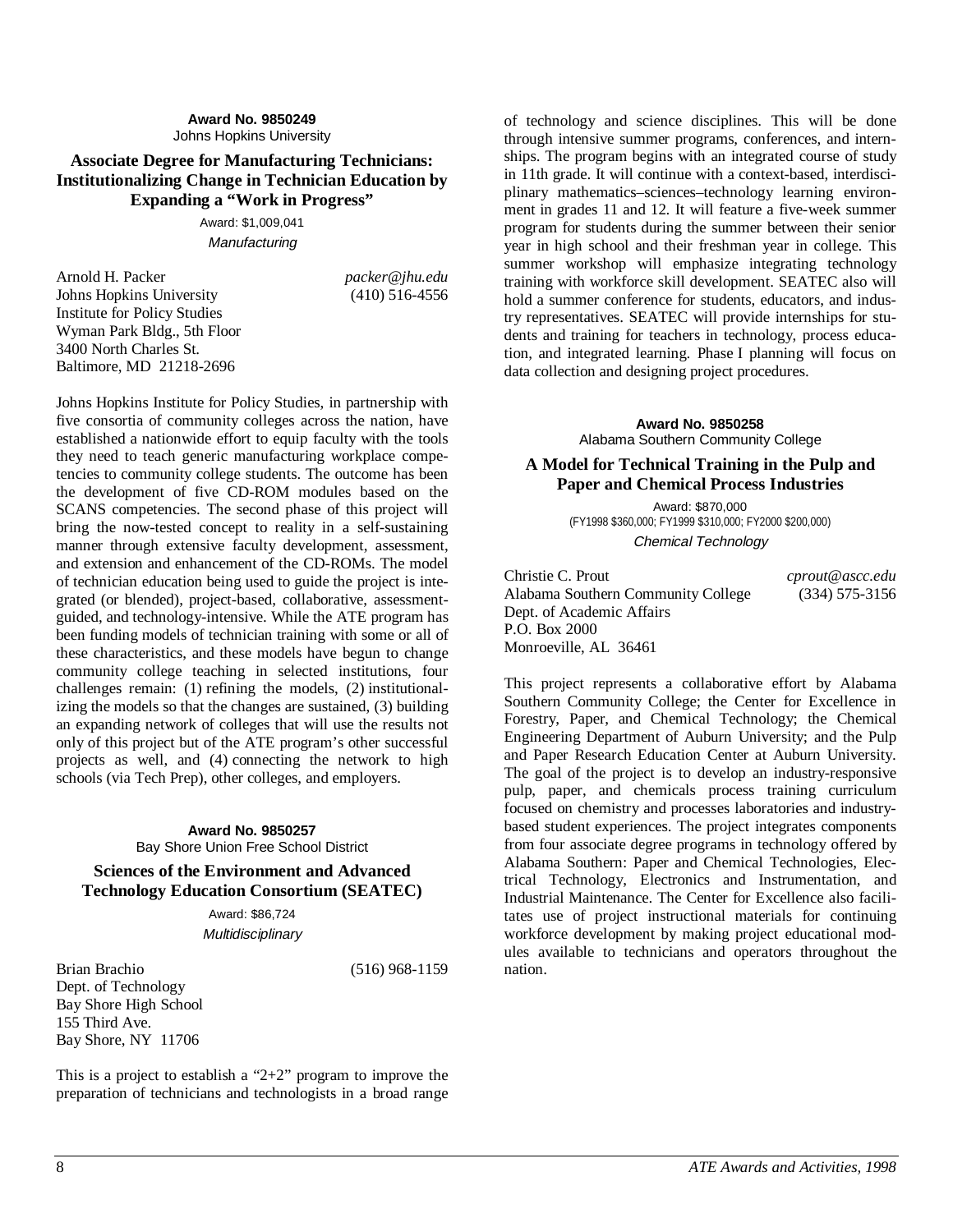#### **Award No. 9850269** York Technical College

#### **Alternative Transportation Energy Education System Technology (ATEEST)**

Award: \$500,000 (FY1998 \$200,000; FY1999 \$200,000; FY2000 \$100,000) Transportation Technology

Robert Kosak *kosak@york.tec.sc.us* York Technical College (803) 325-2865 Dept. of Alternative Energy Transporation 452 S. Anderson Rd. Rock Hill, SC 29730

Project ATEEST is providing curriculum development and faculty enhancement in alternative energy transportation. Curriculum development activities include an electric vehicle technician two-year certificate program, modules on alternative fuel vehicle environmental applications, secondary school electric vehicle technology materials, and laboratory experiments in electric vehicle technology. Faculty enhancement activities include workshops for secondary teachers and workshops to prepare two-year college faculty to implement the new curriculum.

#### **Award No. 9850273** University of Chicago

**Exploring Antarctic Technology Through Industrial Design, Engineering Mentorships, and Problem-Based Learning**

> Award: \$574,699 Multidisciplinary

Randall H. Landsberg *randy@oddjob.uchicago.edu* University of Chicago (773) 702-7783 Dept. of Astronomy and Astrophysics 5640 S. Ellis Ave. Chicago, IL 60637

This is a three-year project involving students from Gateway Technical College in Wisconsin, Triton College in River Grove, Illinois, and the Art Institute of Pittsburgh in Pennsylvania. Partners in this collaboration also include the Center for Astrophysical Research in Antarctica (CARA), Trek Bicycle Corporation, and Antarctica Support Associates (ASA). The project will promote a technologically advanced workforce, develop an innovative technology curriculum, and form strong linkages among artists, scientists, and technicians. Using problem-based learning, it will combine collaborative student design and fabrication projects with classroom curricula based on real problems presented by the extreme conditions at Amundson-Scott South Pole Station. The long-range impact of the project is to provide a better working environment for technicians working in extreme environments. Students will

hone their high-tech skills through apprenticeships, which will involve Gateway and Triton students working under the direction of polar engineers at the Yerkes Observatory. The project will involve 150 students yearly, including 10 apprentices. Students may earn three academic credits for their participation.

> **Award No. 9850282** Henry Ford Community College

#### **Maintenance Engineering Technology Program (METPRO)**

Award: \$500,000 (FY1998 \$300,000; FY1999 \$200,000) Maintenance Engineering Technology

James Martini *jmartini@mail.henryford.cc.mi.us* Henry Ford Community College Dept. of Energy Technology 5101 Evergreen Rd. Dearborn, MI 48128-2407

The two-year METPRO project at Henry Ford Community College consolidates resources from education, government, business, and industry to prepare persons to enter, upgrade, or enhance their position in maintenance engineering technology. This program will focus on (1) developing and implementing a national standard and certification system and a related curriculum at the secondary school and community college levels, and connecting these programs with related university programs; (2) ensuring that basic mathematics, science, communications, and SCANS (Secretary's Commission on Achieving Necessary Skills) considerations are addressed in maintenance engineering technology programs; (3) providing enhanced vision of the maintenance engineering technology field for high school teachers and college and university faculty; (4) providing direct links through partnerships with business and industry to ensure workplace experiences and competencies that allow the smooth transition of graduates into the workplace; and (5) addressing the upgrade training needs of experienced workers with ease of access to METPRO courses and its certification system.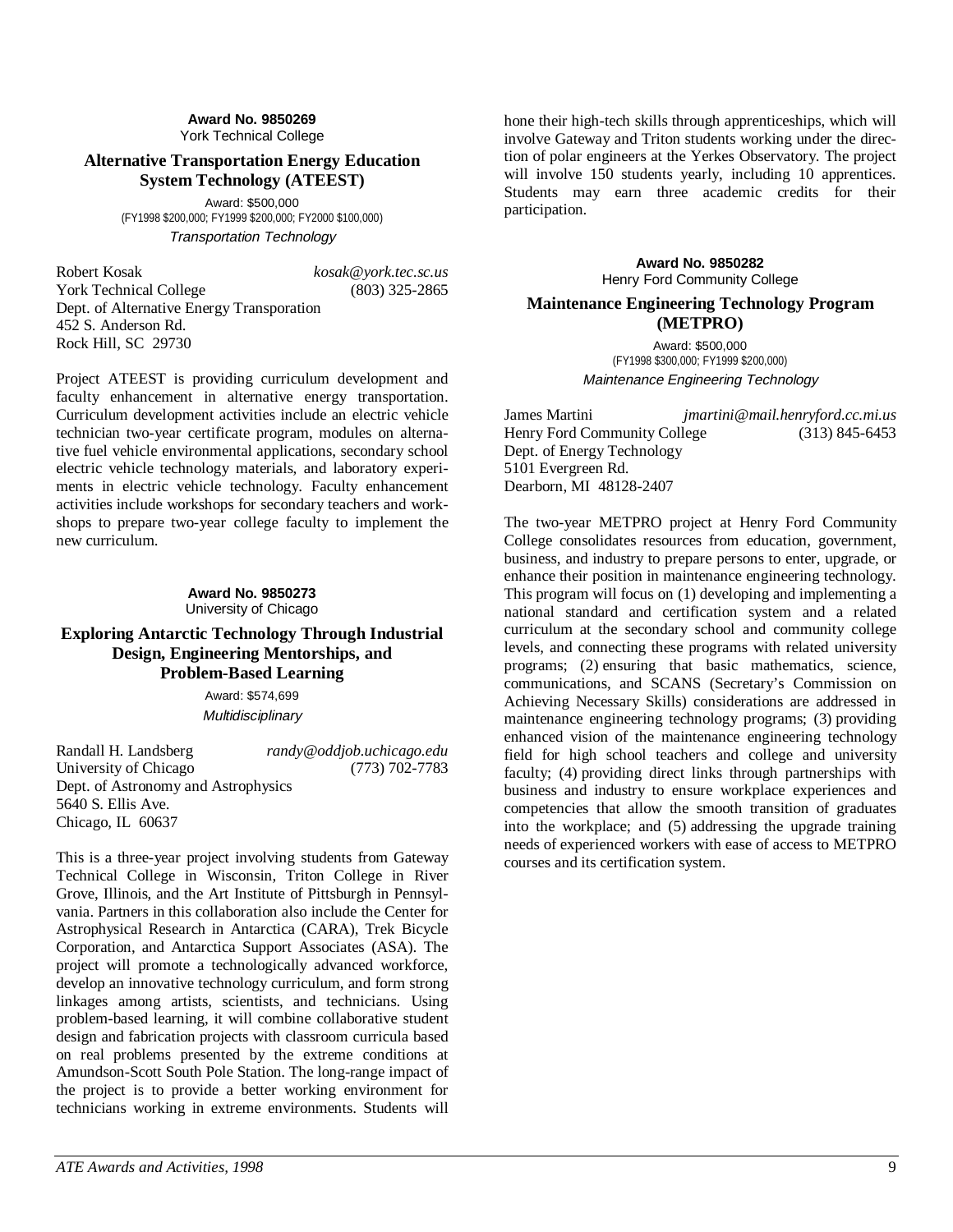#### **Award No. 9850283** Cuesta College

#### **The California Regional Consortium for Engineering Advances in Technological Excellence (CREATE)**

#### Award: \$82,444 Engineering Technology

Christopher Akelian *cakelian@bass.cuesta.cc.ca.us* San Luis Obispo County Schools (805) 546-3264 Dept. of Engineering/Technology Highway One P.O. Box 8106 San Luis Obispo, CA 93403-8105

This is a project to develop a regional approach to the preparation and training of engineering technicians. These include technicians for the engineering technology fields of robotics, computer servicing and networking, manufacturing, and electronic technologies. The two/three-year program begins with the development of a common core curriculum in engineering technology at the seven community colleges that comprise the CREATE consortium. Each campus will then offer at least one of ten advanced technological specialties. Students from any one of the participating colleges will be able to transfer to any other college in the consortium. In Phase I of the project, planning and pilot work will be done.

#### **Award No. 9850287** Western Wisconsin Technical College

#### **Collaborative Training of Secondary, Postsecondary, and Returning Workers in Telemedical Technologies**

Award: \$420,000 (FY1998 \$210,000; FY1999 \$210,000) Telemedical Technology

Glen Skewes *skewesg@email.western.tec.wi.us* Western Wisconsin Technical College (608) 785-9279 Dept. of Biomedical Electronics 304 6th St., North P.O. Box C-908 La Crosse, WI 54602-0908

Western Wisconsin Technical College (WWTC) will introduce telemedical technology support training at three levels. First, it will provide high school students online (Internet and videoconferencing) first-year electronics courses, for which they will receive credit toward high school graduation and advanced standing toward an associate degree in biomedical electronics. Second, the associate degree program in biomedical electronics will be modified to include telemedical technology in its curriculum and to bridge the gap between information systems and biomedical technology. And last, WWTC will offer an Advanced Technical Certificate to update skills of technicians already in the field. Curricula and

instructional materials will be developed and offered to the high school students, and high school faculty will be offered a summer workshop on core electronics instruction to prepare them to assist students who are taking courses via videoconferencing and the Internet. Existing biomedical electronics curricula will be modified to include telemedicine, and an Advanced Technical Certificate–Telebiomedical Technician curriculum will be developed for updating technicians on advances in telemedicine. All curricula and teaching materials will be placed on an intranet/Internet. A model telemedicine laboratory at WWTC will be equipped with videoconferencing capabilities, facilitating the delivery of instruction to rural sites.

#### **Award No. 9850288** Cleveland State University

#### **Project TEAM (Technical Education for Advanced Manufacturing)**

Award: \$206,026 **Manufacturing** 

Frederick C. Schoenig *f.schoenig@csuohio.edu* Cleveland State University (216) 687-6970 Advanced Manufacturing Center 1751 East 23rd St. Cleveland, OH 44115

This project continues the efforts of Project TEAM (Technical Education for Advanced Manufacturing). The partners in Project TEAM include Cleveland State University and its Advanced Manufacturing Center; the Cleveland Advanced Manufacturing Program; Cuyahoga, Lakeland, and Lorain County community colleges and their respective Tech Prep consortia; Youth Opportunities Unlimited; and the 102 manufacturing companies that have sponsored projects. The activities focus on the concept of a teaching factory, called the Manufacturing Learning Center (MLC), that provides handson learning for participants who work on industry-sponsored projects. The overarching goals of Project TEAM are to stimulate interest in all phases of manufacturing in the Northern Ohio region and to create a well-educated manufacturing workforce through the development of a continuum of manufacturing education and training programs that will allow multiple entry and exit points. The specific goals are (1) to ensure the sustainability of the newly established MLC locations at Lakeland and Lorain County community colleges as laboratories for hands-on manufacturing learning; (2) to support innovative teaching methods among secondary mathematics, science, and technology teachers and engineering and technology faculty in the community colleges and universities; (3) to support student success in manufacturing-related technology education programs; and (4) to ensure systemic educational reforms by fully integrating curricula additions and revisions into each partner institution.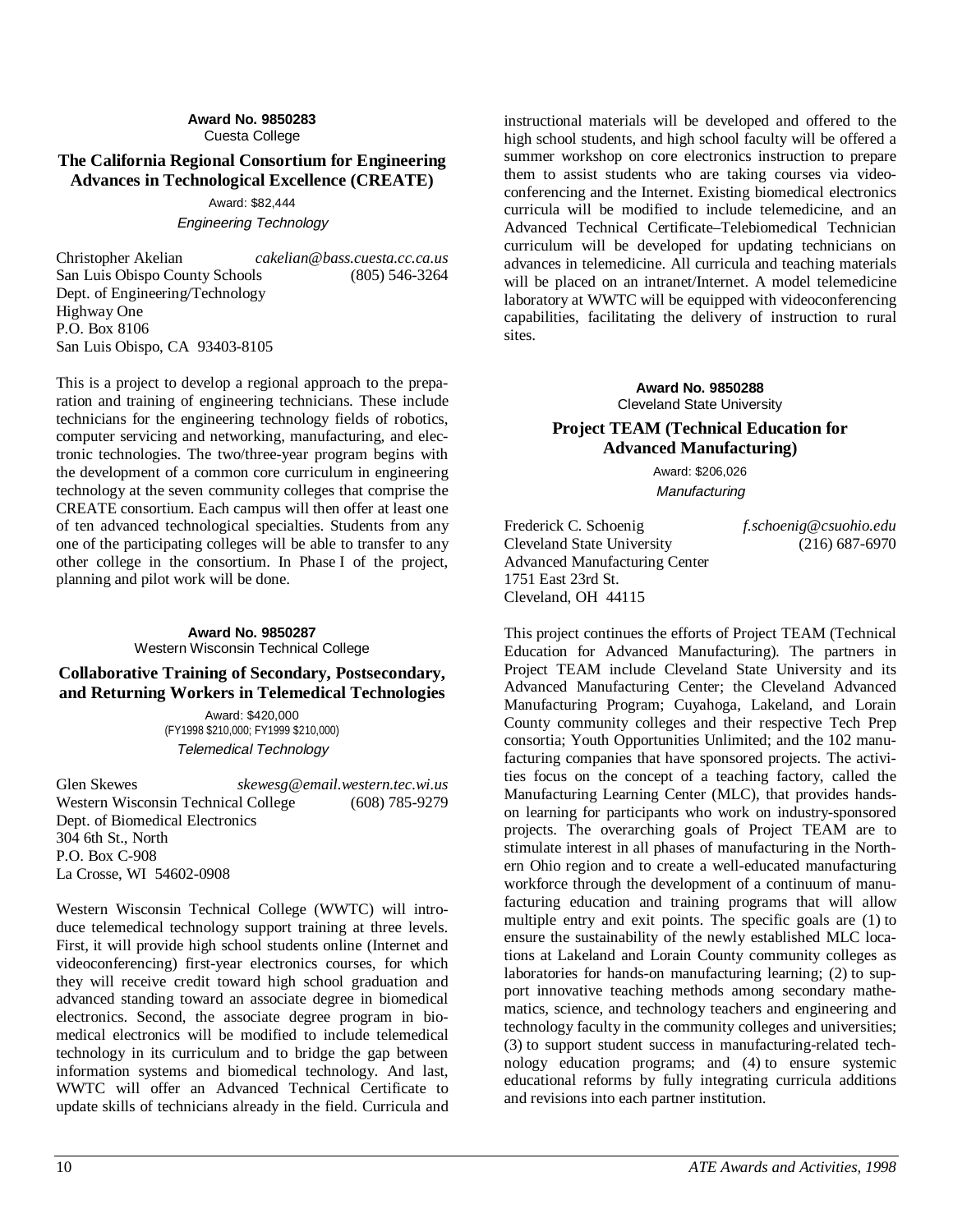**Award No. 9850289** Catonsville Community College

#### **The Consortium for Statewide Biotechnology Education**

Award: \$499,897 **Biotechnology** 

Diane A. Jones *wrjones1@concentric.net* Catonsville Community College (410) 455-6948 Dept. of Biology Catonsville, MD 21228-5317

This project focuses on the development of a coordinated response to the statewide need in Maryland for programs to prepare students at the community college level for technician careers in biotechnology, one of the most rapidly growing industries in the state. Catonsville Community College will coordinate the development of a powerful consortium comprised of four community colleges with their articulated high school Tech Prep partners, four University of Maryland Biotechnology Institutes, and statewide biotechnology industry representatives. This consortium will provide community college teaching faculty and their high school teacher partners with rich opportunities to upgrade skills, increase their depth of scientific background, and acquire computer technology skills in order to infuse biotechnology into existing bioscience programs at their schools or develop a comprehensive biotechnician training program. A three-year phased implementation plan ensures a viable model for replication and provides structured opportunities to customize the program to meet the needs of the individual educational institutions. Effective components resulting from the project will be nationally disseminated as models for integrated yet differentiated curricula and training programs preparing the future workforce for jobs in the biotechnology industry.

#### **Award No. 9850291** Hillsborough Community College

#### **HCC Interdisciplinary Live Rock Project**

Award: \$297,906 Multidisciplinary

William W. Falls *falls@hcc.cc.fl.us* Hillsborough Community College (813) 253-7781 Dept. of Environmental Programs 1206 N. Park Rd. Plant City, FL 33566

The purpose of this project is to create a practical, hands-on learning experience for students enrolled in courses in aquaculture, environmental science technology (EST), economics and business, and humanities. This experience will involve students, under the direction of participating faculty, in the research on the culture of aquarium live rock, the environ-

mental monitoring of live rock culture and harvesting activities, the aesthetics of live rock presentation, and the economics and marketing of live rock aquaculture. Recent federal and state restrictions have constrained the collection of natural live rock (a \$10,000,000-per-year business) in all state and federal waters. Only aquaculture offers a viable solution to revitalizing this business in the continental United States.

Students and faculty, with the assistance of partners, will work in three teams (aquaculture, environmental, and marketing) over a three-year period to address the research concerns mentioned above. Students working in each team will not only gain applied experience in the particular team discipline but will have the opportunity to transfer what they learn in the classroom to an applied project. They will gain not only the knowledge and skills of the other team areas but also interpersonal and teamwork skills by working closely with partners and the members of the other teams. Evaluation of the project will be accomplished by traditional and alternative assessment measures of student achievement, such as grades, project assignments, field assignments, and testing; student satisfaction surveys; responses to research questions and reports; and yearly reviews by the HCC Aquaculture and EST advisory committees and by the project partners. Knowledge gained from the results of this project will be made available to the aquaculture industry, the regulatory community, and the educational community through workshops, reports, and other publications.

> **Award No. 9850299** Education Development Center

#### **Building A National Employer-Based Technical Education System**

Award: \$274,667 **Electronics** 

Monika Aring *monikaa@edc.org* Education Development Center (617) 969-7100 Dept. of Workforce Development 55 Chapel St. Newton, MA 02158-1060

Technician education for the electronics industry at community colleges in the United States faces multiple challenges, including inadequately prepared high school graduates, the need for more and higher-quality business–education partnerships, and rapidly changing industry requirements. All of these would be improved by activities which would build a system from the many fragmented programs and projects currently in place. With the support of industry associations such as the American Electronics Association and the National Coalition for Advanced Manufacturing, as well as many educational organizations, the Education Development Center (EDC) will work in collaboration with two community colleges and their feeder high schools at the Siemens Youth Partnership sites in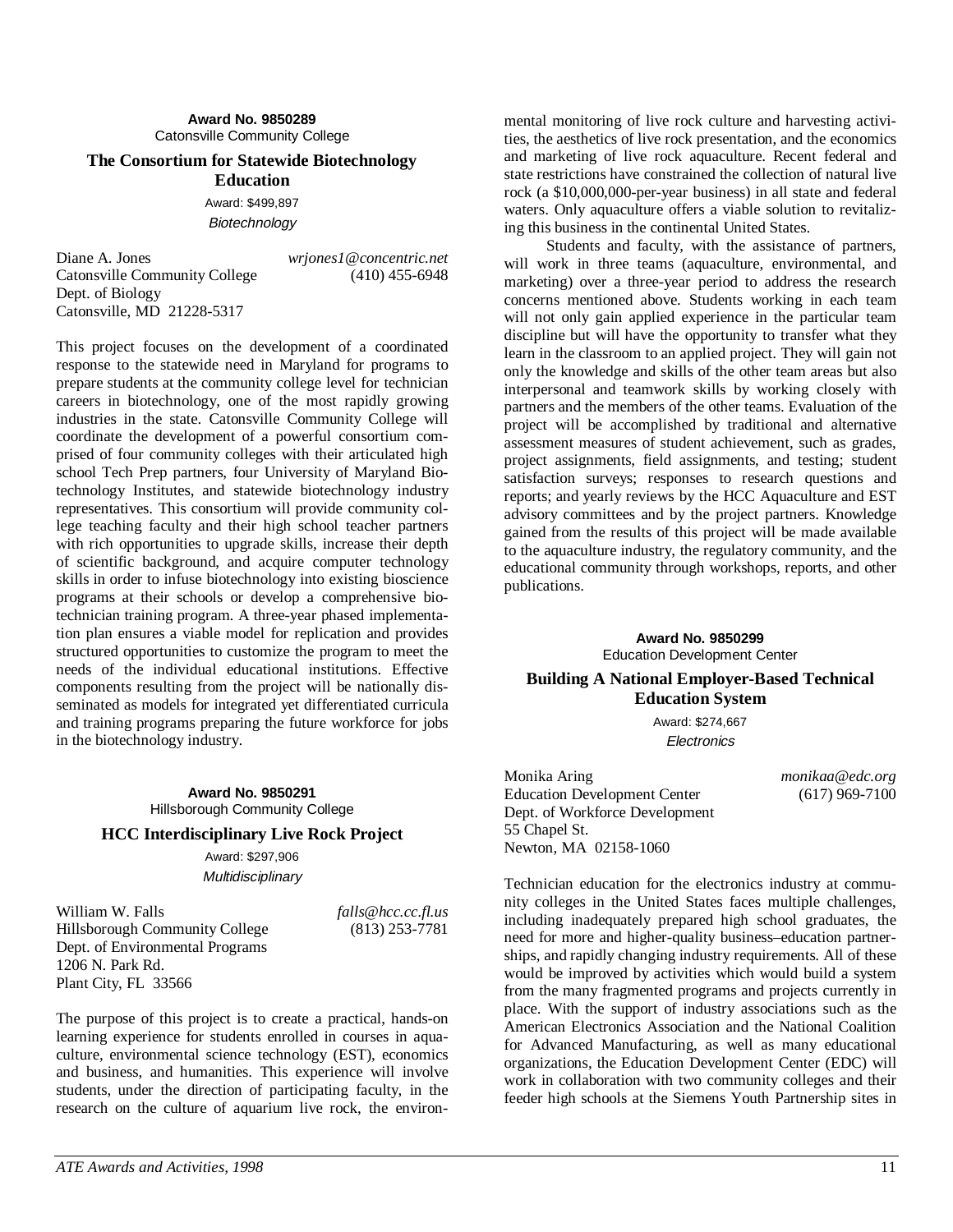Alpahretta, Georgia, to improve the education of electronics technicians. With partner schools and Siemens experts, EDC will be responsible for producing curriculum modules in a standardized format for dissemination. Teams of industry experts and secondary and postsecondary educators at the sites will develop curriculum materials. Instructional strategies, teacher guides, and staff development activities will also be developed to support implementation of the new curriculum materials. The products and processes developed in this project will be useful in technician education projects throughout the United States. Finally, the project will offer a new and exciting model for collaboration between a multinational employer and public schools and community colleges.

> **Award No. 9850304** CUNY Bronx Community College

#### **Environmental Technology Program**

Award: \$700,000 (FY1998 \$300,000; FY1999 \$200,000; FY2000 \$200,000)

Environmental Technology

James A. Fahey *FaheyChem@aol.com* Bronx Community College (718) 289-5184 Dept. of Chemistry/Social Sciences University Ave. and West 181st St. Bronx, NY 10453

The Environmental Technology (ET) program establishes an A.A.S. degree in ET at Bronx Community College (BCC) the first of its kind in the City University of New York (CUNY) system—and a series of continuing education certificate courses in occupational health and safety. The program addresses a critical employment and public health need throughout the Bronx and other inner-city neighborhoods for trained environmental technicians. It is designed to provide new career pathways for minority students and other individuals and will establish greater awareness of the link between the environment and public health within inner-city neighborhoods. To accomplish these primary goals, the following objectives will be addressed: (1) development of a minimum of 15 partnerships with industrial, private, and public employers; (2) implementation of six new specialized courses in ET; (3) development of summer training institutes and ongoing workshops for ET high school and college faculty; (4) recruitment and enrollment of a first cohort of 24- 30 ET degree students; (5) implementation of 13 to 15 field work sites for job observations, job shadowing, and internships; (6) an 80% graduation rate of all ET students in the A.A.S. program; (7) effective job placement of 80% of ET graduates in related fields; (8) enrollment of 200-300 men and women in continuing education certificate courses in ET; (9) full articulation agreements between BCC's ET program, Bronx High School's ET program, and senior colleges

throughout CUNY that have environmental science/health programs. The A.A.S. degree curriculum is tied to secondary school Tech Prep and School-to-Work programs in the Bronx and to related bachelor's degree programs in CUNY and other colleges; in this way, the program links an environmental technology educational corridor from high school to associate and bachelor's degrees to graduate school.

#### **Award No. 9850306** Cypress College

#### **GIS ACCESS—Geographic Information Sciences Curriculum Clearinghouse and Faculty Enhancement Project**

Award: \$799,906 (FY1998 \$417,020; FY1999 \$382,886) Geographic Information Systems

Leslie A. Doak *doakl@nocccd.cc.ca.us* Cypress College (714) 826-2220 x185 Dept. of Social Science and Geography 9200 Valley View Cypress, CA 90630-5805

Interest in Geographic Information Systems (GIS) advanced technology education has broadened to the point where exciting, innovative applications are being developed at many levels in schools and colleges. However, the broad applications of GIS and the rapid growth of the field have led to a lack of coordination and awareness among practitioners and educators. Cypress College, a two-year, state-funded community college, is providing GIS training to high school teachers and community college and university faculty in five locations around the nation. These summer workshops are providing technical upgrading, facilitating communication and collaboration, promoting creative teaching, and fostering effective learning environments.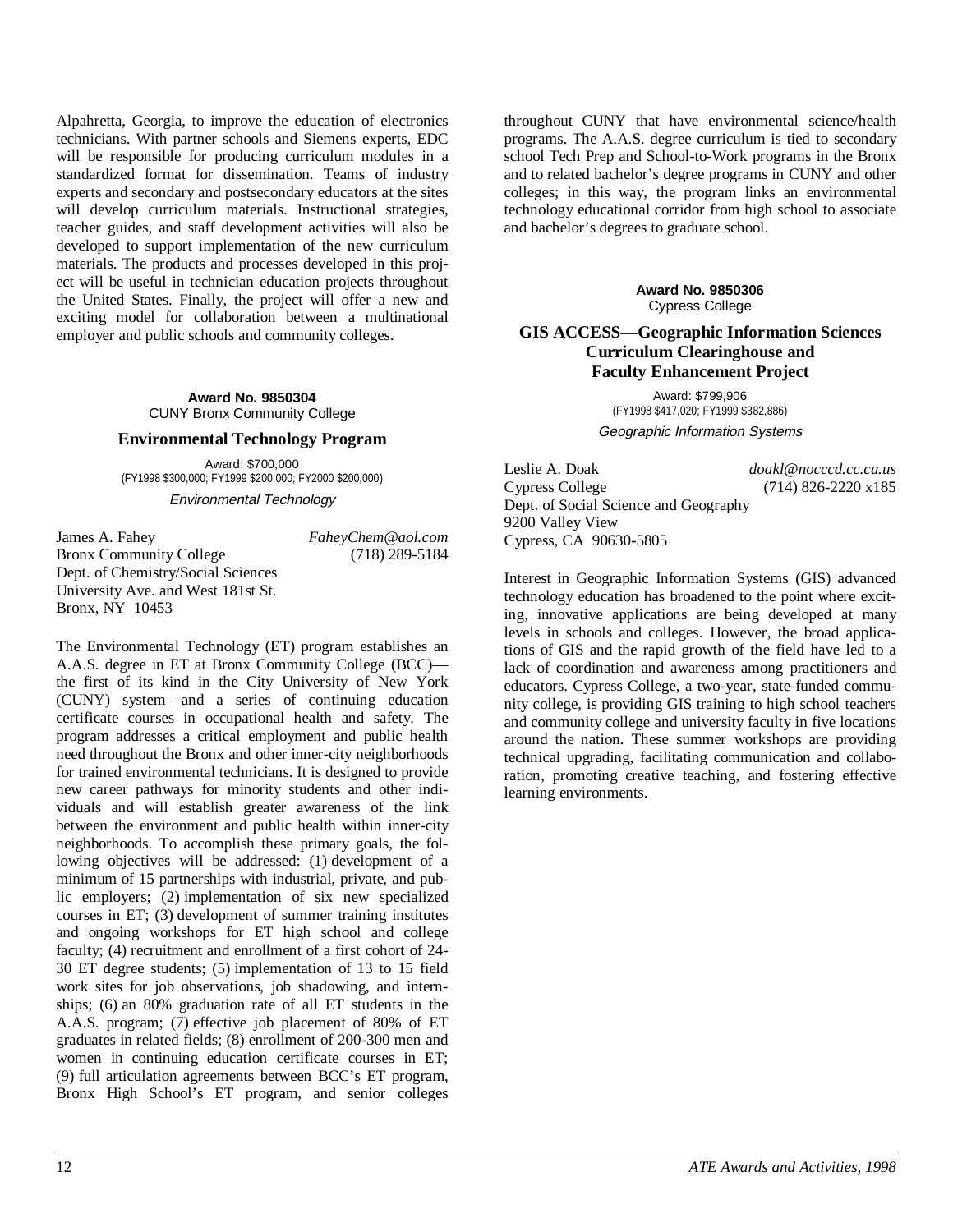**Award No. 9850307** Nashville State Technical Institute

#### **Southeast Advanced Technological Education Project for Communications Technology**

Award: \$1,629,004 (FY1998 \$597,889; FY1999 \$516,763; FY2000 \$514,352) Multidisciplinary

Collin T. Ballance *ballance\_c@nsti.tec.tn.us* Nashville State Technical Institute (615) 353-3278 Dept. of Technologies 120 White Bridge Rd. Nashville, TN 37209

This project involves a consortium of five two-year colleges in Tennessee with their associated school districts, along with four-year universities and communications industries that have already worked together to develop and implement case studies. The goals of the project are (1) to provide national leadership in the development and implementation of case studies for technological education; (2) to provide professional development for participating faculty; (3) to evaluate the effectiveness of the case study method in teaching technologyrelated content; and (4) to disseminate, nationally, information about the case studies and the outcomes of their use. The project will assemble experts in case studies and their use from different disciplines to inform the project. The case studies, which mirror real-world workplace problems from industry, are created by interdisciplinary faculty teams from science, mathematics, engineering and computer technologies, and communications, with input from the industry. Professional development for faculty includes field trips, three-week internships in the communications industry to keep abreast of recent developments, and workshops to learn to teach using cases. Dissemination includes professional development for faculty in two-year colleges in other areas of the nation, and publication of the case studies and the proceedings of forums on the case studies.

> **Award No. 9850309** CUNY Borough of Manhattan Community College

#### **BMCC ATE Partnership in Multimedia Programming and Design**

Award: \$550,000 Multimedia Technology

Alice Cohen *bmacdmac@cunyvm.cuny.edu* Manhattan Community College (212) 346-8450 Dept. of Computer Information Systems 199 Chambers St. New York, NY 10007

The Borough of Manhattan Community College (BMCC) is developing a cohesive and unified curriculum in multimedia

programming and design, in partnership with Murry Bergtraum High School and industry representatives. Courses are being developed or redesigned to include the use of collaborative learning and multimedia instructional technology. The curriculum will allow students to move efficiently from secondary education into an associate degree program in multimedia programming and design. In addition, the project provides faculty development, focusing on the use and integration of advanced multimedia technology instruction and collaborative learning, for full-time faculty and high school instructors from the New York City region.

#### **Award No. 9850310** University of New Mexico

#### **Cross-Training Technicians and Engineers for Semiconductor Manufacturing**

Award: \$900,000 (FY1998 \$469,051; FY1999 \$430,949) Semiconductor Manufacturing

John E. Wood *wood@me.unm.edu* University of New Mexico (505) 272-7150 Manufacturing Engineering Program Suite 235, MTTC Bldg. 800 Bradbury Dr., SE Albuquerque, NM 87106

As the technical and role demands for semiconductor technicians increase, their core knowledge in the areas of statistics and unit-process operations increasingly overlaps that of engineers in a semiconductor plant. Conversely, new engineers, who may become responsible for technician oversight in a factory setting, need to better understand the job scope of technicians, as well as receive more hands-on training during their academic program. It is thus advantageous to cross-train semiconductor engineers and technicians in shared factorylike settings for selected equipment-intensive courses, without artificially forcing complete articulation between respective curricula. Such side-by-side training, broken into unit modules, decreases per-student lab costs, and thus training costs, while also facilitating (1) cross-training of existing factory technicians and engineers for lifelong learning, (2) crosstraining community college and university faculty, and (3) academic migration of technicians who later choose to pursue engineering careers.

A consortium of three universities and three community college systems in three contiguous states (each of which has semiconductor manufacturing as an economic backdrop) is implementing side-by-side training of technicians and engineers through the development, utilization, and evaluation of computer-aided curriculum modules that are integrated into factory-like labs and related courses. These modules will cover semiconductor unit processes and their facility demands from both technician and engineering perspectives. The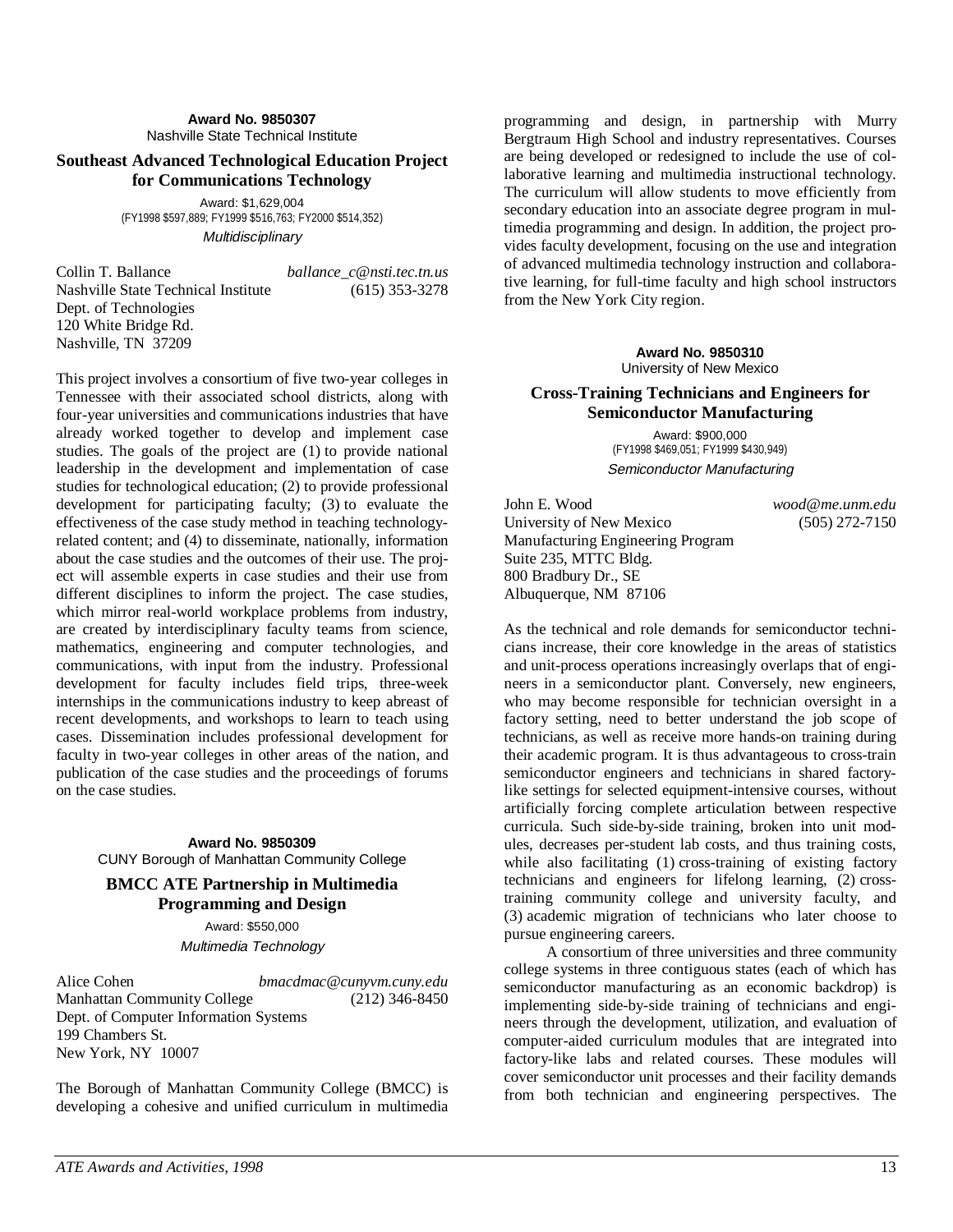multimedia modules are being designed to function either independently or coupled to a multilevel manufacturing simulator package. They can serve training needs in real, mock, or virtual factory-like labs, or they can be used for assessment.

## **Award No. 9850311** TERC

#### **Networking Communities**

Award: \$695,924 (FY1998 \$347,200; FY1999 \$348,724) Information Technology

Deborah Muscella *deborah\_muscella@terc.edu* TERC (617) 547-0430 2067 Massachusetts Ave. Cambridge, MA 02140

This project addresses the critical need for a well-trained workforce with diverse skills in computer network technologies. Two Massachusetts community colleges are teaming with high school and industry partners (1) to develop and implement a nationally replicable model for infusing computer networking curricula into existing programs; (2) to demonstrate a model for joint professional development of in-school information technology expertise, where high school and community college faculty are assisted by industry; (3) to provide hands-on technical experiences for students, with special emphasis on the creation of school network "tech support" teams and work experiences at local businesses and community organizations; and (4) to encourage timely, widespread replication through national dissemination. At the community college level, the curriculum is specifically designed to conform to the industry-validated "network specialist" skill standards developed by the ATE-funded NorthWest Center for Emerging Technologies. At the high school level, students learn the basics of network technology as part of a school-to-work "career pathway" in information technology.

**Award No. 9850313** University of Kentucky Lexington Community College

#### **A Network Systems Administration Program for Kentucky**

Award: \$849,995 (FY1998 \$350,000; FY1999 \$300,000; FY2000 \$199,995) Information Technology

Lillie R. Crowley *lillie@pop.uky.edu* Lexington Community College (606) 257-2797 Dept. of Mathematics 138 Moloney Bldg., Cooper Dr. Lexington, KY 40506-0235

Lexington Community College, in collaboration with other colleges in the University of Kentucky Community College System, leads this project to develop an A.A.S. degree in network systems administration. The group is also collaborating with high schools, regional universities, businesses and industries in Kentucky, and other telecommunications and network systems degree programs being developed around the country. The project modernizes and upgrades the core science and mathematics courses required for the degree. It develops the degree-specific courses from a combination of (1) existing courses in science, mathematics, engineering technology, and computer information systems; (2) new courses; and (3) hybrids of engineering technology and computer information system courses. The courses specific to the program are modularized to ensure flexibility and ease of revision. The program targets both traditional and nontraditional students, targets students from underrepresented groups, and recruits students from the Student Technology Leadership and Tech Prep programs. It uses a combination of traditional delivery systems and distance learning via the Internet and interactive video, and it includes student internships and cooperative work-study programs with local businesses and industries.

> **Award No. 9850317** Mount Wachusett Community College

#### **A Program to Educate Technicians for the Wood Products Industry**

Award: \$200,000 **Woodworking** 

Nicholas Weidhaas *n\_weidhaas@mwcc.mass.edu* Mount Wachusett Community College (978) 632-6600 x320 Dept. of Forest and Wood Products 444 Green St. Gardner, MA 01440-1337

The Advisory Board of the Forest and Wood Products Institute at Mount Wachusett Community College (MWCC) and the Wood Products Manufacturers Association (WPMA), a 650 member organization, recognize the pressing need for more technicians and skilled workers in the U.S. wood products industry. This project is developing technician certificate, continuing education, and contract training programs that will efficiently provide employers with productive and well-trained employees. This pilot is resulting in the design and development of a unique certificate program for woodworking technicians at MWCC, with the ultimate goal the creation of an associate degree program. Both the certificate and associate degree programs will be linked to regional high school and vocational school programs, and to regional universities and colleges, particularly the Building Materials and Wood Technology Program at the University of Massachusetts. One of the unique components of this program is the creation of a "Corps of Craftsmen," which consists primarily of retired per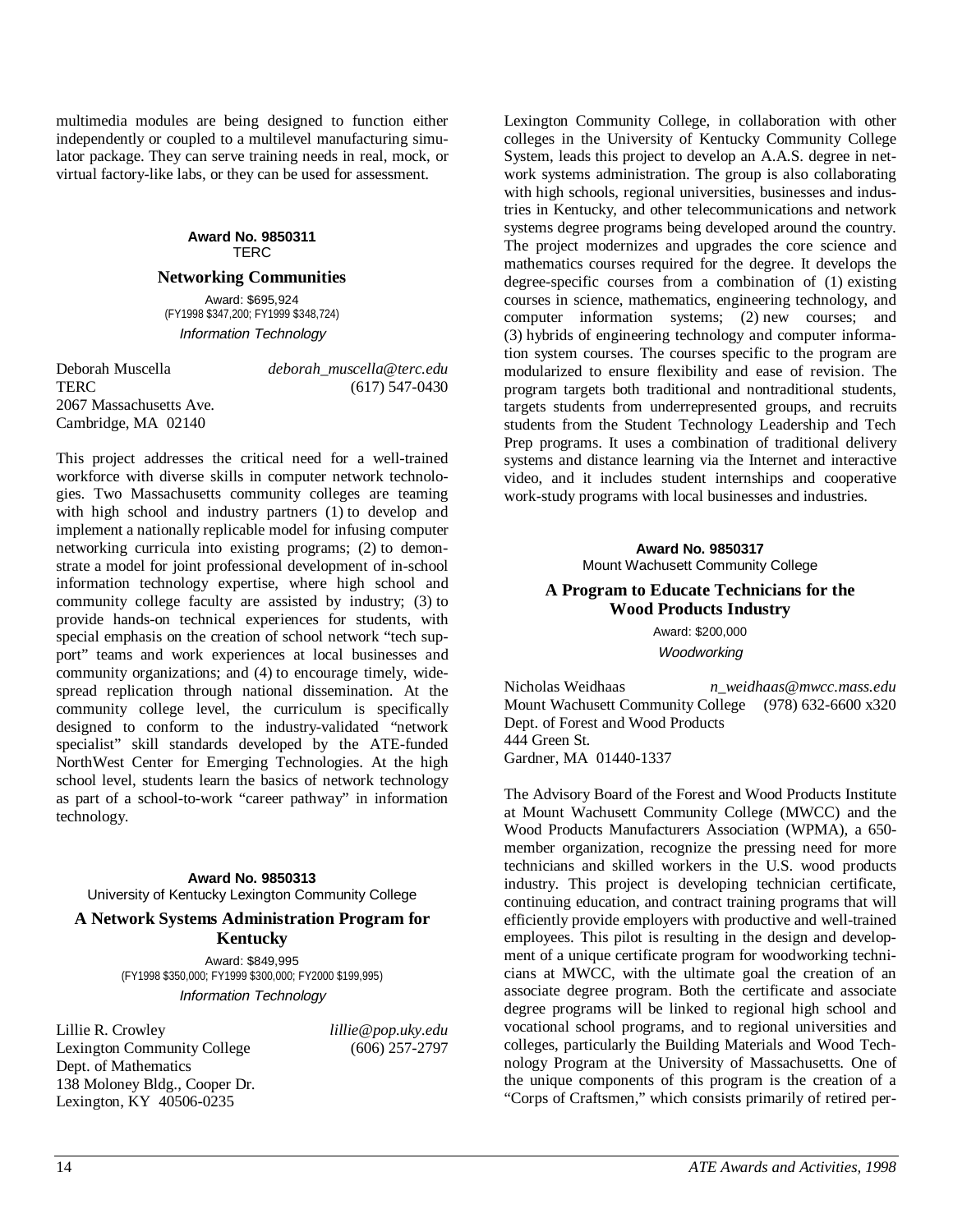sons who, through their vast experience, are bringing hands-on instruction and mentoring to this educational effort. The program consists of a combination of in-plant, classroom, and multimedia/distance learning. The program initially targets companies and students primarily located in rural areas of the Northeast, in cooperation with the WPMA, with national dissemination to follow the evaluation of the results of this pilot program. The project also serves as a model for application in other industrial sectors, such as the plastics and metalworking industries.

#### **Award No. 9850318** Cape Cod Community College

#### **Southeastern Massachusetts Advanced Technological Education Project in Environmental Technology Education**

Award: \$232,179 Environmental Technology

Mary J. Curran *mjcetech@capecod.net* Cape Cod Community College (508) 362-2131 x4392 Dept. of Natural Sciences 2240 Iyanough Rd. West Barnstable, MA 02668-1599

Since 1994, three higher-education institutions, Cape Cod Community College (CCCC), Massachusetts Maritime Academy, and the University of Massachusetts at Dartmouth, have collaborated to offer students an environmental technology career path that includes a four-year degree, a two-year degree, and three year-long certificate programs. Now CCCC and Upper Cape Cod Regional Technical School are completing this environmental technology education career ladder with an articulated environmental curriculum at the secondary level. The high school students will acquire college credit through Tech Prep courses that will be co-developed by high school and college faculty. These students will have the opportunity to continue their education at CCCC within an A.S. degree program or a transfer concentration that will articulate with a four-year program at Massachusetts Maritime Academy or the University of Massachusetts at Dartmouth. The project will also develop a mentor–mentee program, which will pair the college and high school students as they receive the field experiences recommended by employers. This mentoring program will be built upon CCCC's wellestablished internship program, which emerged through the strong support and commitment of local industry representatives. The final project component will be a summer institute and follow-up workshops for other secondary teachers in southeastern Massachusetts, which will allow them to receive the mentor–mentee training and curricula for implementation at their high schools.

**Award No. 9850319** Austin Community College

#### **Foundation Skills—Phase II**

Award: \$144,947 Physics

Stephen B. Rodi *srodi@austin.cc.tx.us* Austin Community College (512) 223-3300 Dept. of Mathematics and Science 1212 Rio Grande St. Austin, TX 78701-1785

The project implements a sequence of dissemination and teacher training activities over 20 months for instructional materials developed under a previous ATE grant (Award No. 9553689). The materials form a comprehensive twosemester course in physics for technicians and other audiences. The materials emphasize conceptual understanding of fundamental ideas (as opposed to routine application of formulas to template problems) and active learning by students (which makes ideas vivid to the senses, not just leaving ideas as abstract concepts). The course contributes to the core education of technicians, making them more thoughtful in their work, more flexible within their companies, and more adaptable throughout their careers. The dissemination and teacher training activities include a teacher's manual to guide instructors in the use of the materials; modularization to make the material usable in a custom publishing format and as standalone demonstrations; summer workshops to train pairs of community college and high school teachers in use of the materials; "Science Saturdays" conducted in Austin by the development team and by the summer teacher pairs who return home to become "teachers teaching teachers"; workshops at major professional meetings (of the International Technology Education Association, American Vocational Association, National Science Teachers Association, American Association of Physics Teachers, and statewide directors of Tech Prep programs); expansion of a Web site to include a listserv/chat room format in which teachers can share ideas and ask questions; and continued interaction with major publishers.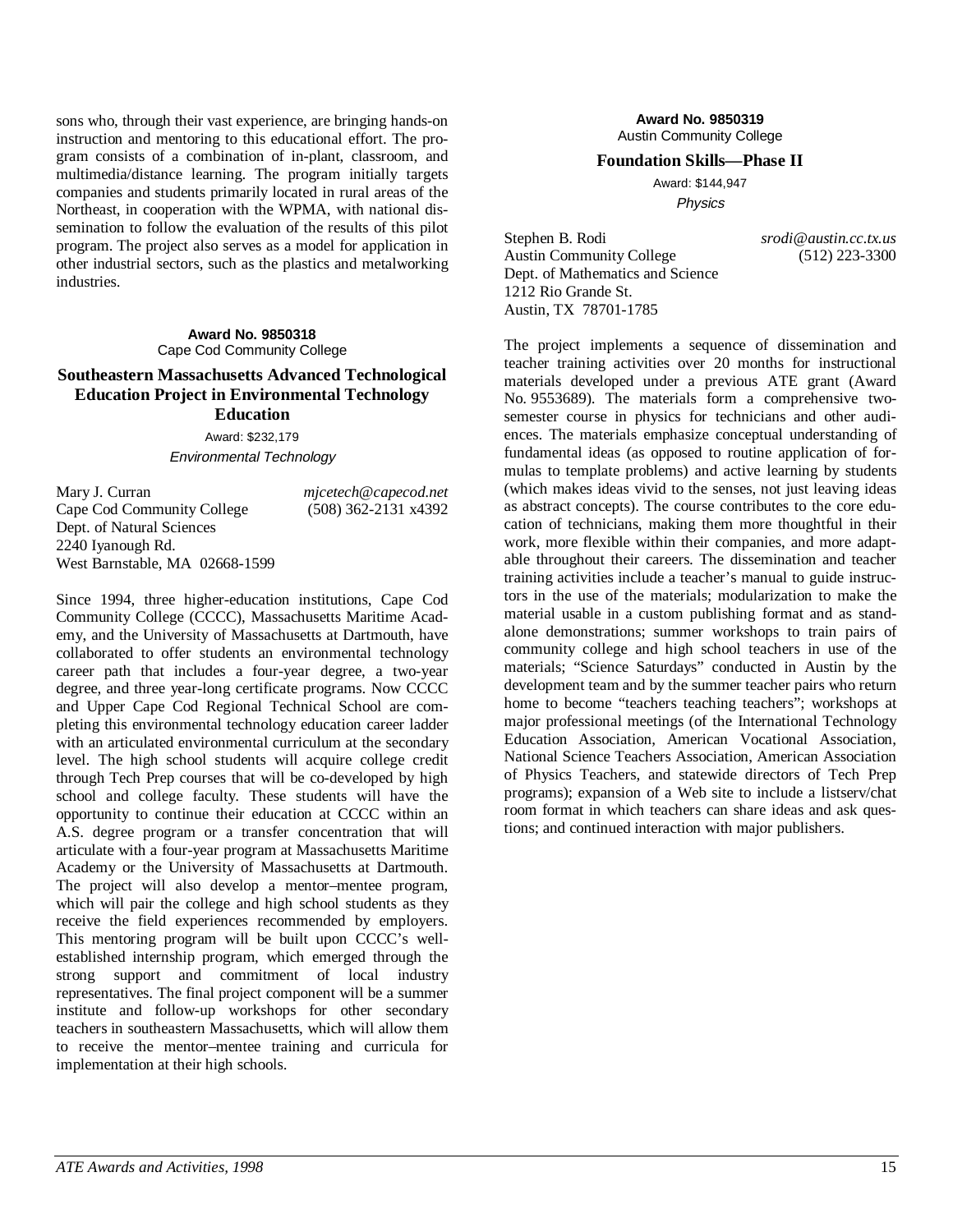#### **Preparing High-Performance Technicians in Distinctive Manufacturing: An Innovative Approach**

Award: \$650,000 **Manufacturing** 

Rick R. Allison *ralison@okway.okstate.edu* Oklahoma State University at Okmulgee (918) 756-6211 Dept. of Manufacturing Technology 1801 E. Fourth St. Okmulgee, OK 74447

Today's global economy is increasingly more complex, technological, flexible, entrepreneurial, and competitive. Many firms are turning to distinctive manufacturing, in which designers, engineers, and production workers collaborate in seamless teams to ensure that products and services meet consumer requirements, that new technologies are applied quickly, and that operations run at optimum efficiency to maximize return on investment. The catalyst is a new type of high-performance technician who employs "buffering and brokering" skills. A team of advanced technological firms, educational institutions, national resource organizations, and minority alliances is re-engineering the failing traditional approach to preparing high-performance technicians for distinctive manufacturing by changing the paradigm from "providing instruction" to "producing learning." The project is also pioneering a comprehensive strategy to recruit and retain underrepresented populations and others who typically overlook advanced technological career opportunities. This innovative program (1) infuses the content of a 90-semester-hourequivalent A.A.S. degree into interdisciplinary projects set in a real-world manufacturing environment that employs facilitators rather than instructors in a personalized, holistic program of learning; (2) demands mastery of rigorous competencies in workplace effectiveness and personal productivity, as well as in communications, mathematics, science, and technology; (3) ensures that faculty, tutors, and employer-based resource persons are competent in new roles of planning, facilitating, coaching, assessing, and documenting learning; (4) recruits and empowers members of underrepresented groups; and (5) communicates the project's deliverables and lessons learned.

#### **Project COMPACT (Career-Oriented Materials for Physics and Contemporary Technology)**

Award: \$238,270 Physics

Doyle V. Davis *d\_davis@tec.nh.us* New Hampshire Technical College at Berlin (603) 752-1113 Dept. of Physics 2020 Riverside Dr. Berlin, NH 03570

Project COMPACT will develop, test, and disseminate a new type of application-oriented, integrated curriculum software for introductory physics. This material will be designed to address a wide audience including (1) two-year college students enrolled in science, technology, and engineering programs; (2) non-science majors seeking scientific and technology literacy in anticipation of workplace demands; and (3) high school students taking physics—particularly those in Tech Prep or vocational education programs. The software will have a multilevel structure and flexible format to accommodate students with poor backgrounds in science and mathematics, those with some knowledge of algebra and geometry, as well as advanced students. The project materials, developed from existing prototypes, employ a "learning situation-focused" approach rather than a conventional domain-centered approach to involve students of various backgrounds and abilities in learning physics, science, and technology. The goal is to engage students in exploring learning situations associated with their career goals. Each lesson will start with an exploration phase where students will see a real-world example of applied physics. They will then enter a theory phase where they will be presented with the underlying physics concepts and laws related to the example. The learning cycle will be completed with an "application" phase where they will learn a systematic, expert-like approach to solving scientific and technical problems. The initial software packages will focus on three broad career-oriented themes and will include eight interconnected components. Teachers can modify and expand an open-ended collection of problems, solution plans, tests, queries, and leading questions using their own experience or incorporating diverse curriculum resources, including those available on the Web.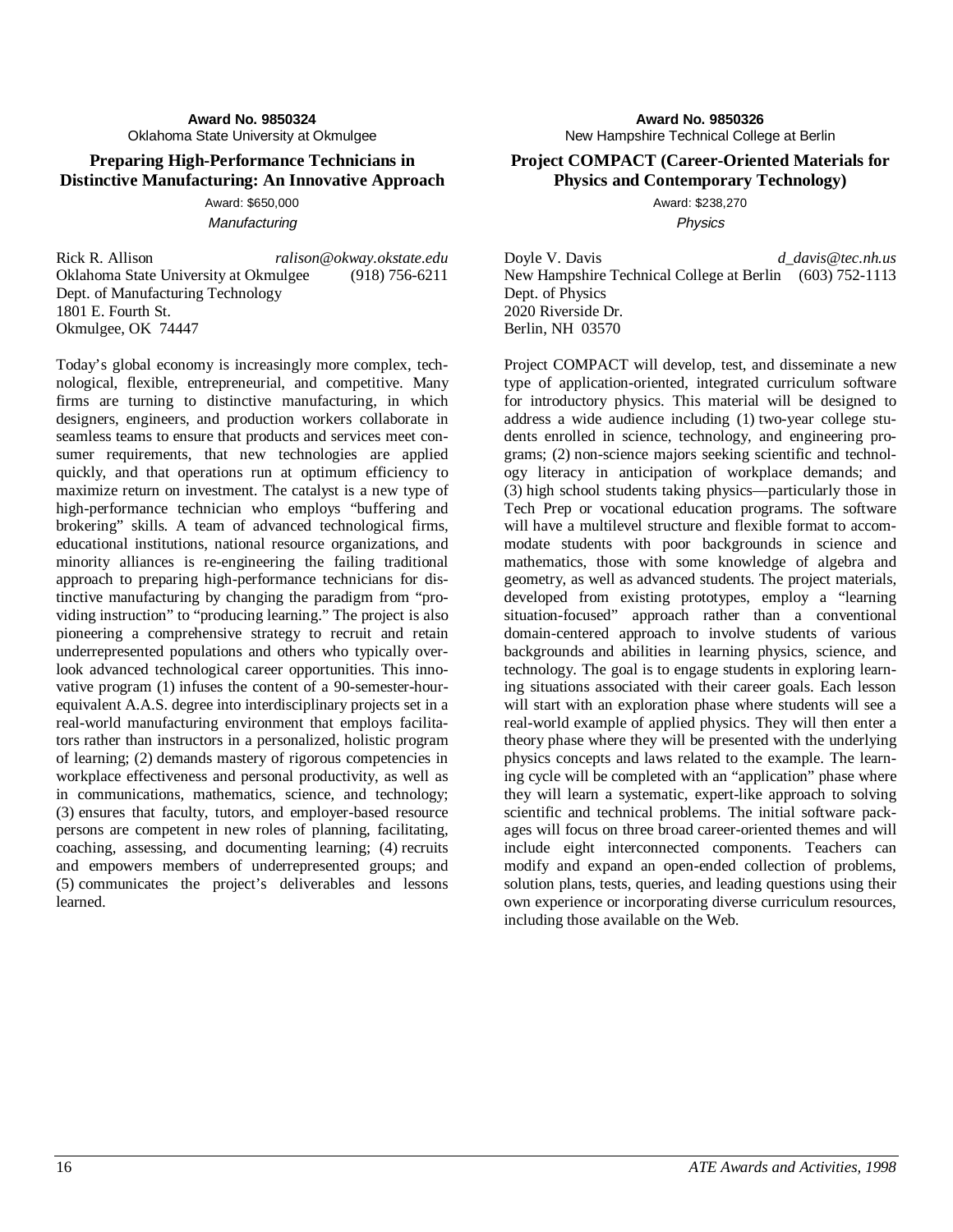**Award No. 9850327** University of Illinois at Chicago

#### **A Bridge to Advanced Technological Education**

Award: \$968,187 (FY1998 \$363,966; FY1999 \$311,219; FY2000 \$293,002) **Multidisciplinary** 

Davis Jenkins *davis@uic.edu* University of Illinois at Chicago (312) 996-8059 Great Cities Institute 322 S. Green St., Suite 108 Chicago, IL 60607

The University of Illinois at Chicago and Wayne State University are leading teams of community colleges, communitybased organizations, universities, and industry groups in Chicago and Detroit to develop curricula for programs designed to provide a bridge to advanced technological education for adults who lack the requisite basic skills and knowledge. An "Advanced Technology Bridge" program that prepares educationally disadvantaged adults for two-year college certificate and associate degree programs in manufacturing technology has been piloted in Chicago. The groundwork has been laid for a similar program in Detroit. This ATE project builds on these two efforts. The project's specific objectives are (1) to develop a model Bridge curriculum suitable for national dissemination; (2) to produce multimedia instructional software to enhance learning of the fundamentals of technical literacy by ESL students; (3) to pilot a curriculum for training Bridge program instructors; and (4) to publish a Bridge program implementation guide. Formative evaluation of the project is being carried out by advisors from industry and from community college and university manufacturing and engineering technology programs, who will ensure that the Bridge curriculum provides the foundation for career-long learning both in postsecondary technical education and in the workplace. A nationally known evaluation organization will be commissioned to conduct a summative evaluation of the project's outcomes and impacts. Dissemination is integral to the project, which will adapt, for Detroit, a model initially developed in Chicago and will facilitate knowledge sharing between the "Bridge-building" efforts in the two cities. The funds requested from NSF for curriculum development will leverage more than \$2.6 million already raised by the project partners for piloting of the Bridge curriculum and other program operations.

**Award No. 9850334** Westark College

#### **Western Arkansas Advanced Manufacturing Project**

Award: \$314,278 **Manufacturing** 

Dept. of Business P.O. Box 3649 Fort Smith, AR 72913-3649

Sidney G. Connor *sconnor@systema.westark.edu* Westark College (501) 788-7764

This project is developing and delivering manufacturing instruction at the bachelor's degree level which is founded in the contextual application of mathematics, science, and technology principles and which builds on the associate degree program already in place at Westark. Collaboration with local public high schools is providing a pipeline for sharing project innovations with high school faculty. A pilot program, the Ford Academy of Manufacturing Sciences (FAMS), will provide high school students a foundation from which to enter the manufacturing technology program. The result is a seamless " $2+2+2$ " program which has strong industrial backing in the community and which can be a national model. The program is developing curricula based upon manufacturer-identified competencies, and focuses on learning rather than teaching. Both high school graduates and current manufacturing employees are target audiences. The project includes development of learning modules that are both self-paced and teambased, with a focus on outcome competencies rather than "seat time." Pre-assessment tools for proper placement and the awarding of advanced credit upon demonstrated competency are components of the project. Small clusters of employeridentified competencies will be delivered as self-paced learning modules that include authenticating activities allowing students to experience the manufacturing applications. Also supported is an advanced manufacturing laboratory, in which many of the authenticating activities are taking place.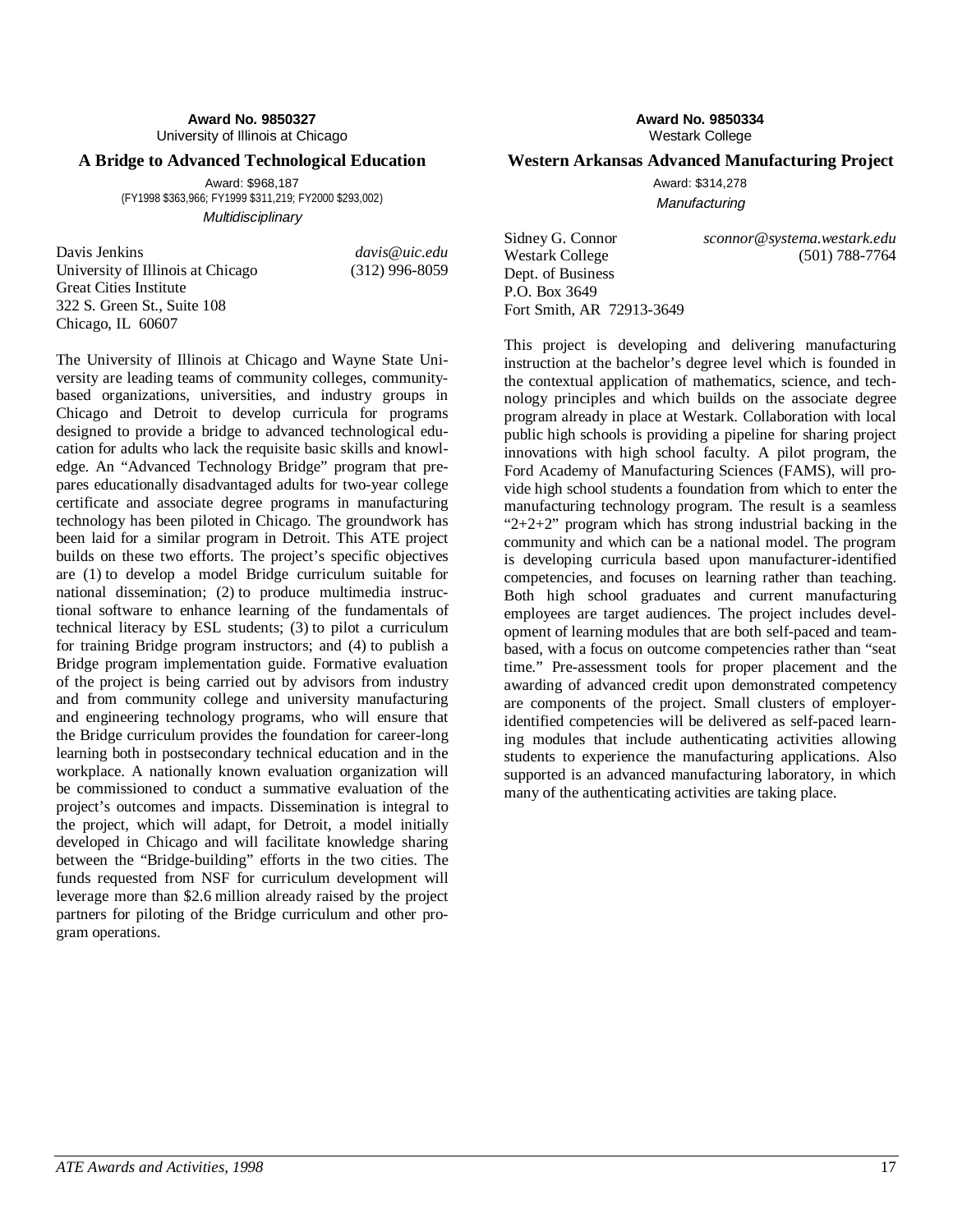#### **Award No. 9850337** Evergreen Valley College

#### **Advanced Information Technology Project**

Award: \$375,000 Information Technology

Henry Estrada *hestrada@sjeccd.cc.ca.us*<br>Evergreen Valley College (408) 274-7900 x6582 Evergreen Valley College Dept. of Computer Science 3095 Yerba Buena Rd. San Jose, CA 95135

In response to industry need, this project is developing and delivering a rigorous, transferable curriculum for an associate degree in computer and information technology (IT). This program serves as a school-to-work model for community colleges, meets the needs of students seeking entry-level jobs and IT professionals seeking to upgrade their technical skills, and provides the necessary foundation for students who decide to transfer to four-year institutions. In particular, the project is developing and validating certification standards for entrylevel positions in high-performance companies. IT representatives are selected from industry, academia, and the public sector to identify the needed skill sets; soft skills are incorporated into the curriculum; internship experiences are made available to students; and certifications of skill acquisition are to be based upon industry standards. The new curriculum is being delivered via technology-mediated learning (interactive CD and the Internet). The target audiences for this project include students in high schools, community colleges, and universities, particularly Latino students; IT workers retraining for jobs in emerging high-tech fields; and faculty at high schools and community colleges. Collaborators in the project include Evergreen Valley College, East Side Union High School District, Foothill–De Anza Community College District, San Jose State University, Workforce Silicon Valley, Sun Microsystems, Oracle Corporation, CBT Systems, and Waite Group Press.

#### **Award No. 9850341** East Los Angeles College

#### **Los Angeles Bioscience Project (LAB-Pro)**

Award: \$305,000 **Biotechnology** 

Carcy L. Chan *chancl@laccd.edu* East Los Angeles College (213) 265-8602 Dept. of Chemistry 1301 Cesar Chavez Ave. Monterey Park, CA 91754

LAB-Pro represents a partnership of East Los Angeles College (ELAC), a community college; California State University, Los Angeles (CSLA), a comprehensive public university; two

public high schools, Wilson High School and Roosevelt High School; four bioscience companies; and the Southern California Biomedical Council, an association of bioscience companies). The project will achieve two complementary goals: (1) to provide direction and career opportunities for minority community college students, many of whom never complete their studies, and (2) to help meet the employment needs of the booming bioscience industry, which has more openings than it can fill with qualified personnel. LAB-Pro has been designed as a multifaceted program that is achieving its goals in three primary ways. First, it is preparing high school and community college students for technical careers in bioscience by exposing them to career opportunities in the field and giving them the skills and practical experience needed to succeed in those careers. Second, it is enhancing the knowledge of high school science teachers and community college instructors in bioscience. Finally, it is establishing a pipeline of qualified bioscience technicians, primarily from underrepresented minority groups, to fill the numerous jobs available within the growing bioscience field in Southern California.

> **Award No. 9850343** University of Hawaii Maui Community College

#### **Transporting Science, Computer, and Engineering Curricula to Rural Minority Students Through Telecourses and Internet**

Award: \$137,893 Distance Learning

G. Robert Converse *Bob.Converse@mauicc.hawaii.edu* Maui Community College (808) 984-3447 Learning Center 310 Kaahumanu Ave. Kahului, HI 96732

This project is delivering an Electronics and Computer Engineering Technology (ECET) curriculum to Maui Community College (MCC) outreach students on Molokai, Lanai, and Hana. Extending efforts of an earlier award, this project focuses on the implementation and evaluation of the distance learning delivery system for the curriculum. Development of multimedia modules will continue. In addition, the project will develop practical online resources that illustrate electronics and computing principles. These resources will include a weather station and student-designed software. A workshop on the development of self-paced laboratory courses will be offered for Maui County science and mathematics teachers in March 1998.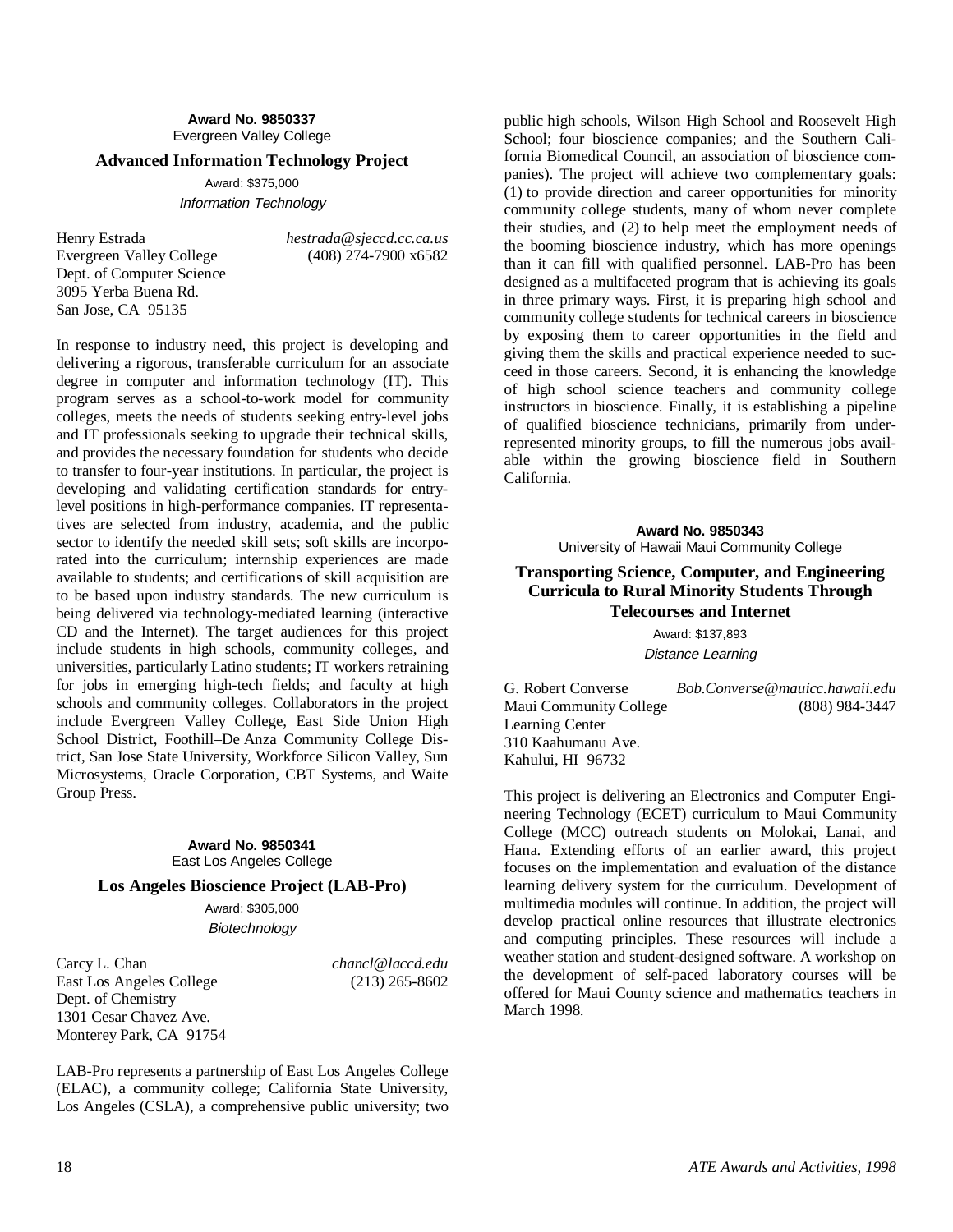#### This project will enable a core of high school teachers currently engaged in the delivery of technical education to

Dept. of Tech Prep c/o Leigh Trapp 1570 Granville Pike Lancaster, OH 43130

enhance classroom instruction based on cutting-edge technology. During Phase I, pilot work for the professional development will be done. The professional development will have four components: (1) teacher in-service development through formal graduate course work, (2) industrial work site experiences with emerging technologies, (3) dissemination that uses electronic networking, and (4) improvement of equity and diversity in the future workforce. Initial dissemination will be through several high schools, all part of the Heart of Ohio

*ATE Awards and Activities, 1998* 19

#### **Award No. 9850344** Houston Community College

#### **GIS/GPS Laboratory Exercises Using Workplace Data Sets**

Award: \$394,318 (FY1998 \$160,555; FY1999 \$148,573; FY2000 \$85,190) Geographic Information Systems

Houston Community College System (HCCS) is producing an instructor's guide and a package of Geographic Information Systems/Global Positioning System laboratory exercises using workplace data sets for the PC environment. These interactive laboratory exercises may be accessed on the HCCS Web site <http://www.hccs.cc.tx.us> and also on CD-ROM. Project materials incorporate interactive features with workplace data sets and objectives into the laboratory exercises. The laboratory exercises enhance available instructional resources based upon currently available curriculum guidelines. Six collaborating community colleges in six states have agreed to test the interactive exercises prior to the final external evaluation. After field-testing, the CD-ROMs will be available for use by community colleges and four-year institutions.

> **Award No. 9850350** Ohio University **The Teacher Empowerment for Success in Technology Project** Award: \$90,135 **Multidisciplinary**

Martha A. Kline *klinem2@ohiou.edu* Ohio University, Lancaster Branch (614) 654-6711

Osborne B. Nye *nye\_o@hccs.cc.tx.us* Houston Community College (713) 718-7773 Dept. of Math/Science/Technology P.O. Box 7849 Houston, TX 77270-7849

Tech Prep Consortium. The long range goal is to recruit teams of four teachers from the consortium high schools; the ideal team would include a science teacher, a mathematics teacher, a communications skills teacher, and a technical education teacher. Work site experiences will be bracketed with activelearning, project-based college courses and other workshops.

> **Award No. 9850351** Southern Illinois University at Carbondale

#### **Advanced Technological Education Program in Composite Manufacturing**

Award: \$284,800 **Manufacturing** 

Serge Abrate *abrate@engr.siu.edu* Southern Illinois University at Carbondale (618) 453-7826 Dept. of Technology College of Engineering Carbondale, IL 62901-6603

Focusing on the composite manufacturing industry, which is both new and economically important in southern Illinois, two community colleges—John A. Logan College (JALC) and Rend Lake College (RLC)—and Southern Illinois University (SIU) are engaging in activities designed to promote technology and improve technological education in the region. RLC is introducing high school students and teachers to state-ofthe-art composite manufacturing processes used in the boatbuilding industry. This is done in a modern facility recently developed with major industrial support. Participants in the courses gain hands-on experience with these processes. Teachers receive kits and instructions to be used in their classes the following year. JALC is promoting technical careers in secondary schools using modem, interactive, audio, video, and computer communication facilities. JALC is offering summer camps for students and summer courses for teachers in computer-aided drafting, robotics, and electronics. These topics are directly relevant to the overall theme of the project, since most products are designed on computers, manufacturing processes are highly automated, and sensors and computer data acquisition systems are used extensively to monitor manufacturing processes. High school teachers are developing lesson plans to incorporate what they learn into their own teaching the following year. SIU is promoting this project and technological education from high school, through two-year programs at community colleges, to four-year programs and master's degree programs at the university level. This is being accomplished through several means, including presentations using a distance learning facility that provides two-way audio and video interactive communication with virtually every high school in southern Illinois. SIU is also offering summer camps for high school students, short courses for high school teachers, and a course for SIU students.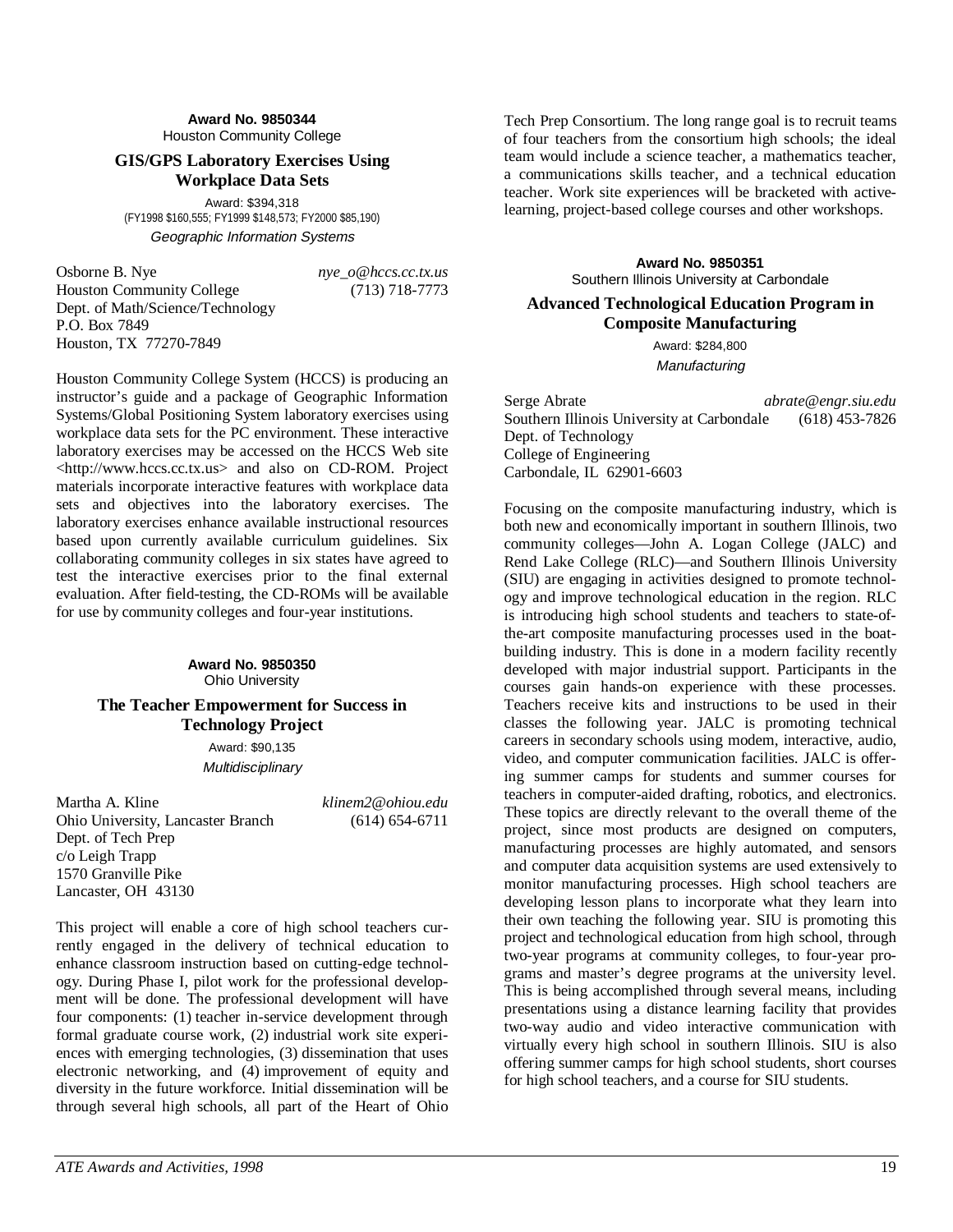**Award No. 9850353** Diné College

#### **Information Engineering Technology Program**

Award: \$819,994 (FY1998 \$369,877; FY1999 \$236,915; FY2000 \$213,202) Information Technology

Charles Coffey *ccoffey@crystal.ncc.cc.nm.us* Diné College (520) 724-6718 Dept. of Mathematics and Science Tsaile, AZ 86556

The Diné College Information Engineering Technology Program (IETP) is designed to prepare students to enter the hightech workforce addressing the need on the Navajo Nation for computer technicians and network specialists. Close collaborations with existing ATE programs ensure that Diné College faculty and support personnel have the skills necessary to offer training consistent with national skills standards. IETP students have the option of either achieving vendor-specific certification to enter the workforce or continuing with a four-year engineering program. Partnerships with Navajo Nation programs, Arizona and New Mexico school districts, and regional high-tech industry guarantee that the course content remains sensitive to regional employers and that the program remains consistent with, and linked to, other regional initiatives.

#### **Award No. 9850355** Amarillo College

#### **Technical Sciences Academy: A Partnership Model**

Award: \$200,000 **Multidisciplinary** 

Therese A. Jones *tjones@actx.edu* Amarillo College (806) 371-5091 Dept. of Sciences and Engineering P.O. Box 447 Amarillo, TX 79178-0447

The Technical Sciences Academy (TSA) was established through an ATE grant in 1994. TSA has resulted in a highly successful partnership between Amarillo College (AC), Amarillo Independent School District (AISD), and leading area industries. This new project will build on the solid foundation of the 1994–1997 project in the following ways: it will develop a new biotechnology program, strengthen articulation agreements with partner institutions, upgrade TSA's technology resources, and enhance the faculty development program. These activities will elevate TSA to a regional or national model. Dual credit agreements between AC and AISD will be augmented. Articulation agreements will be negotiated among TSA, AC, and regional universities to further a seamless education from the 9th grade through the baccalaureate degree. Collaborative faculty development efforts, directed toward

pre-service and rural in-service teachers, will be implemented. Activities emphasizing technology applications will be available on-site and via ITV. The education–industry partnership procedures now implemented at TSA will be refined into a system and distributed through various means, including consultancies, on-site workshops, and distance learning applications.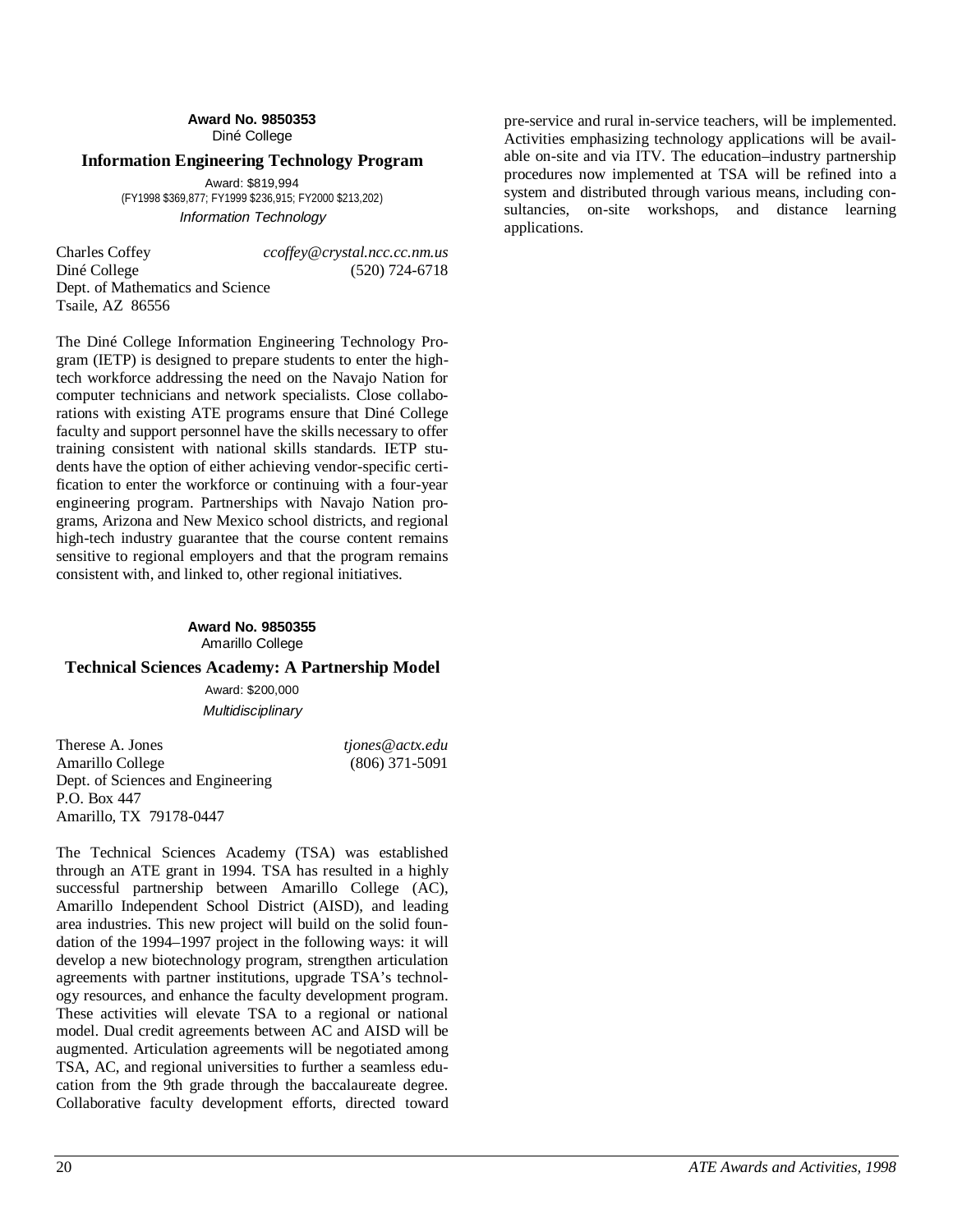# **SPECIAL PROJECTS New Awards (1998)**

**Award No. 9811926** Phi Theta Kappa Headquarters

#### **Improving Science and Technology Education at Community Colleges—Round II**

Award: \$307,847 Multidisciplinary

Rod A. Risley *rod.risley@ptk.org* Phi Theta Kappa Headquarters (601) 957-2241 Office of the Executive Director 1625 Eastover Dr. Jackson, MS 39211

Phi Theta Kappa, the honor society for community colleges, in cooperation with the American Association of Community Colleges (AACC), will conduct a second round of its ATEsupported, multi-component curriculum development and faculty enhancement project. The objective of the project is to improve and strengthen the teaching of science, mathematics, engineering, and technology (SMET) at the nation's community colleges. As in the project's first round (1996–1998), this objective will be accomplished through a set of activities that extend, for replication, the knowledge, experience, and quality materials achieved by seven exemplary NSF-supported projects, first to twenty-one competitively selected colleges, and ultimately to community, technical, and junior colleges nationwide. Activities will include (1) the establishment of a core group of seven mentors—experienced SMET educators in the following areas: GIS (Patricia Cunniff, Prince George's Community College), mathematics (Alan Jacobs, Scottsdale Community College), precision agriculture (Terry Brase, Hawkeye Community College), biotechnology (Kathy Frame, National Association of Biology Teachers), image processing and using technology in the classroom (Melanie Magisos, Center for Image Processing in Education), computer networking technology (Catherine Cotten, Jones County Junior College), and engineering technology "mecomtronics" (Jack Waintraub, Middlesex County College); (2) a national competition to select twenty-one colleges; (3) National Science and Technology Education Conferences, at which mentors and their selected college teams will develop action plans; (4) mentoring services, including site visits, throughout the project; (5) networking newsletters to report on the progress of the selected colleges; (6) a case study monograph for distribution to presidents, academic deans, and science faculty; and (7) a broad range of other dissemination activities though Phi Theta Kappa and AACC conferences and publications.

**Award No. 9814210** Consortium for Oceanographic Research and Education

#### **Articulation of the Marine Advanced Technology Education (MATE) Program with the Oceanographic Research Community**

Award: \$70,598 Marine Technology

Richard W. Spinrad *spinrad.richard@hq.navy.mil* U.S. Naval Observatory 3450 Massachusetts Ave., NW Washington, DC 20392-5421

The Consortium for Oceanographic Research and Education (CORE) and the NSF Marine Advanced Technology Education (MATE) Center in Monterey are coordinating a series of activities designed to target articulation between MATE and the community of research universities and institutions involved in oceanographic science and technology. These universities and other institutions represent a current and future employer for the graduates of marine technology programs. The project is identifying opportunities, tools, and mechanisms for establishing and maintaining a long-term relationship among the oceanographic basic research community and the network of community colleges involved in the MATE program.

Marine technicians who are the primarily beneficiaries of two-year college marine technology education programs work in a wide variety of jobs and represent a major portion of the workforce at the oceanographic research universities and institutes in the United States. Three primary areas involving marine technicians are being addressed in the project: demographics, curriculum development, and infrastructure and management of the workforce. The workshop organized by CORE will use a multifaceted approach to address issues in these areas. Activities will include (1) surveying the research community to establish baseline data on duties, responsibilities, and education of marine technicians, (2) bringing together a steering committee to define the structure of, and final questions to be addressed in, the workshop, (3) organizing and convening the workshop itself, and (4) developing and widely disseminating products relating to workshop activities.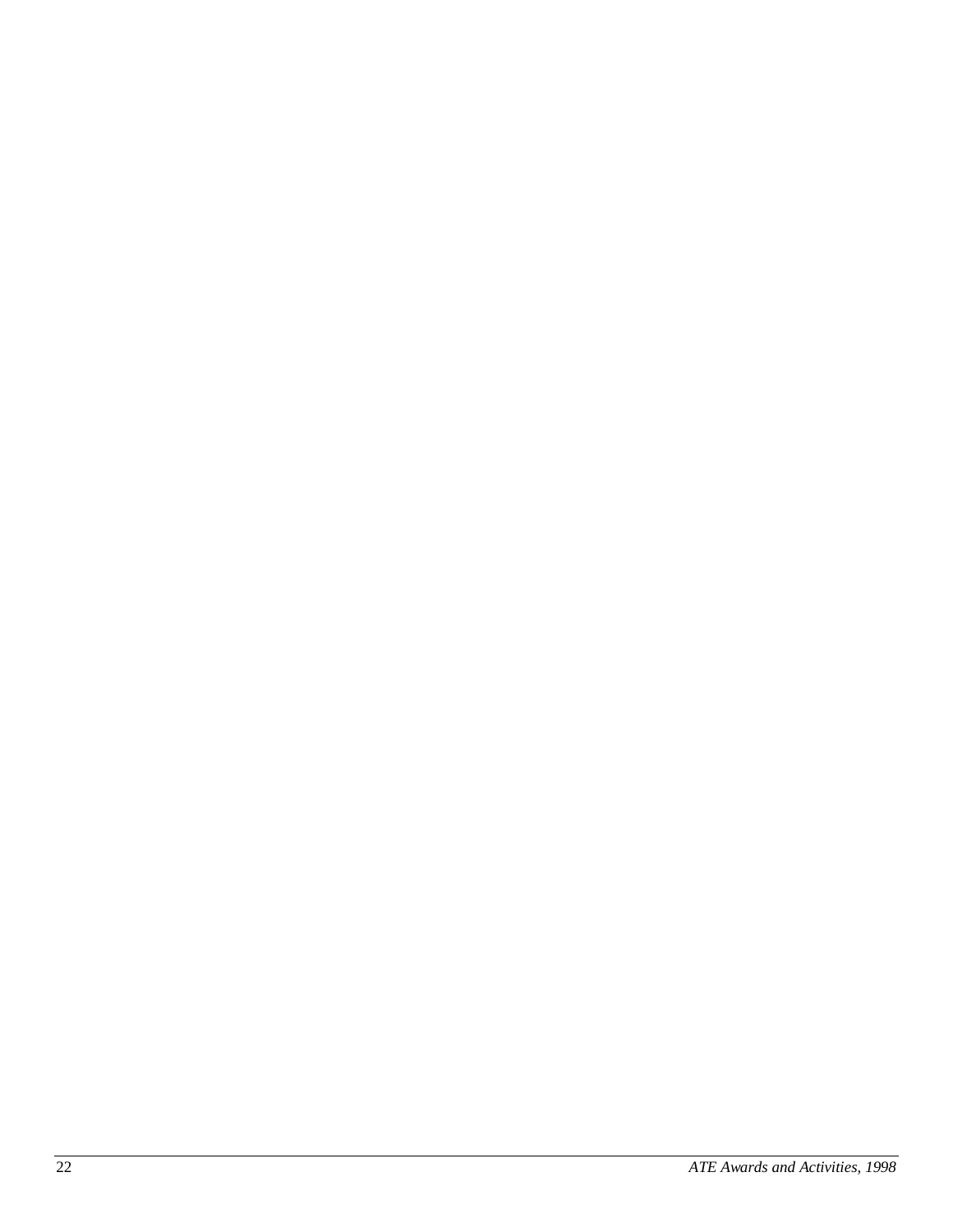# **PROJECTS MANAGED BY OTHER NSF PROGRAMS AND CO-FUNDED BY ATE**

**New Awards (1998)**

In 1998 the ATE program contributed funds to several proposals that were submitted to and funded through other programs. The ATE co-funding will ensure that these projects make the education of technicians a priority. Below, the ATE contribution is listed in parentheses after the estimated total award.

> **Award No. 9752688** Erie Community College

#### **GIS Curriculum Development**

Award: \$126,000 (ATE: \$25,000) Geographic Information Systems

Jason L. Steinitz *steinitz@nstaff.sunyerie.edu* Erie Community College Dept. of Social Sciences 6205 Main St. Williamsville, NY 14221-7095

As technology diffuses through local government agencies and industries, the need for trained Geographic Information Systems (GIS) technicians and analysts continues to expand. So does the need for individuals in other fields to become aware of GIS and how it applies to their workplace. This project, developed jointly by Erie Community College (ECC) and the State University of New York at Buffalo's Geography Department, addresses these needs using a two-pronged approach. First, the GIS Curriculum Development Project will create a GIS certificate program for students to complete either as part of their two-year degree program or as a standalone certificate. The project will develop a core of three GISspecific courses and a three-credit-hour internship to provide students with a field experience component in their GIS studies. Second, this project will establish a GIS infusion program to train faculty in a variety of curricula to use GIS in their own courses. This will allow ECC students to develop experience and awareness of GIS and to learn how GIS technology relates to their own fields of study. The GIS infusion program will also develop a process for supplying GIS output directly to faculty for use in their classrooms. This will allow GIS technology to reach a broader audience. Two leading GIS educational institutions, the State University of New York at Buffalo and the University of California at Santa Barbara, have agreed to lend their expertise in GIS technology, curriculum development, and faculty training to this project. The National Center for Geographic Information and Analysis at the University of Buffalo will be also serve as project site for ECC students enrolled in the newly created GIS courses.

**Award No. 9752787** Sinclair Community College

**Instrumentation Workshop for Two-Year College Chemistry Faculty**

> Award: \$185,000 (ATE: \$23,000) Chemical Technology

Richard F. Jones *rjones@sinclair.edu* Sinclair Community College (937) 226-7907 Dept. of Chemistry 444 W. Third St. Dayton, OH 45402

In recent years, advances in electronics have posed a challenge to undergraduate chemistry faculty to incorporate modern chemical instrumentation into undergraduate laboratories. To meet this challenge, undergraduate faculty members must use and understand the capabilities of modern instrumentation. This project will update the chemical instrumentation skills of two-year college chemistry faculty who teach in university transfer and chemical technology courses. Sinclair Community College, George Mason University, the University of Dayton, and Western Washington University will sponsor a series of one-week chemistry instrumentation workshops. Participants will be selected from two-year colleges across the United States, with an emphasis on attracting women and minority faculty members. Instruction will focus on instrument applications in undergraduate general and organic chemistry, introduction to instrumental analysis, associate degree chemical technology course applications, and applications of environmental chemistry. Participants will select instruction in the following areas: Fourier-transform infrared, gas chromatography/mass spectroscopy, vapor phase and high performance liquid chromatography, computerized data acquisition and treatment, multimedia approaches to chemical education, and environmental chemistry.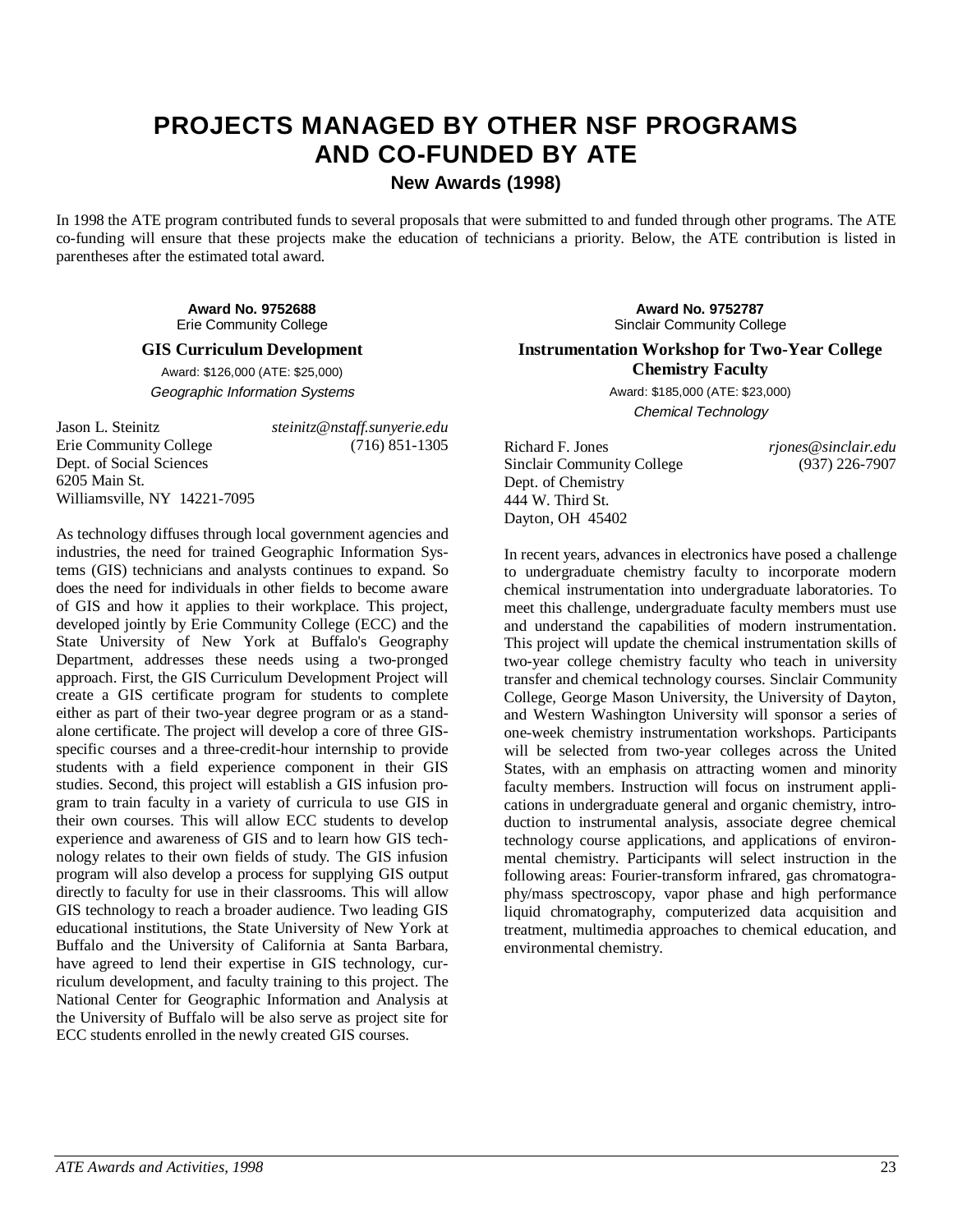#### **Making the Case for Technological Literacy**

Award: \$600,000 (ATE: \$35,000) General Technology

William A. Wulf *wwulf@nae.edu* National Academy of Engineering (202) 334-3200 National Academy of Sciences 2101 Constitution Ave., NW, Suite 218 Washington, DC 20418

The National Academy of Engineering and the National Research Council's Center for Science, Mathematics, and Engineering Education are increasing public awareness for the need for technological literacy. They are sponsoring three workshops and a symposium to define technological literacy, its importance to the nation, and how it is best achieved. The workshops and commissioned papers on "Teaching," "Tools and Resources," and "Implementing Technological Literacy" will facilitate constructive dialogue and information exchange among the principal stakeholders—teachers and educators in K-16, instructional materials developers, businesses, and foundations. The four interconnected challenges to achieving technological literacy are (1) increasing the public understanding of technology; (2) infusing K-12 teaching with technology-relevant curricula, materials, assessments, and teacher resources; (3) creating stronger and more meaningful links among educators, policymakers, industry leaders, and foundations; and (4) effectively integrating educational technology into the classroom. The outcome will be a widely disseminated, visible, well-supported document that "makes the case" for technological literacy and a plan for achieving it.

#### **Award No. 9816812** Illinois State University

**PI Conference for NSF Projects in Technology Education**

> Award: \$40,879 (ATE: \$9,145) Multidisciplinary

Franzie Loepp (309) 438-2620 Illinois State University CeMaST Normal, IL 61761

The goal of the Principal Investigators conference for NSF projects related to technology education is to create and enhance linkages among ATE, Instructional Materials Development (IMD), and Teacher Enhancement (TE) programs. The conference was held in Washington, D.C., on November 18 and 19, 1998. Approximately 40 PIs had an opportunity to showcase their projects. Selected leaders from the ATE and technology education communities were invited to participate

as well. NSF program officers discussed relationships among ATE, IMD, and TE projects. Panels of three PIs addressed issues such as developing standards-based curricula, strategies for enhancing the impact of projects, and working with publishers. A "rapporteur" made reflective comments concerning the issues addressed. The rapporteur also made recommendations for further research. Based on the rapporteur's report, the panelists' one-page comments and reports, and the conference evaluations, a manuscript is being prepared for submission to a national journal.

> **Award No. 9851385** Lakeland Community College

#### **Lakeland Bioscience Technology Laboratory Improvement**

Award: \$60,000 (ATE: \$30,000) Biotechnology

Joseph C. Deak *jdeak@lakeland.cc.oh.us* Lakeland Community College (440) 975-4766 Dept. of Bioscience Technology 7700 Clocktower Dr. Kirtland, OH 44094

Lakeland Community College's Bioscience Technology Program, developed in response to the growing demand for bioscience technicians in the region, is the only associate degree biotechnology program in northern Ohio. The program is being developed in a joint effort by scientists in the biotechnology industry and researcher–educators in academic institutions. The curriculum provides students with the fundamental scientific knowledge and practical experience necessary to function as competent bioscience technicians. This laboratory improvement project impacts bioscience majors, science majors and non-majors, as well as health science students. It (1) provides state-of-the-art equipment to train and retrain bioscience technicians, (2) establishes a summer institute for college and high school faculty, (3) effects systemic changes in high school and college science curricula, (4) conducts biotechnology workshops for high school students, and (5) develops a biotechnology Tech Prep program. Programs and laboratory exercises developed within this project are being made available to the scientific community through the Internet and public discussion.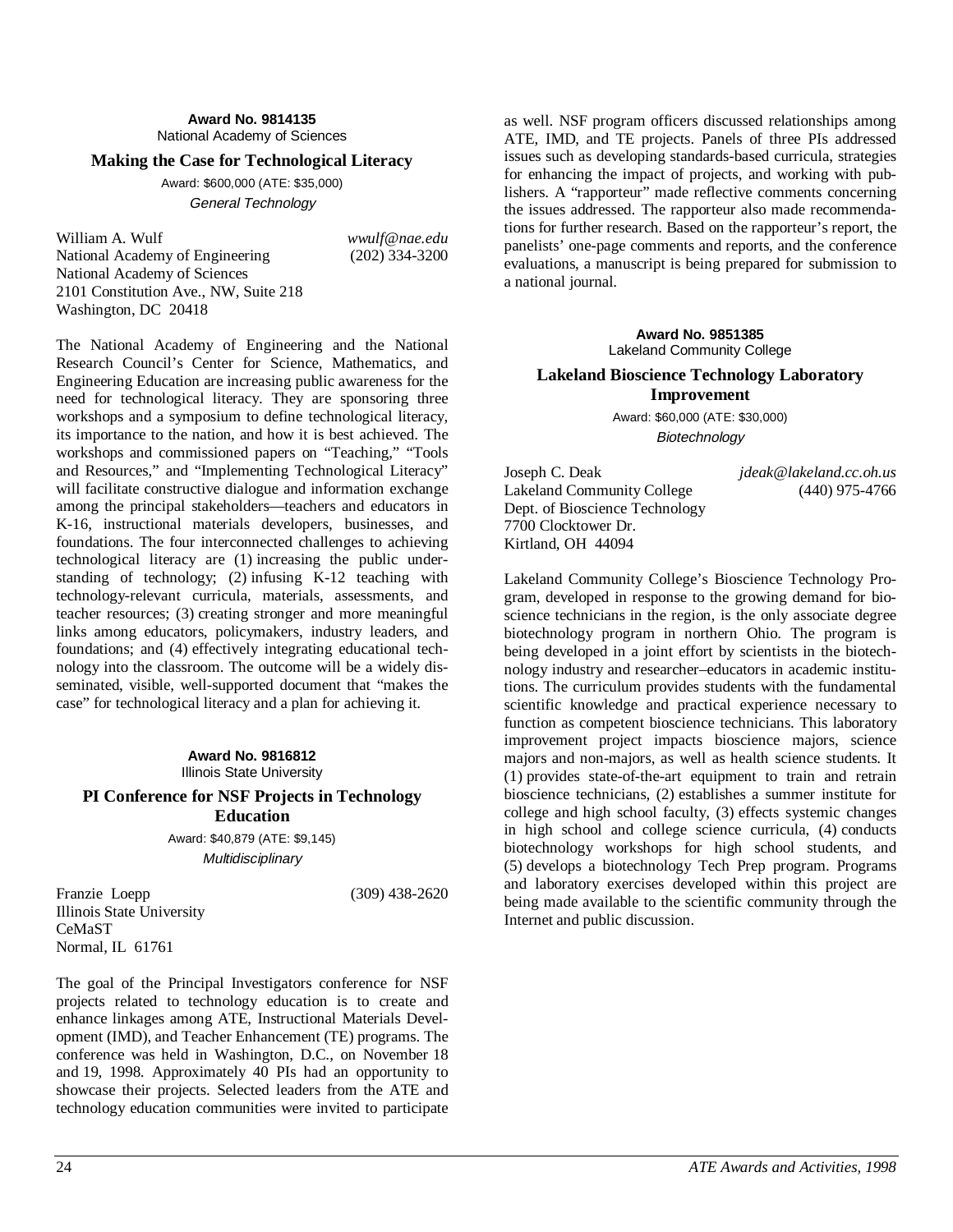**NEW ATE AWARDS**

FY1998

(excluding ATE-supported awards managed by other programs)



- 
- 
- 3. City College of San Francisco<sup>\*</sup> (San Francisco, CA)<br>4. Evergreen Valley College (San Jose, CA)
- 
- 
- 6. East Los Angeles College (Monterey Park, CA) 27. Mount Wachusett CC (C<br>7. Cypress College (Cypress, CA) 28. TERC (Cambridge, MA)
- 7. Cypress College (Cypress, CA)<br>8. Diné College (Tsaile, AZ)
- 
- 9. U. of New Mexico (Albuquerque, NM)<br>10. Amarillo College (Amarillo, TX)
- 
- 
- 
- 13. Oklahoma State U. at Okmulgee (Okmulgee, OK)
- 
- 15. Southern Illinois U. at Carbondale (Carbondale, IL)<br>16. University of Chicago (Chicago, IL)
- 
- 
- 17. University of Illinois at Chicago (Chicago, IL) 38. Athens Area Technical Institute 18. Western Wisconsin Technical College (La Crosse, WI) 39. Hillsborough CC (Tampa, FL) 18. Western Wisconsin Technical College (La Crosse, WI)<br>19. Henry Ford CC (Dearborn, MI)
- 
- 
- 
- 
- 1. Bellevue CC\* (Bellevue, WA) <br>2. Chemeketa CC\* (Salem, OR) 23. Bay Shore Union Free School District (Bay Shore Union Free School District (Bay Shore Union Free School District (Bay Shore Union Free School District (Bay S 23. Bay Shore Union Free School District (Bay Shore, NY) 24. CUNY Bronx CC (Bronx, NY)
	-
	-
- 4. Evergreen Valley College (San Jose, CA) 25. CUNY Borough of Manhattan CC (New York, NY)<br>5. Cuesta College (San Luis Obispo, CA) 26. New Hampshire Technical College at Berlin (Berlin 26. New Hampshire Technical College at Berlin (Berlin, NH)<br>27. Mount Wachusett CC (Gardner, MA)
	-
	-
	- 29. Education Development Center (Newton, MA) 30. Cape Cod CC (West Barnstable, MA)
	-
	- 31. Capital Community Technical College (Hartford, CT)
- 11. Austin CC (Austin, TX) <br>12. Houston CC (Houston, TX) <br>12. Houston CC (Houston, TX) <br>33. Johns Hopkins U. (Baltimore, MD)
	- 33. Johns Hopkins U. (Baltimore, MD)<br>34. Catonsville CC (Catonsville, MD)
	-
- 14. Westark College (Fort Smith, AR) 35. Consortium for Oceanographic Research and Ed. (Washington, DC) 36. Nashville State Technical Institute (Nashville, TN)
	-
	- 16. York Technical College (Rock Hill, SC)<br>16. Athens Area Technical Institute (Athens, GA)
	-
	-
- 19. Henry Ford CC (Dearborn, MI)  $\sim$  40. Alabama Southern CC (Monroeville, AL) 40. Alabama Southern CC (Monroeville, AL)
- 20. Cleveland State U. (Cleveland, OH) 41. Phi Theta Kappa Headquarters (Jackson, MS)<br>21. Ohio U. (Athens, OH) 42. U. of Hawaii Maui CC (Kahului, HI)
	- 42. U. of Hawaii Maui CC (Kahului, HI)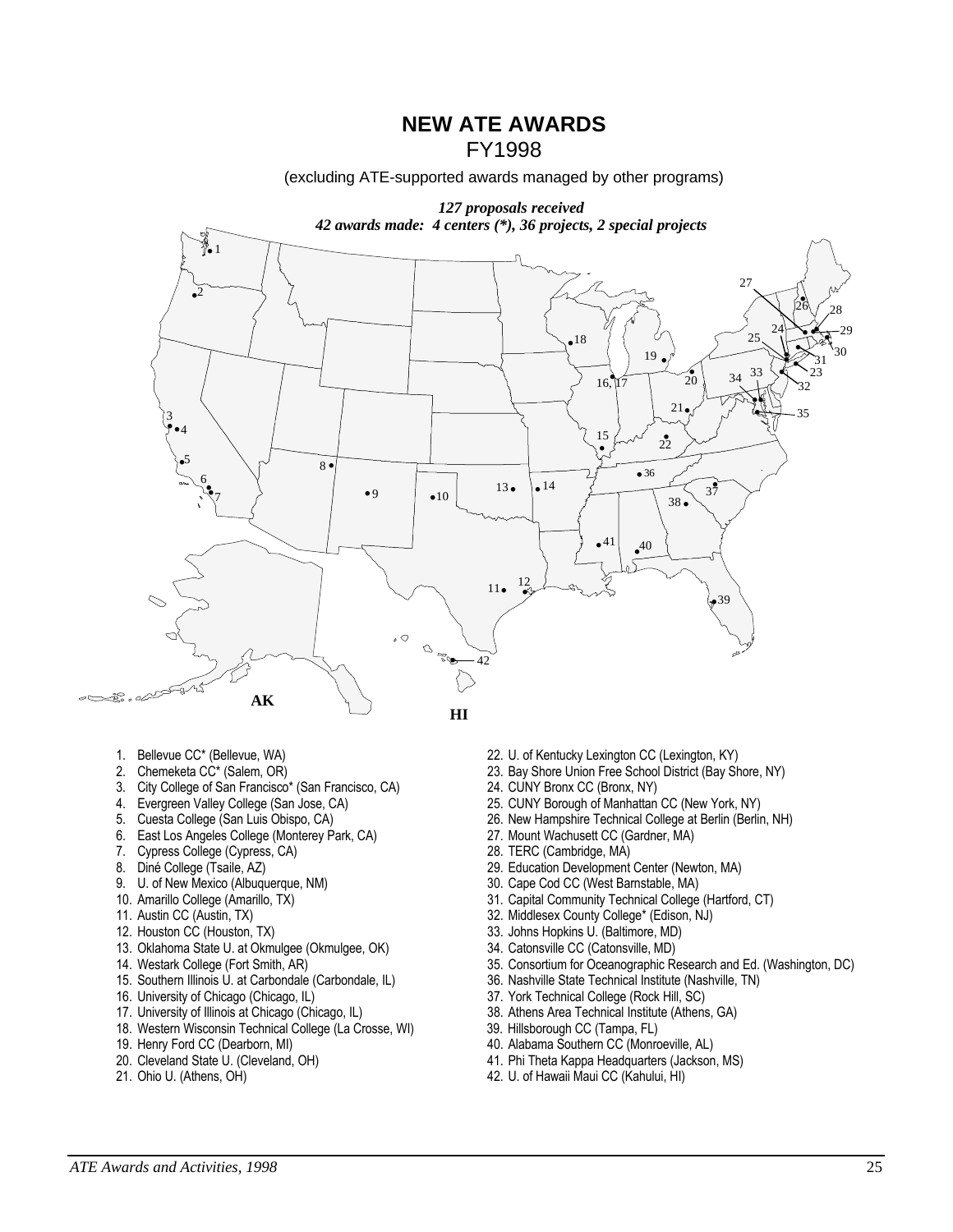# **ATE CENTERS OF EXCELLENCE**



- 1. NorthWest Center for Emerging Technologies (Bellevue, WA)
- 2. Northwest Center for Sustainable Resources (Salem, OR)
- 3. Bio-Link: A National Advanced Technological Education Center for Biotechnology (San Francisco, CA)
- 4. Marine Advanced Technology Education Center (Monterey, CA)
- 5. Maricopa Advanced Technology Education Center (Tempe, AZ)
- 6. Southwest Center for Advanced Technological Education (Sweetwater, TX)
- 7. Advanced Technology Environmental Education Center (Bettendorf, IA)
- 8. National Center of Excellence for Advanced Manufacturing Education (Dayton, OH)
- 9. South Carolina Advanced Technological Education Center (Columbia, SC)
- 10. New Jersey Center for Advanced Technological Education (Edison, NJ)
- 11. Northeast Center for Telecommunications Technologies (Springfield, MA)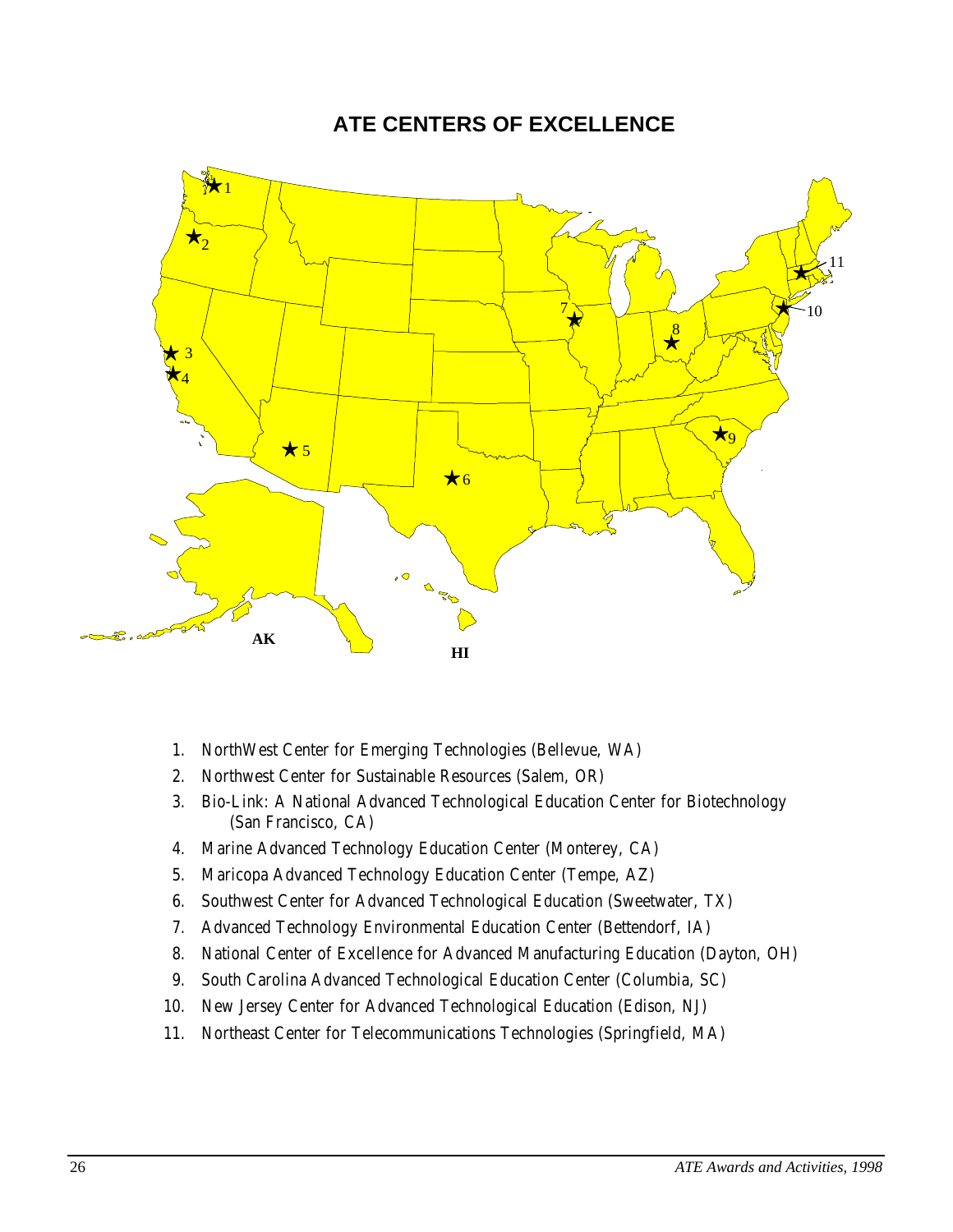# **DISTRIBUTION OF ACTIVE AND NEW ATE AWARDS BY STATE** FY1998

(excluding ATE-supported awards managed by other programs)

*Total number of awards: 175*

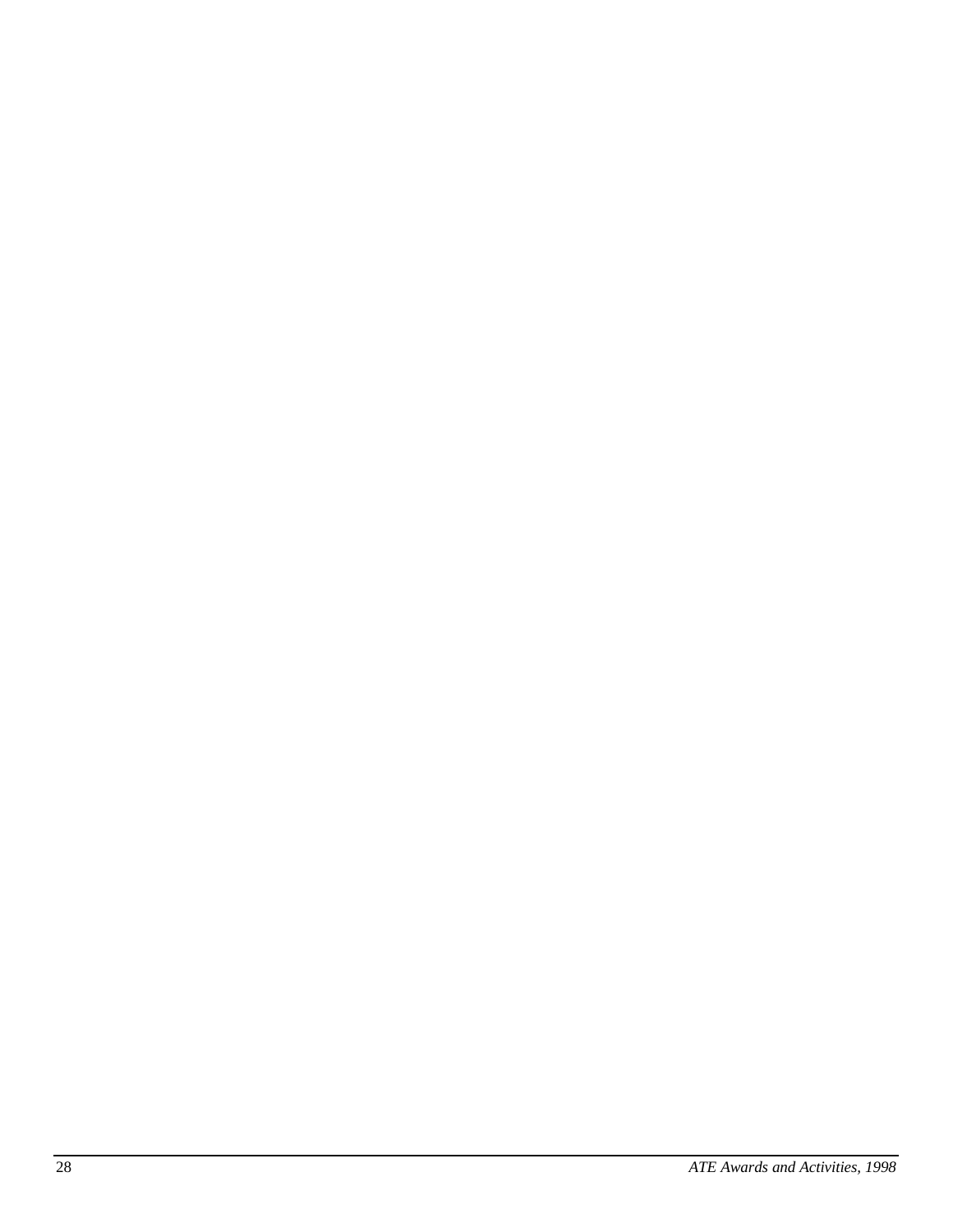# **ACTIVE AND NEW ATE AWARDS** FY1998

#### (excluding ATE-supported awards managed by other programs)

The following list includes new awards made during FY1998, as well as awards made during previous years but still active during FY1998. The list includes only awards managed by the ATE program, not awards which are managed by other programs but which also received a contribution from the ATE program. Award data have been compiled from the NSF main database.

The awards are arranged by the field of technology or science that is their primary focus; however, many projects embrace multiple fields or focus on general education in mathematics or science. ATE centers are denoted by an asterisk (\*). The "Abstract Location" column gives the NSF publication number of the *Awards and Activities* book in which an award's abstract can be found.

Abstracts and other award data are also available through the NSF's World Wide Web site <http://www.nsf.gov/> and the Division of Undergraduate Education's Web-based Project Information Resource System <http://www.ehr.nsf.gov/PIRstart/>.

| FIELD OF TECHNOLOGY<br><b>Institution</b> | <b>State</b> | PI             | Award No. | \$ Total  | <b>Effective</b><br><b>Date</b> | <b>Expiration</b><br>Date | <b>Abstract Location</b> |
|-------------------------------------------|--------------|----------------|-----------|-----------|---------------------------------|---------------------------|--------------------------|
| <b>AGRICULTURE</b>                        |              |                |           |           |                                 |                           |                          |
| Hawkeye CC                                | IA           | <b>Brase</b>   | 9553751   | 200,000   | 08/01/95                        | 07/31/98                  | NSF 97-50, p. 51         |
| Hawkeye CC                                | IA           | <b>Brase</b>   | 9752081   | 700,000   | 08/01/97                        | 07/31/00                  | NSF 98-110, p. 18        |
| Kings River CC                            | CA           | Clark          | 9752106   | 49,433    | 08/01/97                        | 07/31/98                  | NSF 98-110, p. 22        |
| U. of New Hampshire                       | <b>NH</b>    | Giles          | 9752053   | 74,954    | 07/01/97                        | 12/31/98                  | NSF 98-110, p. 15        |
| <b>AQUACULTURE</b>                        |              |                |           |           |                                 |                           |                          |
| New England Board of Higher Ed.           | <b>MA</b>    | <b>Stewart</b> | 9752050   | 449,975   | 07/01/97                        | 06/30/00                  | NSF 98-110, p. 15        |
| <b>BIOTECHNOLOGY</b>                      |              |                |           |           |                                 |                           |                          |
| Catonsville CC                            | <b>MD</b>    | Jones          | 9850289   | 499,897   | 06/01/98                        | 05/31/01                  | This book, p. 11         |
| City Coll. of San Francisco*              | CA           | Johnson        | 9850325   | 2,999,995 | 09/01/98                        | 08/31/01                  | This book, p. 6          |
| Cold Spring Harbor Lab.                   | <b>NY</b>    | Micklos        | 9752037   | 599,825   | 08/01/97                        | 07/31/00                  | NSF 98-110, p. 14        |
| De Anza Coll.                             | CA           | Schroeder      | 9553708   | 225,305   | 09/01/95                        | 02/28/99                  | NSF 97-50, p. 49         |
| East Los Angeles Coll.                    | CA           | Chan           | 9850341   | 305,000   | 07/15/98                        | 12/31/99                  | This book, p. 18         |
| Ed. Development Ctr.                      | <b>MA</b>    | Leff           | 9752051   | 406,660   | 09/01/97                        | 08/31/99                  | NSF 98-110, p. 15        |
| Foothill Coll.                            | CA           | Carter         | 9752090   | 599,983   | 09/01/97                        | 08/31/00                  | NSF 98-110, p. 20        |
| Georgetown U.                             | <b>DC</b>    | Chirikjian     | 9553661   | 250,000   | 09/01/95                        | 08/31/98                  | NSF 97-50, p. 43         |
| Madison Area Tech. Coll.                  | WI           | McMillan       | 9454555   | 1,000,000 | 10/01/94                        | 09/30/98                  | NSF 97-50, p. 55         |
| Madison Area Tech. Coll.                  | WI           | McMillan       | 9752027   | 360,000   | 10/01/97                        | 09/30/99                  | NSF 98-110, p. 13        |
| Middlesex CC                              | <b>MA</b>    | Werner         | 9454642   | 1,132,394 | 01/01/95                        | 06/30/99                  | NSF 97-50, p. 58         |
| Nat I Assn. of Biology Teachers           | VA           | Frame          | 9553720   | 499,239   | 10/01/95                        | 09/30/99                  | NSF 97-50, p. 50         |
| Rutgers U. Cook Coll.                     | NJ           | Ward           | 9602356   | 350,000   | 07/15/96                        | 06/30/99                  | NSF 97-50, p. 29         |
| <b>SUNY Stony Brook</b>                   | <b>NY</b>    | <b>Bynum</b>   | 9602450   | 450,000   | 08/15/96                        | 07/31/98                  | NSF 97-50, p. 39         |
| Vista Coll.                               | CA           | Des Rochers    | 9454657   | 209,074   | 10/01/94                        | 09/30/98                  | NSF 97-50, p. 59         |
| CHEMICAL TECHNOLOGY                       |              |                |           |           |                                 |                           |                          |
| Alabama Southern CC                       | AL.          | Prout          | 9850258   | 870,000   | 06/01/98                        | 05/31/01                  | This book, p. 8          |
| Athens Area Tech. Inst.                   | GA           | White          | 9850247   | 733,372   | 06/15/98                        | 05/31/00                  | This book, p. 7          |
| Edmonds CC                                | <b>WA</b>    | O Brien        | 9602403   | 399,470   | 08/01/96                        | 01/31/00                  | NSF 97-50, p. 36         |
| Harry S. Truman Coll.                     | IL.          | Soucek         | 9602443   | 210,081   | 09/01/96                        | 08/31/99                  | NSF 97-50, p. 39         |
| Miami U. Middletown                       | OH           | Sarquis        | 9454518   | 1,200,000 | 10/01/94                        | 09/30/98                  | NSF 97-50, p. 54         |
| Miami U. Middletown                       | OH           | Sarquis        | 9751993   | 825,720   | 10/01/97                        | 09/30/99                  | NSF 98-110, p. 9         |
| Michigan Technological U.                 | MI           | Fisher         | 9553671   | 499,996   | 09/01/95                        | 08/31/98                  | NSF 97-50, p. 44         |
| Southeast CC                              | <b>NE</b>    | Kenkel         | 9553674   | 191,590   | 01/01/96                        | 12/31/98                  | NSF 97-50, p. 44         |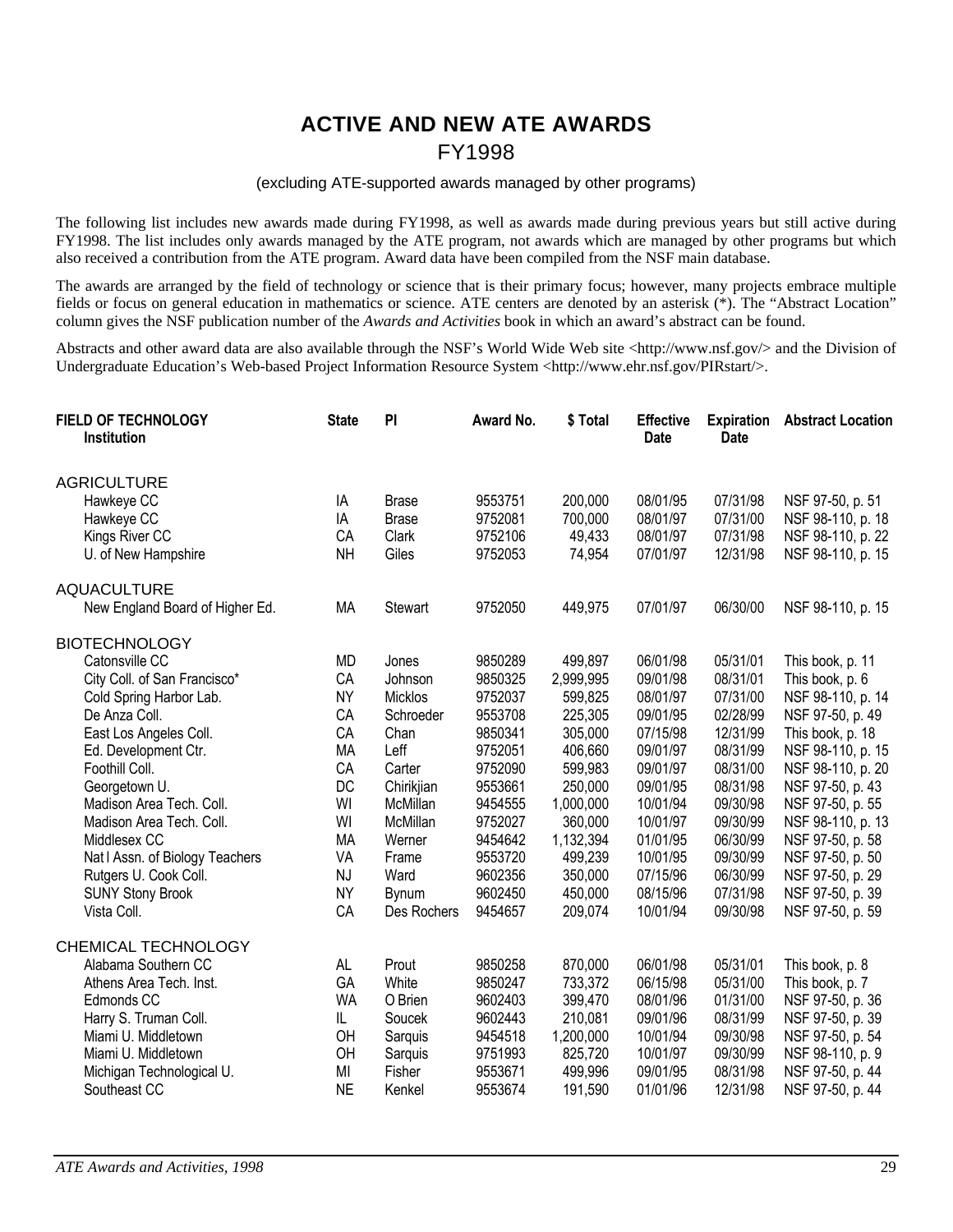| FIELD OF TECHNOLOGY<br><b>Institution</b>                | <b>State</b> | PI              | Award No.          | \$Total            | <b>Effective</b><br><b>Date</b> | <b>Expiration</b><br><b>Date</b> | <b>Abstract Location</b>             |
|----------------------------------------------------------|--------------|-----------------|--------------------|--------------------|---------------------------------|----------------------------------|--------------------------------------|
| CHEMICAL TECHNOLOGY (continued)                          |              |                 |                    |                    |                                 |                                  |                                      |
| Southeast CC                                             | NE           | Kenkel          | 9751998            | 398,479            | 07/15/97                        | 06/30/99                         | NSF 98-110, p. 10                    |
| U. of Cincinnati                                         | OH           | Kryman          | 9602437            | 1,098,276          | 09/01/96                        | 08/31/99                         | NSF 97-50, p. 38                     |
| <b>DISTANCE LEARNING</b>                                 |              |                 |                    |                    |                                 |                                  |                                      |
| Daytona Beach CC                                         | FL           | Williams        | 9752054            | 551,106            | 09/01/97                        | 08/31/00                         | NSF 98-110, p. 16                    |
| Texas State Tech. Coll., Sweetwater*                     | <b>TX</b>    | Musgrove        | 9454643            | 1,766,637          | 10/01/94                        | 03/31/98                         | NSF 97-50, p. 24                     |
| Texas State Tech. Coll., Sweetwater*                     | <b>TX</b>    | Johnson         | 9714435            | 1,253,697          | 10/01/97                        | 09/30/00                         | NSF 98-110, p. 7                     |
| U. of Hawaii Maui CC                                     | HI           | Converse        | 9850343            | 137,893            | 10/01/98                        | 09/30/99                         | This book, p. 18                     |
| ELECTRONICS, INSTRUMENTATION, LASER AND FIBER OPTICS     |              |                 |                    |                    |                                 |                                  |                                      |
| <b>Broward CC</b>                                        | FL.          | Sanders         | 9602383            | 250,000            | 08/01/96                        | 07/31/99                         | NSF 97-50, p. 33                     |
| <b>CUNY Queensborough CC</b>                             | <b>NY</b>    | Lieberman       | 9752061            | 600,000            | 09/01/97                        | 08/31/00                         | NSF 98-110, p. 17                    |
| Ed. Development Ctr.                                     | MA           | Aring           | 9850299            | 274,667            | 10/01/98                        | 09/30/00                         | This book, p. 11                     |
| Front Range CC                                           | CO           | <b>Braun</b>    | 9553685            | 301,783            | 09/01/95                        | 08/31/99                         | NSF 97-50, p. 45                     |
| New England Board of Higher Ed.                          | MA           | Massa           | 9553762            | 365,100            | 08/01/95                        | 01/31/98                         | NSF 97-50, p. 52                     |
| North Seattle CC                                         | <b>WA</b>    | Eyres           | 9553726            | 600,000            | 09/01/95                        | 08/31/98                         | NSF 97-50, p. 51                     |
| Piedmont Tech. Coll.                                     | SC           | Campbell        | 9454536            | 123,904            | 09/01/94                        | 08/31/98                         | NSF 96-54, p. 35                     |
| U. of Connecticut                                        | <b>CT</b>    | Roychoudhuri    | 9752092            | 267,000            | 10/01/97                        | 09/30/99                         | NSF 98-110, p. 20                    |
| Western Wisconsin Tech. Coll.                            | WI           | <b>Skewes</b>   | 9850287            | 420,000            | 07/01/98                        | 06/30/00                         | This book, p. 10                     |
| ENGINEERING TECHNOLOGY (GENERAL)                         |              |                 |                    |                    |                                 |                                  |                                      |
| Cuesta Coll.                                             | СA           | Akelian         | 9850283            | 82,444             | 07/01/98                        | 06/30/99                         | This book, p. 10                     |
| Keene State Coll.                                        | <b>NH</b>    | Simoneau        | 9553767            | 548,260            | 09/01/95                        | 08/31/98                         | NSF 97-50, p. 52                     |
| Middlesex County Coll.*                                  | NJ           | Waintraub       | 9553749            | 2,966,472          | 09/01/95                        | 08/31/98                         | NSF 97-50, p. 23                     |
| Middlesex County Coll.*                                  | NJ           | Waintraub       | 9813444            | 2,000,001          | 09/01/98                        | 08/31/01                         | This book, p. 5                      |
| New Mexico State U.                                      | <b>NM</b>    | Smolleck        | 9602430            | 169,177            | 08/15/96                        | 01/31/99                         | NSF 97-50, p. 37                     |
| S.C. Bd for Tech. & Comprehensive Ed.*                   | SC           | Craft           | 9602440            | 2,100,000          | 09/01/96                        | 08/31/99                         | NSF 97-50, p. 21                     |
| ENVIRONMENTAL TECHNOLOGY                                 |              |                 |                    |                    |                                 |                                  |                                      |
| Cape Cod CC                                              | MA           | Curran          | 9850318            | 232,179            | 06/01/98                        | 05/31/01                         | This book, p. 15                     |
| Chemeketa CC*                                            | <b>OR</b>    | Cudmore         | 9553760            | 2,998,443          | 10/01/95                        | 09/30/99                         | NSF 97-50, p. 24                     |
| Chemeketa CC*                                            | <b>OR</b>    | Cudmore         | 9813445            | 1,996,949          | 10/01/98                        | 09/30/01                         | This book, p. 5                      |
| <b>CUNY Bronx CC</b>                                     | <b>NY</b>    | Fahey           | 9850304            | 700,000            | 07/01/98                        | 06/30/01                         | This book, p. 12                     |
| Hazardous Materials Training & Res. Ctr.*                | IA           | Kabat           | 9454638            | 2,999,866          | 10/01/94                        | 09/30/98                         | NSF 97-50, p. 25                     |
| Hazardous Materials Training & Res. Ctr.*                | IA           | Kabat           | 9714425            | 2,000,000          | 09/15/97                        | 08/31/00                         | NSF 98-110, p. 6                     |
| Intelecom Intelligent Telecommunications                 | CA           | <b>Beaty</b>    | 9454521            | 1,499,966          | 09/01/94                        | 08/31/98                         | NSF 97-50, p. 55                     |
| Intelecom Intelligent Telecommunications                 | CA           | <b>Beaty</b>    | 9751988            | 986,000            | 09/01/97                        | 08/31/99                         | NSF 98-110, p. 9                     |
| Mesa State Coll.<br>Mount Hood CC                        | CO           | Topper          | 9454633            | 399,778            | 10/01/94                        | 09/30/99                         | NSF 97-50, p. 57                     |
|                                                          | <b>OR</b>    | Jackman         | 9751983            | 169,158            | 07/15/97                        | 06/30/00                         | NSF 98-110, p. 8                     |
| Northwest Indian Coll.                                   | <b>WA</b>    | <b>Burns</b>    | 9752076            | 775,049            | 09/01/97                        | 08/31/00<br>03/31/99             | NSF 98-110, p. 18                    |
| Partnership for Environmental Tech. Ed.                  | CA           | Dickinson       | 9602365            | 600,000            | 10/01/96                        |                                  | NSF 97-50, p. 31                     |
| Pima County CC<br>Stark Tech. Coll.                      | AZ<br>OH     | Ogden<br>Cramer | 9602368            | 330,000            | 10/01/96<br>09/01/95            | 09/30/99<br>08/31/99             | NSF 97-50, p. 31                     |
| Trident Tech. Coll.                                      | SC           | Almquist        | 9553768<br>9553696 | 516,219            | 09/01/95                        | 08/31/98                         | NSF 97-50, p. 53<br>NSF 97-50, p. 47 |
|                                                          | AK           | Carnegie        | 9553680            | 267,965<br>600,000 | 10/01/95                        | 09/30/99                         | NSF 97-50, p. 45                     |
| U. of Alaska Southeast, Sitka<br>U. of Minnesota, Duluth | <b>MN</b>    | Munson          | 9752017            | 656,576            | 07/01/97                        | 06/30/00                         | NSF 98-110, p. 11                    |
| U. of Nevada Desert Research Inst.                       | <b>NV</b>    | Wetzel          | 9602351            | 450,000            | 10/01/96                        | 09/30/99                         | NSF 97-50, p. 28                     |
|                                                          |              |                 |                    |                    |                                 |                                  |                                      |
| <b>GENERAL or MULTIDISCIPLINARY</b><br>Amarillo Coll.    | ТX           | Jones           | 9454651            | 630,000            | 09/01/94                        | 08/31/98                         | NSF 97-50, p. 59                     |
| Amarillo Coll.                                           | <b>TX</b>    | Jones           | 9850355            | 200,000            | 09/15/98                        | 08/31/00                         | This book, p. 20                     |
| Amer. Assn. of Community Colleges                        | DC           | Mahoney         | 9552975            | 273,110            | 09/01/95                        | 02/28/98                         | NSF 97-50, p. 61                     |
|                                                          |              |                 |                    |                    |                                 |                                  |                                      |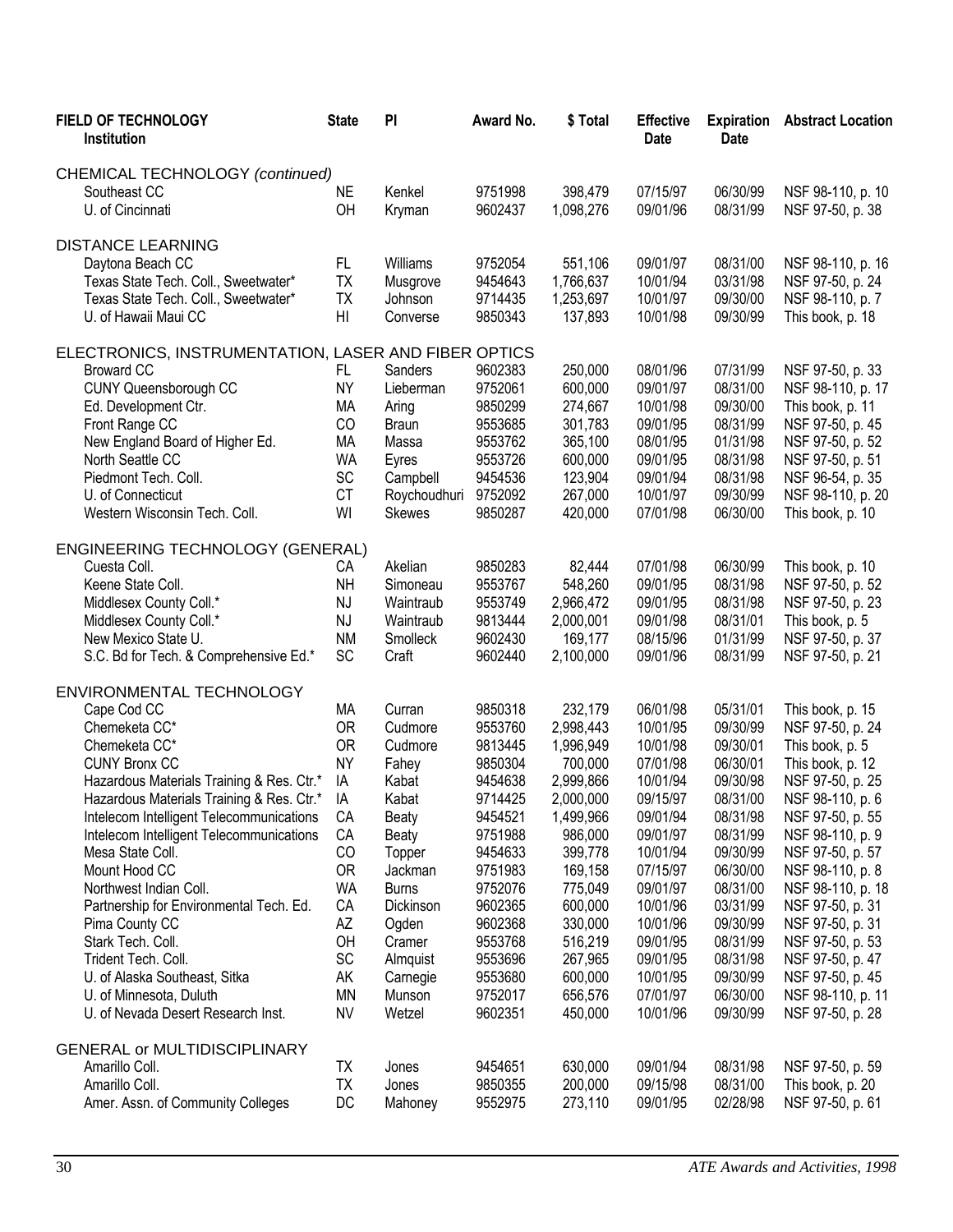| FIELD OF TECHNOLOGY<br>Institution         | <b>State</b> | PI             | Award No. | \$Total   | <b>Effective</b><br><b>Date</b> | <b>Expiration</b><br><b>Date</b> | <b>Abstract Location</b> |
|--------------------------------------------|--------------|----------------|-----------|-----------|---------------------------------|----------------------------------|--------------------------|
| GENERAL or MULTIDISCIPLINARY (continued)   |              |                |           |           |                                 |                                  |                          |
| Amer. Assn. of Community Colleges          | DC           | <b>Barnett</b> | 9713868   | 416,261   | 08/01/97                        | 01/31/00                         | NSF 98-110, p. 23        |
| Amer. Chemical Society                     | DC           | Lavallee       | 9454564   | 1,500,000 | 09/01/94                        | 08/31/98                         | NSF 97-50, p. 56         |
| Amer. Chemical Society                     | DC           | Ware           | 9752102   | 639,696   | 09/01/97                        | 08/31/99                         | NSF 98-110, p. 21        |
| Austin CC                                  | <b>TX</b>    | Rodi           | 9553689   | 318,715   | 09/01/95                        | 12/31/98                         | NSF 97-50, p. 46         |
| Bay Shore Union Free School District       | <b>NY</b>    | <b>Brachio</b> | 9850257   | 86,724    | 05/15/98                        | 04/30/00                         | This book, p. 8          |
| Colorado CC & Occupational Ed. System      | CO           | Goodwin        | 9553706   | 298,464   | 09/01/95                        | 08/31/98                         | NSF 97-50, p. 49         |
| Colorado State U.                          | CO           | James          | 9602376   | 75,000    | 08/01/96                        | 07/31/98                         | NSF 97-50, p. 33         |
| Harold Washington Coll.                    | IL.          | DeSombre       | 9702044   | 84,427    | 02/01/97                        | 07/31/98                         | NSF 98-110, p. 23        |
| Harvard Coll. Observatory                  | <b>MA</b>    | Sadler         | 9602404   | 373,927   | 01/01/97                        | 12/31/98                         | NSF 97-50, p. 36         |
| Hillsboro School District 1J               | <b>OR</b>    | Miller         | 9752025   | 205,224   | 10/01/97                        | 09/30/00                         | NSF 98-110, p. 12        |
|                                            | FL.          | Falls          | 9850291   | 297,906   | 04/01/98                        | 03/31/01                         |                          |
| Hillsborough CC<br>Illinois State U.       | IL.          | Meier          | 9752083   |           | 09/01/97                        | 08/31/99                         | This book, p. 11         |
|                                            | <b>MN</b>    |                |           | 450,000   |                                 |                                  | NSF 98-110, p. 19        |
| Itasca CC                                  |              | Wenger         | 9752084   | 445,961   | 06/01/97<br>01/01/97            | 12/31/99                         | NSF 98-110, p. 19        |
| Mission Coll.                              | CA           | <b>Behm</b>    | 9602345   | 500,000   |                                 | 12/31/99                         | NSF 97-50, p. 27         |
| <b>MPR Associates</b>                      | CA           | Hoachlander    | 9752036   | 399,913   | 08/15/97                        | 07/31/00                         | NSF 98-110, p. 14        |
| Nashville State Tech. Inst.                | TN           | Ballance       | 9850307   | 1,629,004 | 10/01/98                        | 09/30/01                         | This book, p. 13         |
| Nat   Alliance of Business                 | DC           | Joyce          | 9602352   | 399,972   | 09/01/96                        | 08/31/99                         | NSF 97-50, p. 28         |
| Ohio U.                                    | OH           | Kline          | 9850350   | 90,135    | 07/01/98                        | 06/30/99                         | This book, p. 19         |
| Phi Theta Kappa                            | DC           | Risley         | 9602459   | 239,912   | 09/01/96                        | 08/31/98                         | NSF 97-50, p. 41         |
| Phi Theta Kappa                            | <b>MS</b>    | Risley         | 9811926   | 307,847   | 09/01/98                        | 08/31/00                         | This book, p. 21         |
| Piedmont Tech. Coll.                       | SC           | Mack           | 9553740   | 1,419,128 | 09/01/95                        | 08/31/99                         | NSF 97-50, p. 51         |
| Purdue U.                                  | IN           | Depew          | 9602355   | 1,348,391 | 08/01/96                        | 07/31/01                         | NSF 97-50, p. 29         |
| Rose-Hulman Inst. of Technology            | IN           | <b>Brown</b>   | 9553705   | 475,000   | 09/01/95                        | 08/31/98                         | NSF 97-50, p. 48         |
| Sinclair CC                                | OH           | Anderson       | 9752015   | 100,000   | 08/01/97                        | 07/31/99                         | NSF 98-110, p. 11        |
| U. of Chicago                              | IL.          | Landsberg      | 9850273   | 574,699   | 07/01/98                        | 06/30/01                         | This book, p. 9          |
| U. of Illinois, Chicago                    | IL.          | Jenkins        | 9850327   | 968,187   | 06/15/98                        | 05/31/01                         | This book, p. 17         |
| West Valley-Mission CC District            | CA           | Behm           | 9454513   | 300,000   | 12/01/94                        | 11/30/97                         | NSF 97-50, p. 54         |
| Wytheville CC                              | VA           | Tice           | 9602397   | 299,694   | 09/15/96                        | 08/31/99                         | NSF 97-50, p. 35         |
| <b>GEOGRAPHIC INFORMATION SYSTEMS</b>      |              |                |           |           |                                 |                                  |                          |
| Cypress Coll.                              | СA           | Doak           | 9850306   | 799,906   | 09/01/98                        | 08/31/99                         | This book, p. 12         |
| Geological Society of America              | CO           | Geary          | 9602408   | 614,684   | 10/01/96                        | 09/30/99                         | NSF 97-50, p. 37         |
| Henry Ford CC                              | MI           | Waddell        | 9752086   | 1,200,000 | 09/01/97                        | 08/31/00                         | NSF 98-110, p. 20        |
| Houston CC                                 | TΧ           | Nye            | 9850344   | 394,318   | 06/01/98                        | 05/31/01                         | This book, p. 19         |
| Indiana State U.                           | IN           | Dando          | 9553694   | 306,250   | 09/01/95                        | 08/31/98                         | NSF 97-50, p. 46         |
| Prince George s CC                         | <b>MD</b>    | Cunniff        | 9553662   | 694,941   | 09/01/95                        | 08/31/99                         | NSF 97-50, p. 43         |
| U. of California, Santa Barbara            | CA           | Goodchild      | 9602348   | 188,469   | 07/01/96                        | 06/30/98                         | NSF 97-50, p. 27         |
| GRAPHICS and MULTIMEDIA TECHNOLOGY         |              |                |           |           |                                 |                                  |                          |
| Ctr. for Image Processing in Ed.           | AZ           | Magisos        | 9454520   | 1,361,831 | 01/01/95                        | 04/30/98                         | NSF 97-50, p. 55         |
| Ctr. for Image Processing in Ed.           | AZ           | Magisos        | 9752101   | 708,968   | 10/01/97                        | 09/30/99                         | NSF 98-110, p. 21        |
| CUNY Borough of Manhattan CC               | <b>NY</b>    | Cohen          | 9850309   | 550,000   | 07/01/98                        | 06/30/01                         | This book, p. 13         |
| John C. Calhoun State CC                   | AL           | Mitchell       | 9752014   | 96,959    | 09/01/97                        | 02/28/99                         | NSF 98-110, p. 11        |
| Pasadena City Coll.                        | CA           | Carter         | 9752096   | 380,000   | 09/01/97                        | 08/31/00                         | NSF 98-110, p. 21        |
| Piedmont Virginia CC                       | VA           | Pittman        | 9752021   | 600,000   | 06/15/97                        | 05/31/00                         | NSF 98-110, p. 12        |
|                                            |              |                |           |           |                                 |                                  |                          |
| INFORMATION TECHNOLOGY, TELECOMMUNICATIONS |              |                |           |           |                                 |                                  |                          |
| Bellevue CC*                               | WA           | Evans          | 9553727   | 3,017,054 | 09/01/95                        | 12/31/98                         | NSF 97-50, p. 23         |
| Bellevue CC*                               | <b>WA</b>    | Evans          | 9813446   | 1,999,941 | 09/01/98                        | 08/31/01                         | This book, p. 6          |
| <b>CUNY Queensborough CC</b>               | <b>NY</b>    | Mohr           | 9454613   | 513,000   | 09/15/94                        | 06/30/98                         | NSF 97-50, p. 56         |
| <b>CUNY Queensborough CC</b>               | <b>NY</b>    | Mohr           | 9602369   | 600,000   | 09/15/96                        | 08/31/99                         | NSF 97-50, p. 32         |
| Diné Coll.                                 | AZ           | Coffey         | 9850353   | 819,994   | 07/01/98                        | 06/30/01                         | This book, p. 20         |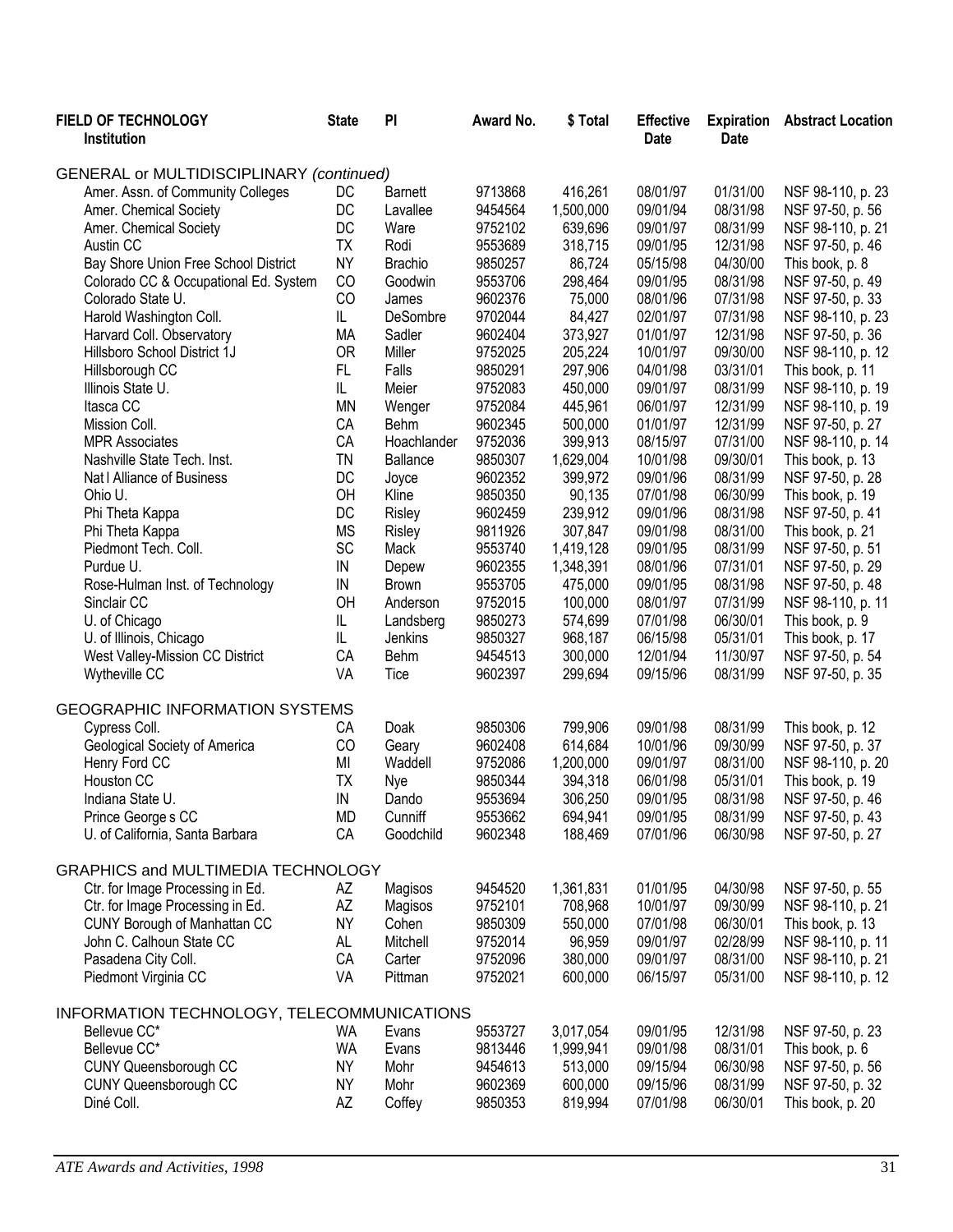| FIELD OF TECHNOLOGY<br>Institution                     | <b>State</b>    | PI           | Award No.          | \$Total   | <b>Effective</b><br><b>Date</b> | <b>Expiration</b><br><b>Date</b> | <b>Abstract Location</b> |
|--------------------------------------------------------|-----------------|--------------|--------------------|-----------|---------------------------------|----------------------------------|--------------------------|
| INFORMATION TECHNOLOGY, TELECOMMUNICATIONS (continued) |                 |              |                    |           |                                 |                                  |                          |
| Evergreen Valley Coll.                                 | CA              | Estrada      | 9850337            | 375,000   | 06/15/98                        | 11/30/99                         | This book, p. 18         |
| Jones County Junior Coll.                              | <b>MS</b>       | Cotten       | 9752060            | 1,082,122 | 05/15/97                        | 04/30/00                         | NSF 98-110, p. 16        |
| Middlesex County Coll.                                 | NJ              | Beyer        | 9602375            | 309,983   | 10/01/96                        | 09/30/98                         | NSF 97-50, p. 33         |
| Nashville State Tech. Inst.                            | <b>TN</b>       | Rogers       | 9602401            | 449,594   | 10/01/96                        | 05/31/99                         | NSF 97-50, p. 35         |
| San Jose State U.                                      | CA              | Ibrahim      | 9752004            | 199,944   | 07/15/97                        | 06/30/99                         | NSF 98-110, p. 10        |
|                                                        |                 |              |                    |           |                                 | 08/31/00                         |                          |
| Springfield Tech. CC*                                  | MA              | Masi         | 9751990            | 3,000,000 | 09/01/97                        |                                  | NSF 98-110, p. 5         |
| Springfield Tech. CC                                   | MA              | Mullett      | 9602433            | 400,000   | 10/01/96                        | 09/30/98                         | NSF 97-50, p. 38         |
| <b>TERC</b><br>U. of Kentucky Lexington CC             | <b>MA</b><br>KY | Muscella     | 9850311<br>9850313 | 695,924   | 06/15/98<br>07/01/98            | 05/31/00<br>06/30/01             | This book, p. 14         |
|                                                        |                 | Crowley      |                    | 849,995   |                                 |                                  | This book, p. 14         |
| MACHINE TOOL TECHNOLOGY, METROLOGY                     |                 |              |                    |           |                                 |                                  |                          |
| Madison Area Tech. Coll.                               | WI              | Anderegg     | 9752032            | 299,900   | 09/01/97                        | 08/31/99                         | NSF 98-110, p. 13        |
| Texas State Tech. Coll., Waco                          | <b>ΤΧ</b>       | Pelton       | 9553716            | 1,550,000 | 09/01/95                        | 08/31/99                         | NSF 97-50, p. 50         |
| MANUFACTURING and INDUSTRIAL TECHNOLOGY                |                 |              |                    |           |                                 |                                  |                          |
| Camden County Coll.                                    | NJ              | Roberts      | 9454538            | 160,000   | 09/15/94                        | 08/31/98                         | NSF 95-6, p. 27          |
| Cleveland State U.                                     | OH              | Schoenig     | 9602457            | 608,756   | 09/01/96                        | 08/31/99                         | NSF 97-50, p. 40         |
| Cleveland State U.                                     | OH              | Schoenig     | 9850288            | 206,026   | 09/01/98                        | 02/29/00                         | This book, p. 10         |
| Edison Industrial Systems Ctr.                         | OH              | Sully        | 9602431            | 1,200,000 | 09/01/96                        | 12/31/99                         | NSF 97-50, p. 38         |
| Henry Ford CC                                          | MI              | Martini      | 9850282            | 500,000   | 07/01/98                        | 06/30/00                         | This book, p. 9          |
| Indiana U. Purdue U. Indianapolis                      | IN              | Cooney       | 9553699            | 297,475   | 10/01/95                        | 03/31/98                         | NSF 97-50, p. 47         |
| lowa State U.                                          | IA              | Schmerr      | 9602370            | 673,705   | 10/01/96                        | 09/30/99                         | NSF 97-50, p. 32         |
| Johns Hopkins U.                                       | <b>MD</b>       | Packer       | 9553664            | 1,344,676 | 09/01/95                        | 08/31/98                         | NSF 97-50, p. 43         |
| Johns Hopkins U.                                       | <b>MD</b>       | Packer       | 9850249            | 1,009,041 | 09/01/98                        | 08/31/01                         | This book, p. 8          |
| Mount Wachusett CC                                     | <b>MA</b>       | Weidhaas     | 9850317            | 200,000   | 07/01/98                        | 06/30/00                         | This book, p. 14         |
| N.C. State Board of Community Colleges                 | <b>NC</b>       | Girardeau    | 9553709            | 139,450   | 10/01/95                        | 09/30/99                         | NSF 97-50, p. 49         |
| Norfolk State U.                                       | VA              | Jacobs       | 9751987            | 66,900    | 10/01/97                        | 03/31/99                         | NSF 98-110, p. 9         |
| Oklahoma State U., Okmulgee                            | OK              | Allison      | 9602390            | 600,000   | 07/01/96                        | 12/31/98                         | NSF 97-50, p. 35         |
| Oklahoma State U., Okmulgee                            | OK              | Allison      | 9850324            | 650,000   | 07/01/98                        | 06/30/01                         | This book, p. 16         |
| Pennsylvania State U.                                  | PA              | Weston       | 9751984            | 600,735   | 08/15/97                        | 07/31/99                         | NSF 98-110, p. 8         |
| Sinclair CC*                                           | OH              | Harrison     | 9454571            | 3,000,000 | 01/01/95                        | 12/31/97                         | NSF 97-50, p. 25         |
| Sinclair CC*                                           | OH              | Harrison     | 9714424            | 2,000,000 | 01/01/98                        | 12/31/00                         | NSF 98-110, p. 6         |
| Southern Illinois U., Carbondale                       | IL              | Abrate       | 9850351            | 284,800   | 08/15/98                        | 07/31/00                         | This book, p. 19         |
| Trident Tech. Coll.                                    | SC              | Whipple      | 9752062            | 240,000   | 09/01/97                        | 08/31/99                         | NSF 98-110, p. 17        |
| U. of Washington                                       | <b>WA</b>       | Stoebe       | 9602360            | 221,174   | 01/01/97                        | 12/31/00                         | NSF 97-50, p. 30         |
| Waukesha County Tech. Coll.                            | WI              | Timmer       | 9752082            | 700,000   | 08/01/97                        | 07/31/00                         | NSF 98-110, p. 19        |
| Wayne State U.                                         | MI              | Rathod       | 9752024            | 450,000   | 09/01/97                        | 08/31/00                         | NSF 98-110, p. 12        |
| Westark Coll.                                          | <b>AR</b>       | Connor       | 9850334            | 314,278   | 07/01/98                        | 12/31/99                         | This book, p. 17         |
| <b>MARINE TECHNOLOGY</b>                               |                 |              |                    |           |                                 |                                  |                          |
|                                                        |                 |              |                    |           |                                 |                                  |                          |
| Consortium for Oceanographic Res. & Ed.                | DC              | Spinrad      | 9814210            | 70,598    | 09/01/98                        | 08/31/99                         | This book, p. 21         |
| Monterey Peninsula Coll.*                              | CA              | Crane        | 9752028            | 2,997,246 | 09/15/97                        | 08/31/00                         | NSF 98-110, p. 5         |
| <b>MATHEMATICS</b>                                     |                 |              |                    |           |                                 |                                  |                          |
| Adirondack CC                                          | <b>NY</b>       | Patrick      | 9553765            | 234,194   | 09/01/95                        | 08/31/99                         | NSF 97-50, p. 52         |
| Capital Community Tech. Coll.                          | <b>CT</b>       | Pazdar       | 9602456            | 259,914   | 09/01/96                        | 08/31/99                         | NSF 97-50, p. 40         |
| Capital Community Tech. Coll.                          | <b>CT</b>       | Pazdar       | 9850244            | 125,000   | 04/01/98                        | 03/31/00                         | This book, p. 7          |
| <b>CUNY Bronx CC</b>                                   | <b>NY</b>       | Forman       | 9713869            | 187,459   | 09/01/97                        | 08/31/99                         | NSF 98-110, p. 24        |
| Lane CC                                                | <b>OR</b>       | Shellabarger | 9752058            | 262,800   | 10/01/97                        | 09/30/00                         | NSF 98-110, p. 16        |
| Maricopa County CC District                            | AΖ              | Jacobs       | 9602386            | 353,235   | 09/01/96                        | 08/31/99                         | NSF 97-50, p. 34         |
| Mount Hood CC                                          | <b>OR</b>       | Curtis       | 9454627            | 469,923   | 09/01/94                        | 08/31/98                         | NSF 97-50, p. 57         |
| U. of Kentucky                                         | KY              | Newberry     | 9454585            | 799,991   | 10/01/94                        | 06/30/98                         | NSF 97-50, p. 56         |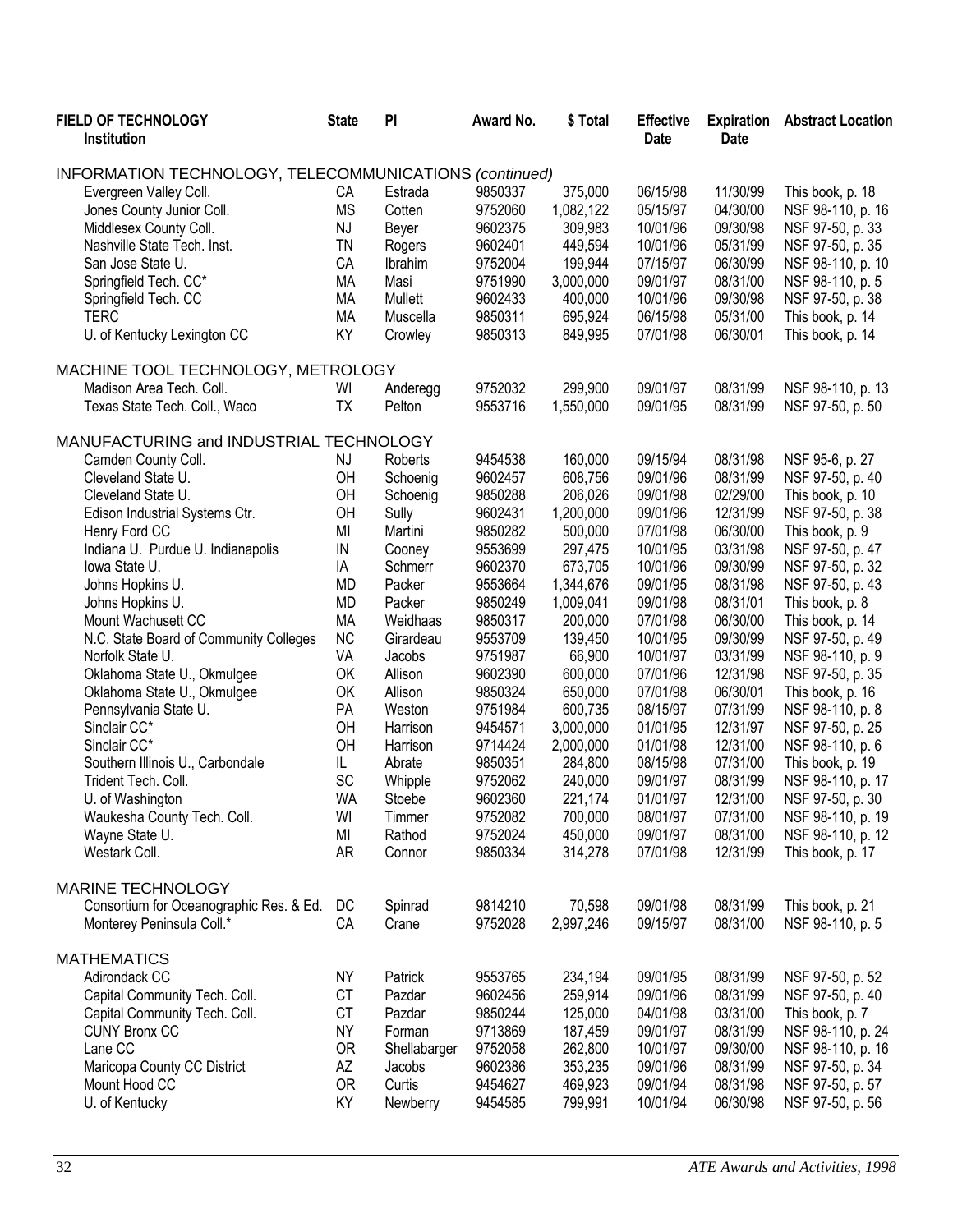| <b>FIELD OF TECHNOLOGY</b><br><b>Institution</b> | <b>State</b> | <b>PI</b>     | Award No. | \$ Total  | <b>Effective</b><br>Date | <b>Expiration</b><br><b>Date</b> | <b>Abstract Location</b> |
|--------------------------------------------------|--------------|---------------|-----------|-----------|--------------------------|----------------------------------|--------------------------|
| MATHEMATICS (continued)                          |              |               |           |           |                          |                                  |                          |
| Wake Tech, CC                                    | <b>NC</b>    | Kimball       | 9752038   | 119,999   | 09/01/97                 | 08/31/99                         | NSF 98-110, p. 14        |
| Wentworth Inst. of Technology                    | MA           | Simundza      | 9553704   | 492,392   | 09/01/95                 | 08/31/99                         | NSF 97-50, p. 48         |
| <b>PHYSICS</b>                                   |              |               |           |           |                          |                                  |                          |
| Amer. Assn. of Physics Teachers                  | MD           | Monroe        | 9450160   | 1,185,405 | 03/15/95                 | 02/29/00                         | NSF 97-50, p. 62         |
| Amer. Inst. of Physics                           | MD           | Neuschatz     | 9453180   | 385,680   | 07/01/95                 | 06/30/99                         | NSF 97-50, p. 61         |
| Austin CC                                        | TX           | Rodi          | 9850319   | 144,947   | 01/01/99                 | 12/31/00                         | This book, p. 15         |
| Concord Consortium                               | МA           | Tinker        | 9454575   | 432,743   | 10/01/94                 | 12/31/97                         | NSF 97-50, p. 56         |
| Henry Ford CC                                    | MI           | Eshelman      | 9454620   | 146,738   | 09/01/94                 | 08/31/98                         | NSF 96-54, p. 39         |
| New Hampshire Tech. Coll., Berlin                | NΗ           | Davis         | 9850326   | 238,270   | 05/15/98                 | 04/30/00                         | This book, p. 16         |
| Seminole CC                                      | <b>FL</b>    | Dickison      | 9553665   | 429,521   | 10/01/95                 | 09/30/99                         | NSF 97-50, p. 44         |
| SEMICONDUCTOR MANUFACTURING                      |              |               |           |           |                          |                                  |                          |
| Albuquerque Tech. Vocational Inst.               | NM           | Willis        | 9602349   | 421,318   | 10/01/96                 | 09/30/99                         | NSF 97-50, p. 27         |
| Maricopa County CC District*                     | AΖ           | de los Santos | 9602373   | 2,713,446 | 09/01/96                 | 08/31/99                         | NSF 97-50, p. 21         |
| Portland CC                                      | 0R           | Hata          | 9454589   | 200,000   | 11/01/94                 | 10/31/97                         | NSF 96-54, p. 38         |
| U. of New Mexico                                 | <b>NM</b>    | Wood          | 9850310   | 900,000   | 07/01/98                 | 06/30/01                         | This book, p. 13         |
| <b>TRANSPORTATION</b>                            |              |               |           |           |                          |                                  |                          |
| Coll. of the Desert                              | CA           | Pulliam       | 9602448   | 299,980   | 08/01/96                 | 12/31/98                         | NSF 97-50, p. 39         |
| York Tech. Coll.                                 | SC           | Kosak         | 9850269   | 500,000   | 10/01/98                 | 09/30/01                         | This book, p. 9          |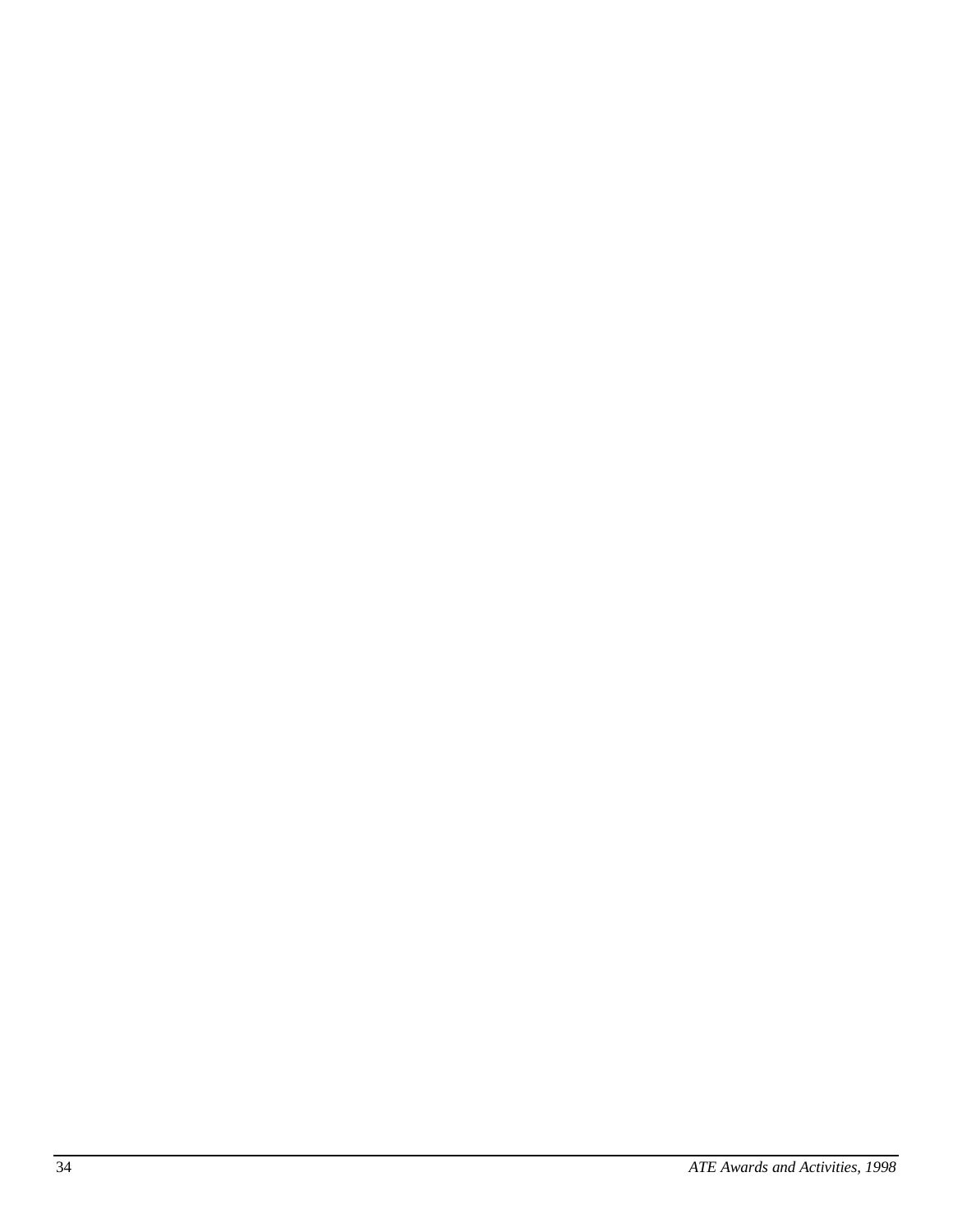# **STATE INDEX Active and New Awards (1998)**

| <b>Institution</b>                           | PI                 | Award No. | <b>Abstract Location</b> |
|----------------------------------------------|--------------------|-----------|--------------------------|
| <b>Alabama</b>                               |                    |           |                          |
| Alabama Southern CC                          | Prout              | 9850258   | This book, p. 8          |
| John C. Calhoun State CC                     | Mitchell           | 9752014   | NSF 98-110, p. 11        |
| <b>Alaska</b>                                |                    |           |                          |
| U. of Alaska Southeast, Sitka                | Carnegie           | 9553680   | NSF 97-50, p. 45         |
| Arizona                                      |                    |           |                          |
| Ctr. for Image Processing in Ed.             | <b>Magisos</b>     | 9454520   | NSF 97-50, p. 55         |
|                                              | $\pmb{\mathsf{H}}$ | 9752101   | NSF 98-110, p. 21        |
| Diné Coll.                                   | Coffey             | 9850353   | This book, p. 20         |
| Maricopa County CC District                  | de los Santos      | 9602373   | NSF 97-50, p. 21         |
|                                              | Jacobs             | 9602386   | NSF 97-50, p. 34         |
| Pima County CC                               | Ogden              | 9602368   | NSF 97-50, p. 31         |
| <b>Arkansas</b>                              |                    |           |                          |
| Westark Coll.                                | Connor             | 9850334   | This book, p. 17         |
| <b>California</b>                            |                    |           |                          |
| City Coll. of San Francisco                  | Johnson            | 9850325   | This book, p. 6          |
| Coll. of the Desert                          | Pulliam            | 9602448   | NSF 97-50, p. 39         |
| Cuesta Coll.                                 | Akelian            | 9850283   | This book, p. 10         |
| Cypress Coll.                                | Doak               | 9850306   | This book, p. 12         |
| De Anza Coll.                                | Schroeder          | 9553708   | NSF 97-50, p. 49         |
| East Los Angeles Coll.                       | Chan               | 9850341   | This book, p. 18         |
| Evergreen Valley Coll.                       | Estrada            | 9850337   | This book, p. 18         |
| Foothill Coll.                               | Carter             | 9752090   | NSF 98-110, p. 20        |
| Intelecom Intelligent Telecommunications     | <b>Beaty</b>       | 9454521   | NSF 97-50, p. 55         |
|                                              | 11                 | 9751988   | NSF 98-110, p. 9         |
| Kings River CC                               | Clark              | 9752106   | NSF 98-110, p. 22        |
| Mission Coll.                                | Behm               | 9602345   | NSF 97-50, p. 27         |
| Monterey Peninsula Coll.                     | Crane              | 9752028   | NSF 98-110, p. 5         |
| <b>MPR</b> Associates                        | Hoachlander        | 9752036   | NSF 98-110, p. 14        |
| Partnership for Environmental Technology Ed. | Dickinson          | 9602365   | NSF 97-50, p. 31         |
| Pasadena City Coll.                          | Carter             | 9752096   | NSF 98-110, p. 21        |
| San Jose State U.                            | Ibrahim            | 9752004   | NSF 98-110, p. 10        |
| U. of California, Santa Barbara              | Goodchild          | 9602348   | NSF 97-50, p. 27         |
| Vista Coll.                                  | Des Rochers        | 9454657   | NSF 97-50, p. 59         |
| West Valley-Mission CC District              | Behm               | 9454513   | NSF 97-50, p. 54         |
| Colorado                                     |                    |           |                          |
| Colorado CC and Occupational Ed. System      | Goodwin            | 9553706   | NSF 97-50, p. 49         |
| Colorado State U.                            | James              | 9602376   | NSF 97-50, p. 33         |
| Front Range CC                               | <b>Braun</b>       | 9553685   | NSF 97-50, p. 45         |
| Geological Society of America                | Geary              | 9602408   | NSF 97-50, p. 37         |
| Mesa State Coll.                             | Topper             | 9454633   | NSF 97-50, p. 57         |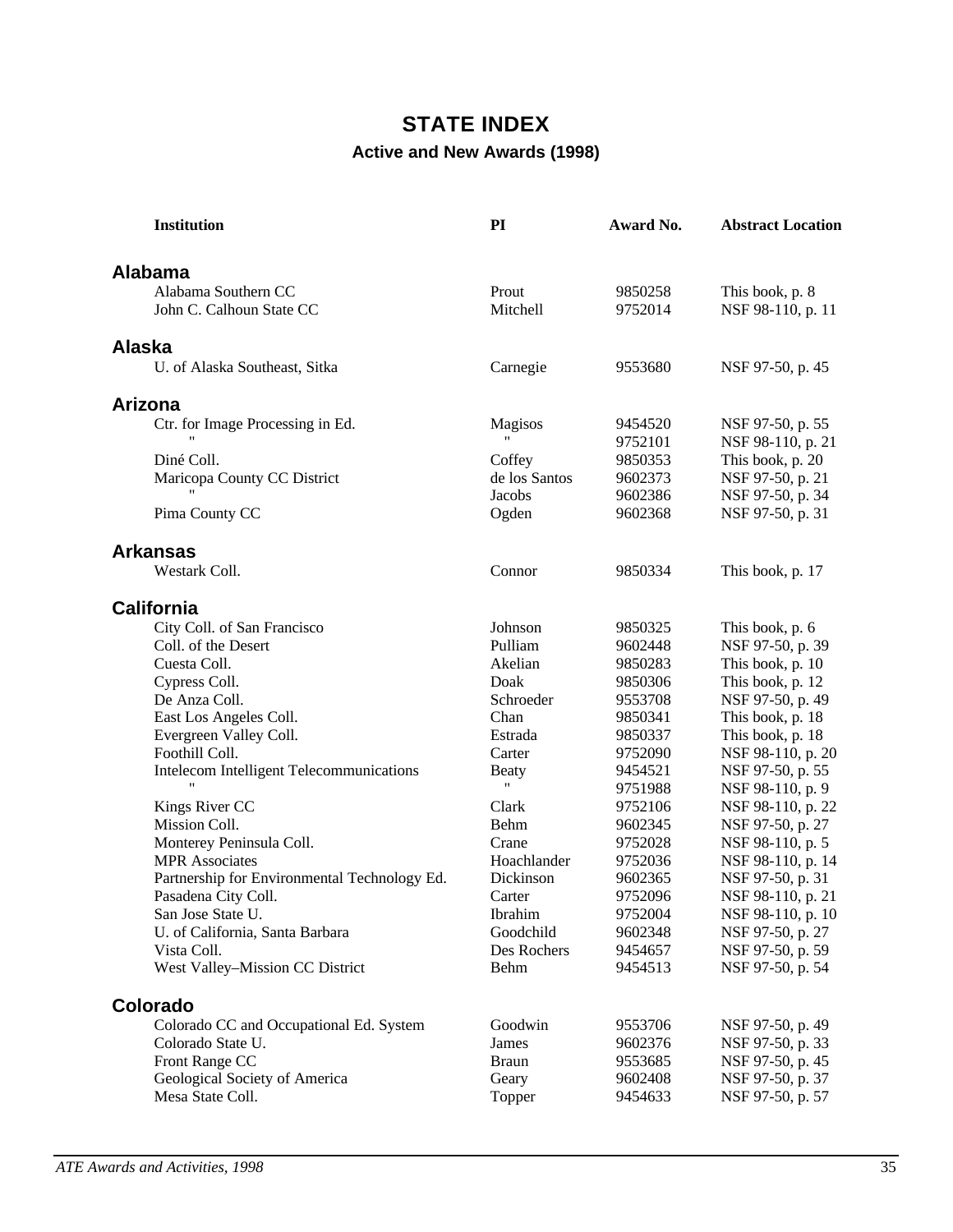| <b>Institution</b>                                                                                 | PI                                 | Award No. | <b>Abstract Location</b>              |
|----------------------------------------------------------------------------------------------------|------------------------------------|-----------|---------------------------------------|
| <b>Connecticut</b>                                                                                 |                                    |           |                                       |
| Capital Community Tech. Coll.                                                                      | Pazdar                             | 9602456   | NSF 97-50, p. 40                      |
|                                                                                                    | $\pmb{\mathsf{H}}$                 | 9850244   | This book, p. 7                       |
| U. of Connecticut                                                                                  | Roychoudhuri                       | 9752092   | NSF 98-110, p. 20                     |
| <b>District of Columbia</b>                                                                        |                                    |           |                                       |
| Amer. Assn. of Community Colleges                                                                  | <b>Barnett</b>                     | 9713868   | NSF 98-110, p. 23                     |
|                                                                                                    | Mahoney                            | 9552975   | NSF 97-50, p. 61                      |
| Amer. Chemical Society                                                                             | Lavallee                           | 9454564   | NSF 97-50, p. 56                      |
|                                                                                                    | Ware                               | 9752102   | NSF 98-110, p. 21                     |
| Consortium for Oceanographic Research and Ed.                                                      | Spinrad                            | 9814210   | This book, p. 21                      |
| Georgetown U.                                                                                      | Chirikjian                         | 9553661   | NSF 97-50, p. 43                      |
| Nat'l Alliance of Business                                                                         | Joyce                              | 9602352   | NSF 97-50, p. 28                      |
| Phi Theta Kappa, Washington Office                                                                 | Risley                             | 9602459   | NSF 97-50, p. 41                      |
| <b>Florida</b>                                                                                     |                                    |           |                                       |
| <b>Broward CC</b>                                                                                  | Sanders                            | 9602383   | NSF 97-50, p. 33                      |
| Daytona Beach CC                                                                                   | Williams                           | 9752054   | NSF 98-110, p. 16                     |
| Hillsborough CC                                                                                    | Falls                              | 9850291   | This book, p. 11                      |
| Seminole CC                                                                                        | Dickison                           | 9553665   | NSF 97-50, p. 44                      |
| Georgia                                                                                            |                                    |           |                                       |
| Athens Area Tech. Inst.                                                                            | White                              | 9850247   | This book, p. 7                       |
| <b>Hawaii</b>                                                                                      |                                    |           |                                       |
| U. of Hawaii Maui CC                                                                               | Converse                           | 9850343   | This book, p. 18                      |
| <b>Illinois</b>                                                                                    |                                    |           |                                       |
|                                                                                                    | DeSombre                           | 9702044   |                                       |
| City Colleges of Chicago Harold Washington Coll.<br>City Colleges of Chicago Harry S. Truman Coll. | Soucek                             | 9602443   | NSF 98-110, p. 23<br>NSF 97-50, p. 39 |
| Illinois State U.                                                                                  | Meier                              | 9752083   | NSF 98-110, p. 19                     |
| Southern Illinois U., Carbondale                                                                   | Abrate                             | 9850351   | This book, p. 19                      |
| U. of Chicago                                                                                      | Landsberg                          | 9850273   | This book, p. 9                       |
| U. of Illinois, Chicago                                                                            | Jenkins                            | 9850327   | This book, p. 17                      |
| <b>Indiana</b>                                                                                     |                                    |           |                                       |
| Indiana State U.                                                                                   |                                    | 9553694   | NSF 97-50, p. 46                      |
|                                                                                                    | Dando                              | 9553699   | NSF 97-50, p. 47                      |
| Indiana U.-Purdue U. Indianapolis<br>Purdue U.                                                     | Cooney<br>Depew                    | 9602355   | NSF 97-50, p. 29                      |
| Rose-Hulman Inst. of Technology                                                                    | <b>Brown</b>                       | 9553705   | NSF 97-50, p. 48                      |
|                                                                                                    |                                    |           |                                       |
| lowa                                                                                               |                                    |           |                                       |
| Hawkeye CC                                                                                         | <b>Brase</b><br>$\pmb{\mathsf{H}}$ | 9553751   | NSF 97-50, p. 51                      |
|                                                                                                    |                                    | 9752081   | NSF 98-110, p. 18                     |
| Hazardous Materials Training and Research Ctr.                                                     | Kabat                              | 9454638   | NSF 97-50, p. 25                      |
|                                                                                                    |                                    | 9714425   | NSF 98-110, p. 6                      |
| Iowa State U.                                                                                      | Schmerr                            | 9602370   | NSF 97-50, p. 32                      |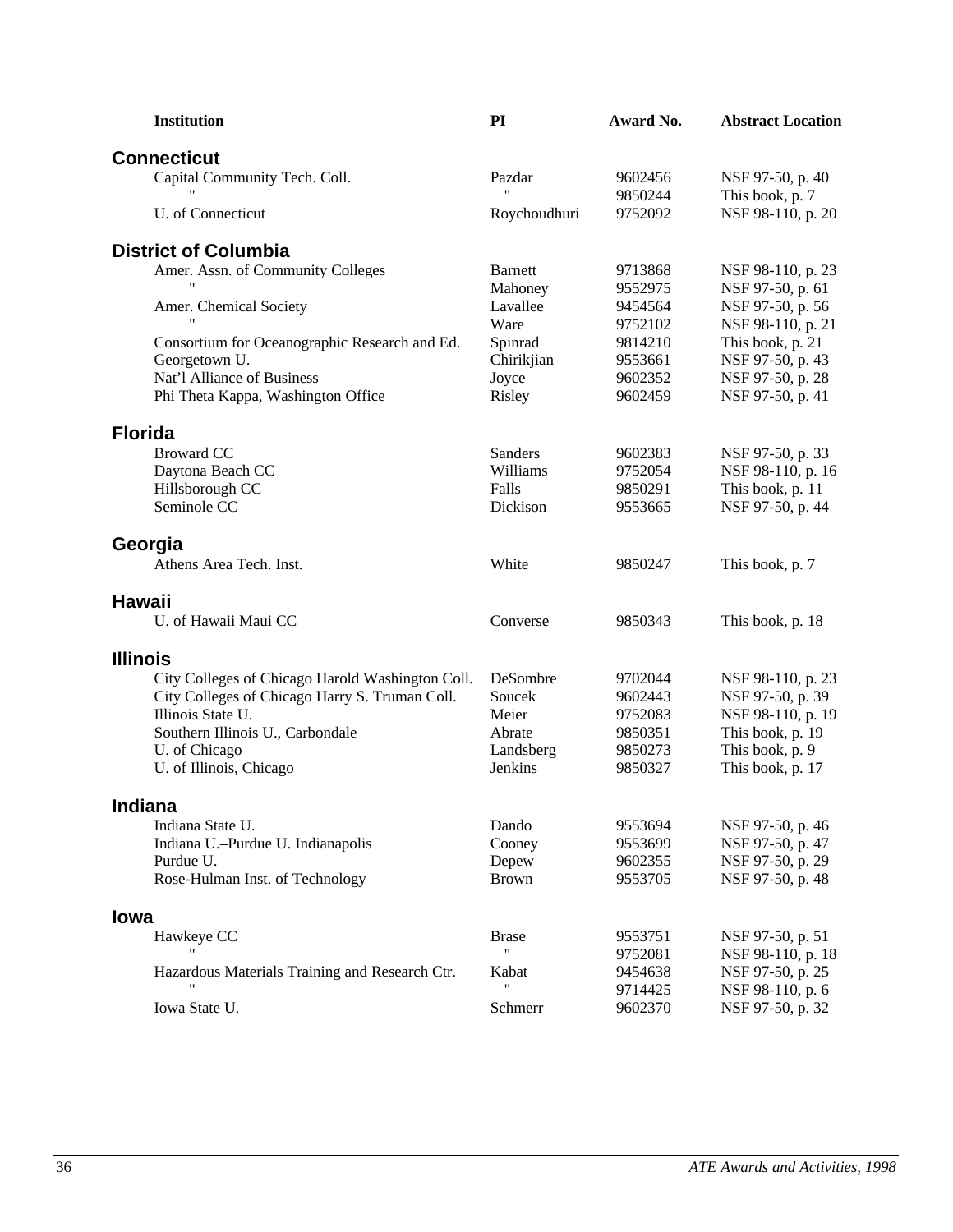| <b>Institution</b>                 | PI           | Award No. | <b>Abstract Location</b> |
|------------------------------------|--------------|-----------|--------------------------|
| Kentucky                           |              |           |                          |
| U. of Kentucky                     | Newberry     | 9454585   | NSF 97-50, p. 56         |
| U. of Kentucky Lexington CC        | Crowley      | 9850313   | This book, p. 14         |
| <b>Maryland</b>                    |              |           |                          |
| Amer. Assn. of Physics Teachers    | Monroe       | 9450160   | NSF 97-50, p. 62         |
| Amer. Inst. of Physics             | Neuschatz    | 9453180   | NSF 97-50, p. 61         |
| Catonsville CC                     | Jones        | 9850289   | This book, p. 11         |
| Johns Hopkins U.                   | Packer       | 9553664   | NSF 97-50, p. 43         |
|                                    | $\mathbf{H}$ | 9850249   | This book, p. 8          |
| Prince George's CC                 | Cunniff      | 9553662   | NSF 97-50, p. 43         |
| <b>Massachusetts</b>               |              |           |                          |
| Cape Cod CC                        | Curran       | 9850318   | This book, p. 15         |
| <b>Concord Consortium</b>          | Tinker       | 9454575   | NSF 97-50, p. 56         |
| Ed. Development Ctr.               | Aring        | 9850299   | This book, p. 11         |
|                                    | Leff         | 9752051   | NSF 98-110, p. 15        |
| Harvard Coll. Observatory          | Sadler       | 9602404   | NSF 97-50, p. 36         |
| Middlesex CC                       | Werner       | 9454642   | NSF 97-50, p. 58         |
| Mount Wachusett CC                 | Weidhaas     | 9850317   | This book, p. 14         |
| New England Board of Higher Ed.    | Massa        | 9553762   | NSF 97-50, p. 52         |
|                                    | Stewart      | 9752050   | NSF 98-110, p. 15        |
| Springfield Tech. CC               | Masi         | 9751990   | NSF 98-110, p. 5         |
|                                    | Mullett      | 9602433   | NSF 97-50, p. 38         |
| <b>TERC</b>                        | Muscella     | 9850311   | This book, p. 14         |
| Wentworth Inst. of Technology      | Simundza     | 9553704   | NSF 97-50, p. 48         |
| <b>Michigan</b>                    |              |           |                          |
| Henry Ford CC                      | Eshelman     | 9454620   | NSF 96-54, p. 39         |
|                                    | Martini      | 9850282   | This book, p. 9          |
| $^{\prime}$                        | Waddell      | 9752086   | NSF 98-110, p. 20        |
| Michigan Technological U.          | Fisher       | 9553671   | NSF 97-50, p. 44         |
| Wayne State U.                     | Rathod       | 9752024   | NSF 98-110, p. 12        |
| <b>Minnesota</b>                   |              |           |                          |
| Itasca CC                          | Wenger       | 9752084   | NSF 98-110, p. 19        |
| U. of Minnesota, Duluth            | Munson       | 9752017   | NSF 98-110, p. 11        |
| <b>Mississippi</b>                 |              |           |                          |
| Jones County Junior Coll.          | Cotten       | 9752060   | NSF 98-110, p. 16        |
| Phi Theta Kappa Headquarters       | Risley       | 9811926   | This book, p. 21         |
| <b>Nebraska</b>                    |              |           |                          |
| Southeast CC                       | Kenkel       | 9553674   | NSF 97-50, p. 44         |
|                                    |              | 9751998   | NSF 98-110, p. 10        |
| <b>Nevada</b>                      |              |           |                          |
| U. of Nevada Desert Research Inst. | Wetzel       | 9602351   | NSF 97-50, p. 28         |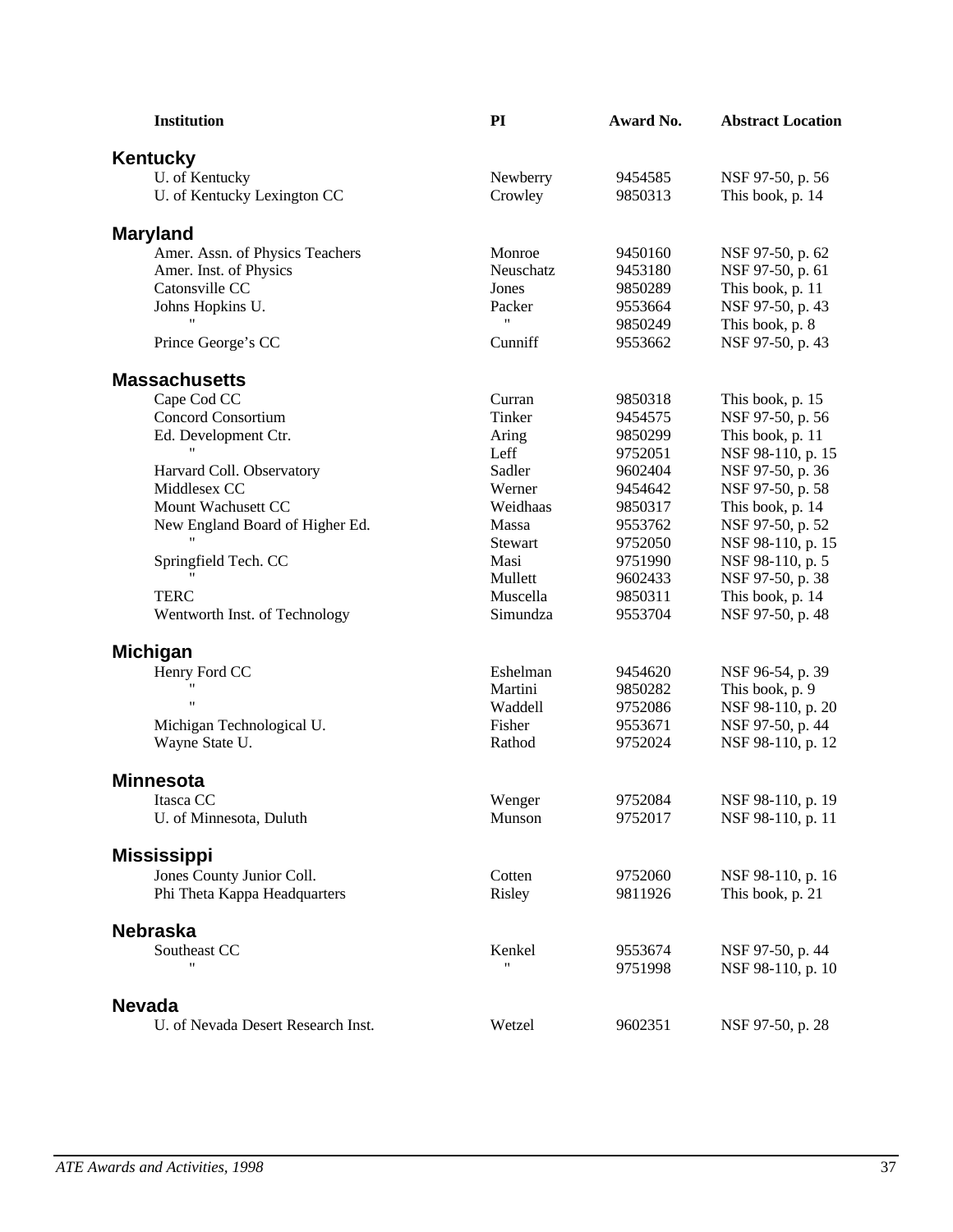| <b>Institution</b>                     | PI                 | Award No. | <b>Abstract Location</b> |
|----------------------------------------|--------------------|-----------|--------------------------|
| <b>New Hampshire</b>                   |                    |           |                          |
| Keene State Coll.                      | Simoneau           | 9553767   | NSF 97-50, p. 52         |
| New Hampshire Tech. Coll., Berlin      | Davis              | 9850326   | This book, p. 16         |
| U. of New Hampshire                    | Giles              | 9752053   | NSF 98-110, p. 15        |
| <b>New Jersey</b>                      |                    |           |                          |
| Camden County Coll.                    | Roberts            | 9454538   | NSF 95-6, p. 27          |
| Middlesex County Coll.                 | Beyer              | 9602375   | NSF 97-50, p. 33         |
|                                        | Waintraub          | 9553749   | NSF 97-50, p. 23         |
| $^{\prime\prime}$                      | Ħ                  | 9813444   | This book, p. 5          |
| Rutgers U. Cook Coll.                  | Ward               | 9602356   | NSF 97-50, p. 29         |
| <b>New Mexico</b>                      |                    |           |                          |
| Albuquerque Tech. Vocational Inst.     | Willis             | 9602349   | NSF 97-50, p. 27         |
| New Mexico State U.                    | Smolleck           | 9602430   | NSF 97-50, p. 37         |
| U. of New Mexico                       | Wood               | 9850310   | This book, p. 13         |
| <b>New York</b>                        |                    |           |                          |
| Adirondack CC                          | Patrick            | 9553765   | NSF 97-50, p. 52         |
| Bay Shore Union Free School District   | <b>Brachio</b>     | 9850257   | This book, p. 8          |
| Cold Spring Harbor Lab.                | Micklos            | 9752037   | NSF 98-110, p. 14        |
| CUNY Borough of Manhattan CC           | Cohen              | 9850309   | This book, p. 13         |
| <b>CUNY Bronx CC</b>                   | Fahey              | 9850304   | This book, p. 12         |
| $\pmb{\mathsf{H}}$                     | Forman             | 9713869   | NSF 98-110, p. 24        |
| <b>CUNY</b> Queensborough CC           | Lieberman          | 9752061   | NSF 98-110, p. 17        |
| $^{\prime\prime}$                      | Mohr               | 9454613   | NSF 97-50, p. 56         |
| $\pmb{\mathsf{H}}$                     | $\pmb{\mathsf{H}}$ | 9602369   | NSF 97-50, p. 32         |
| <b>SUNY Stony Brook</b>                | <b>Bynum</b>       | 9602450   | NSF 97-50, p. 39         |
| <b>North Carolina</b>                  |                    |           |                          |
| N.C. State Board of Community Colleges | Girardeau          | 9553709   | NSF 97-50, p. 49         |
| Wake Tech. CC                          | Kimball            | 9752038   | NSF 98-110, p. 14        |
| Ohio                                   |                    |           |                          |
| Cleveland State U.                     | Schoenig           | 9602457   | NSF 97-50, p. 40         |
|                                        | 11                 | 9850288   | This book, p. 10         |
| Edison Industrial Systems Ctr.         | Sully              | 9602431   | NSF 97-50, p. 38         |
| Miami U. Middletown                    | Sarquis            | 9454518   | NSF 97-50, p. 54         |
|                                        | $\pmb{\mathsf{H}}$ | 9751993   | NSF 98-110, p. 9         |
| Ohio U.                                | Kline              | 9850350   | This book, p. 19         |
| Sinclair CC                            | Anderson           | 9752015   | NSF 98-110, p. 11        |
|                                        | Harrison           | 9454571   | NSF 97-50, p. 25         |
| $\pmb{\mathsf{H}}$                     | 11                 | 9714424   | NSF 98-110, p. 6         |
| Stark Tech. Coll.                      | Cramer             | 9553768   | NSF 97-50, p. 53         |
| U. of Cincinnati                       | Kryman             | 9602437   | NSF 97-50, p. 38         |
| <b>Oklahoma</b>                        |                    |           |                          |
| Oklahoma State U., Okmulgee            | Allison            | 9602390   | NSF 97-50, p. 35         |
|                                        | 11                 | 9850324   | This book, p. 16         |
|                                        |                    |           |                          |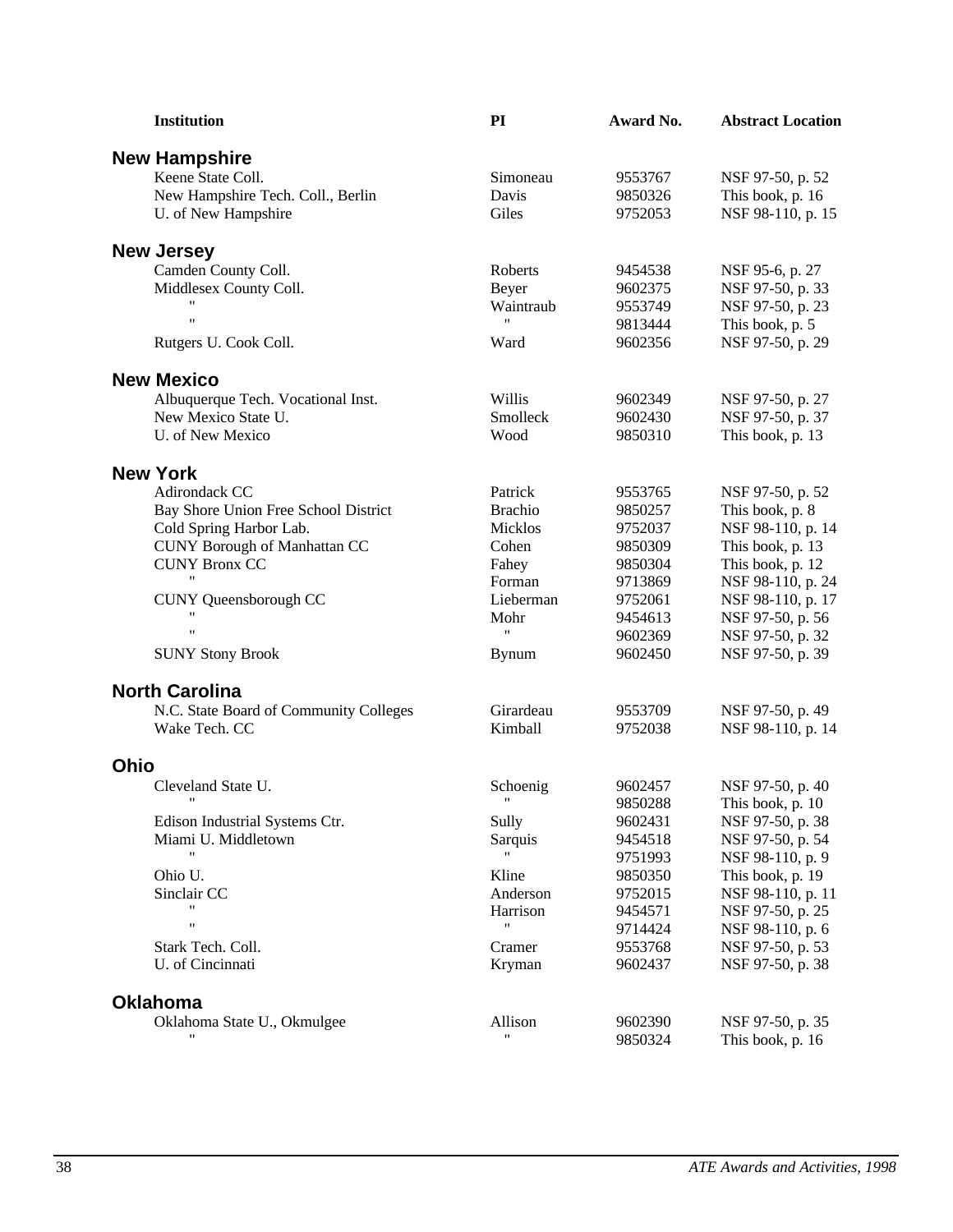| <b>Institution</b>                               | PI                          | Award No.          | <b>Abstract Location</b>              |
|--------------------------------------------------|-----------------------------|--------------------|---------------------------------------|
| <b>Oregon</b>                                    |                             |                    |                                       |
| Chemeketa CC                                     | Cudmore                     | 9553760            | NSF 97-50, p. 24                      |
|                                                  | $\pmb{\mathsf{H}}$          | 9813445            | This book, p. 5                       |
| Hillsboro School District 1J                     | Miller                      | 9752025            | NSF 98-110, p. 12                     |
| Lane CC                                          | Shellabarger                | 9752058            | NSF 98-110, p. 16                     |
| Mount Hood CC                                    | Curtis                      | 9454627            | NSF 97-50, p. 57                      |
|                                                  | Jackman                     | 9751983            | NSF 98-110, p. 8                      |
| Portland CC                                      | Hata                        | 9454589            | NSF 96-54, p. 38                      |
| Pennsylvania                                     |                             |                    |                                       |
|                                                  |                             |                    |                                       |
| Pennsylvania State U.                            | Weston                      | 9751984            | NSF 98-110, p. 8                      |
| <b>South Carolina</b>                            |                             |                    |                                       |
| Piedmont Tech. Coll.                             | Campbell                    | 9454536            | NSF 96-54, p. 35                      |
|                                                  | Mack                        | 9553740            | NSF 97-50, p. 51                      |
| S.C. State Board for Tech. and Comprehensive Ed. | Craft                       | 9602440            | NSF 97-50, p. 21                      |
| Trident Tech. Coll.                              | Almquist                    | 9553696            | NSF 97-50, p. 47                      |
| "                                                | Whipple                     | 9752062            | NSF 98-110, p. 17                     |
| York Tech. Coll.                                 | Kosak                       | 9850269            | This book, p. 9                       |
| <b>Tennessee</b>                                 |                             |                    |                                       |
| Nashville State Tech. Inst.                      | <b>Ballance</b>             | 9850307            | This book, p. 13                      |
|                                                  | Rogers                      | 9602401            | NSF 97-50, p. 35                      |
| <b>Texas</b>                                     |                             |                    |                                       |
| Amarillo Coll.                                   | Jones                       | 9454651            | NSF 97-50, p. 59                      |
|                                                  | 11                          | 9850355            | This book, p. 20                      |
| Austin CC                                        | Rodi                        | 9553689            | NSF 97-50, p. 46                      |
| 11                                               | $\pmb{\mathsf{H}}$          | 9850319            | This book, p. 15                      |
| <b>Houston CC</b>                                | Nye                         | 9850344            | This book, p. 19                      |
| Texas State Tech. Coll., Sweetwater              | Johnson                     | 9714435            | NSF 98-110, p. 7                      |
|                                                  | Musgrove                    | 9454643            | NSF 97-50, p. 24                      |
| Texas State Tech. Coll., Waco                    | Pelton                      | 9553716            | NSF 97-50, p. 50                      |
| Virginia                                         |                             |                    |                                       |
|                                                  | Frame                       | 9553720            |                                       |
| Nat'l Assn. of Biology Teachers                  |                             |                    | NSF 97-50, p. 50<br>NSF 98-110, p. 9  |
| Norfolk State U.                                 | Jacobs<br>Pittman           | 9751987            |                                       |
| Piedmont Virginia CC<br>Wytheville CC            | Tice                        | 9752021<br>9602397 | NSF 98-110, p. 12<br>NSF 97-50, p. 35 |
|                                                  |                             |                    |                                       |
| Washington                                       |                             |                    |                                       |
| Bellevue CC                                      | Evans<br>$\pmb{\mathsf{H}}$ | 9553727            | NSF 97-50, p. 23                      |
|                                                  |                             | 9813446            | This book, p. 6                       |
| Edmonds CC                                       | O'Brien                     | 9602403            | NSF 97-50, p. 36                      |
| North Seattle CC                                 | Eyres                       | 9553726            | NSF 97-50, p. 51                      |
| Northwest Indian Coll.                           | <b>Burns</b>                | 9752076            | NSF 98-110, p. 18                     |
| U. of Washington                                 | Stoebe                      | 9602360            | NSF 97-50, p. 30                      |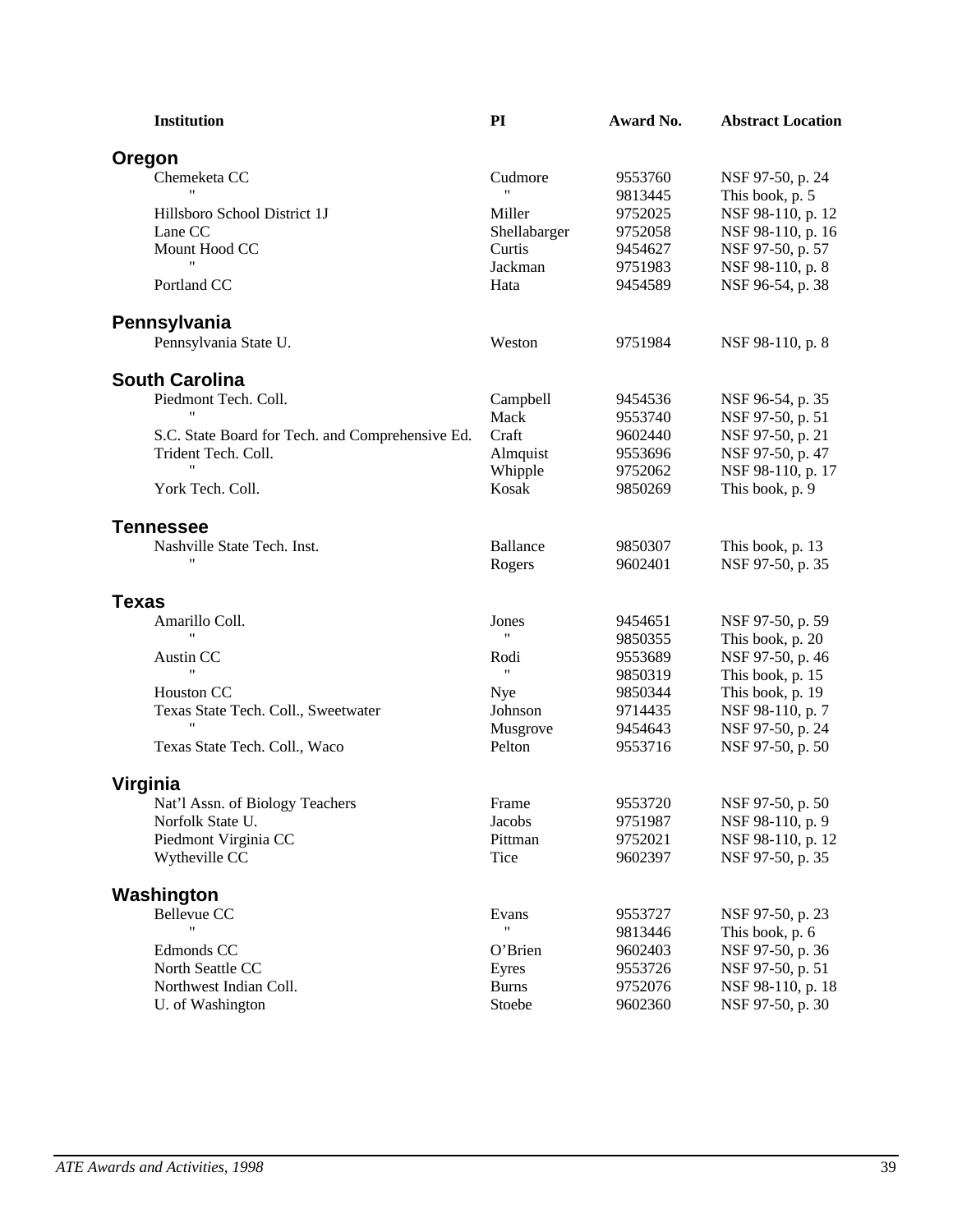| РI                                                                                       | Award No. | <b>Abstract Location</b> |
|------------------------------------------------------------------------------------------|-----------|--------------------------|
|                                                                                          |           |                          |
| Anderegg                                                                                 | 9752032   | NSF 98-110, p. 13        |
| McMillan                                                                                 | 9454555   | NSF 97-50, p. 55         |
| ,,                                                                                       | 9752027   | NSF 98-110, p. 13        |
| Timmer                                                                                   | 9752082   | NSF 98-110, p. 19        |
| <b>Skewes</b>                                                                            | 9850287   | This book, p. 10         |
| Madison Area Tech. Coll.<br>Waukesha County Tech. Coll.<br>Western Wisconsin Tech. Coll. |           |                          |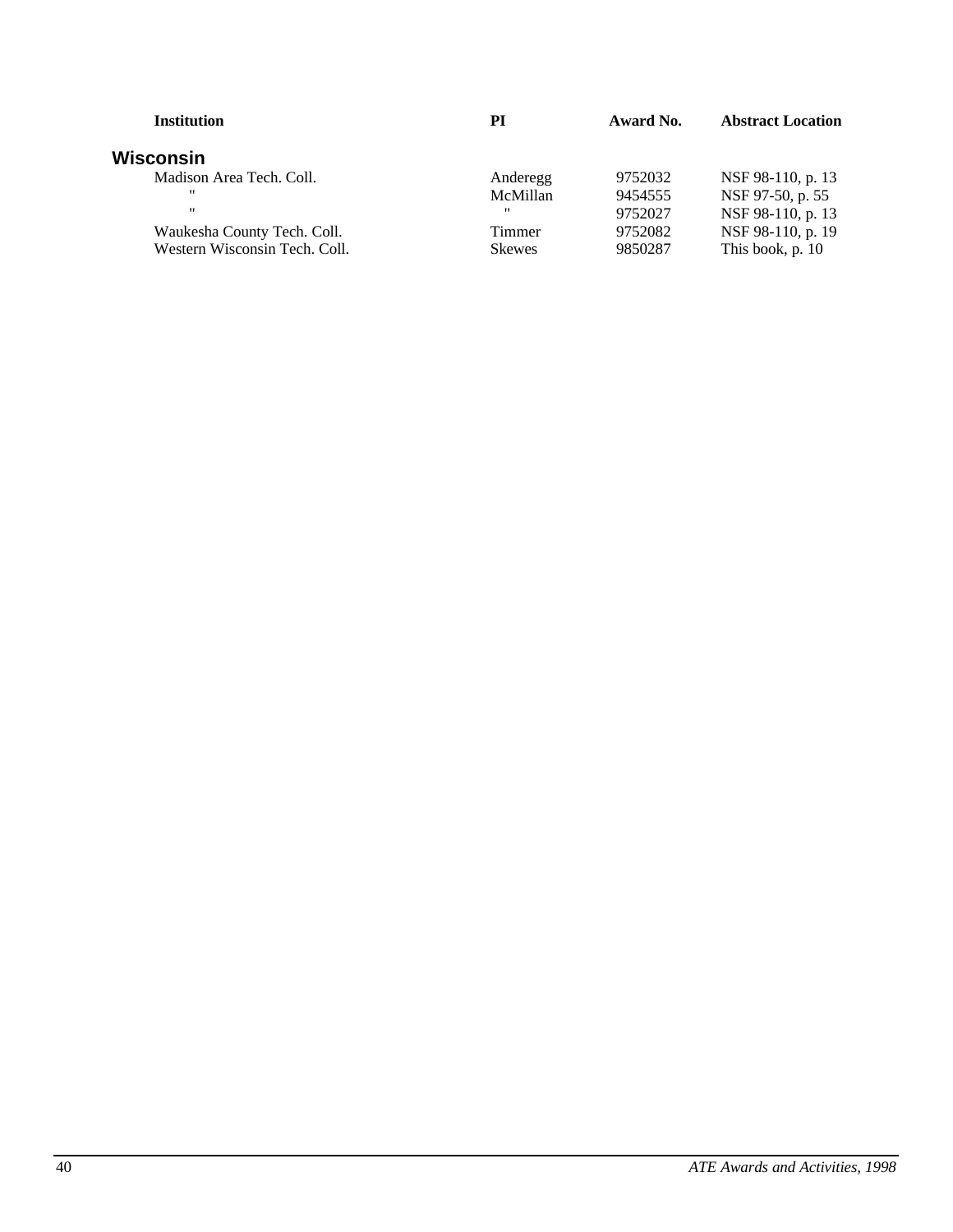# **PRINCIPAL INVESTIGATOR INDEX**

#### **PI Institution Award No. Abstract Location**

| <u>А</u>             |                                                  |         |                   |
|----------------------|--------------------------------------------------|---------|-------------------|
| Abrate, Serge        | Southern Illinois U., Carbondale                 | 9850351 | This book, p. 19  |
| Akelian, Christopher | Cuesta Coll.                                     | 9850283 | This book, p. 10  |
| Allison, Rick        | Oklahoma State U., Okmulgee                      | 9602390 | NSF 97-50, p. 35  |
|                      |                                                  | 9850324 | This book, p. 16  |
| Almquist, Catharine  | Trident Tech. Coll.                              | 9553696 | NSF 97-50, p. 47  |
| Anderegg, Barbara    | Madison Area Tech. Coll.                         | 9752032 | NSF 98-110, p. 13 |
| Anderson, Shepherd   | Sinclair CC                                      | 9752015 | NSF 98-110, p. 11 |
| Aring, Monika        | Ed. Development Ctr.                             | 9850299 | This book, p. 11  |
| <u>B</u>             |                                                  |         |                   |
| Ballance, Collin     | Nashville State Tech. Inst.                      | 9850307 | This book, p. 13  |
| Barnett, Lynn        | Amer. Assn. of Community Colleges                | 9713868 | NSF 98-110, p. 23 |
| Beaty, Sally         | Intelecom Intelligent Telecommunications         | 9454521 | NSF 97-50, p. 55  |
|                      |                                                  | 9751988 | NSF 98-110, p. 9  |
| Behm, Charlotte      | Mission Coll.                                    | 9454513 | NSF 97-50, p. 54  |
|                      |                                                  | 9602345 |                   |
|                      |                                                  |         | NSF 97-50, p. 27  |
| Beyer, David         | Middlesex County Coll.                           | 9602375 | NSF 97-50, p. 33  |
| Brachio, Brian       | Bay Shore Union Free School District             | 9850257 | This book, p. 8   |
| Brase, Terry         | Hawkeye CC                                       | 9553751 | NSF 97-50, p. 51  |
|                      |                                                  | 9752081 | NSF 98-110, p. 18 |
| Braun, Christopher   | Front Range CC                                   | 9553685 | NSF 97-50, p. 45  |
| Brown, Buck          | Rose-Hulman Inst. of Technology                  | 9553705 | NSF 97-50, p. 48  |
| Burns, Dan           | Northwest Indian Coll.                           | 9752076 | NSF 98-110, p. 18 |
| Bynum, R. David      | <b>SUNY Stony Brook</b>                          | 9602450 | NSF 97-50, p. 39  |
| <u>C</u>             |                                                  |         |                   |
|                      |                                                  |         |                   |
| Campbell, Gordon     | Piedmont Tech. Coll.                             | 9454536 | NSF 96-54, p. 35  |
| Carnegie, John       | U. of Alaska Southeast, Sitka                    | 9553680 | NSF 97-50, p. 45  |
| Carter, Bruce        | Pasadena City Coll.                              | 9752096 | NSF 98-110, p. 21 |
| Carter, Celeste      | Foothill Coll.                                   | 9752090 | NSF 98-110, p. 20 |
| Chan, Carcy          | East Los Angeles Coll.                           | 9850341 | This book, p. 18  |
| Chirikjian, Jack     | Georgetown U.                                    | 9553661 | NSF 97-50, p. 43  |
| Clark, David         | Kings River CC                                   | 9752106 | NSF 98-110, p. 22 |
| Coffey, Charles      | Dine Coll.                                       | 9850353 | This book, p. 20  |
| Cohen, Alice         | <b>CUNY Borough of Manhattan CC</b>              | 9850309 | This book, p. 13  |
| Connor, Sidney       | Westark Coll.                                    | 9850334 | This book, p. 17  |
| Converse, Robert     | U. of Hawaii Maui CC                             | 9850343 | This book, p. 18  |
| Cooney, Elaine       | Indiana U.-Purdue U. Indianapolis                | 9553699 | NSF 97-50, p. 47  |
| Cotten, Catherine    | Jones County Junior Coll.                        | 9752060 | NSF 98-110, p. 16 |
| Craft, Elaine        | S.C. State Board for Tech. and Comprehensive Ed. | 9602440 | NSF 97-50, p. 21  |
| Cramer, Jeffrey      | Stark Tech. Coll.                                | 9553768 | NSF 97-50, p. 53  |
| Crane, Nicole        | Monterey Peninsula Coll.                         | 9752028 | NSF 98-110, p. 5  |
| Crowley, Lillie      | U. of Kentucky Lexington CC                      | 9850313 | This book, p. 14  |
| Cudmore, Wynn        | Chemeketa CC                                     | 9553760 | NSF 97-50, p. 24  |
|                      |                                                  | 9813445 | This book, p. 5   |
| Cunniff, Patricia    | Prince George's CC                               | 9553662 | NSF 97-50, p. 43  |
| Curran, Mary         | Cape Cod CC                                      | 9850318 | This book, p. 15  |
| Curtis, Catherine    | Mount Hood CC                                    | 9454627 | NSF 97-50, p. 57  |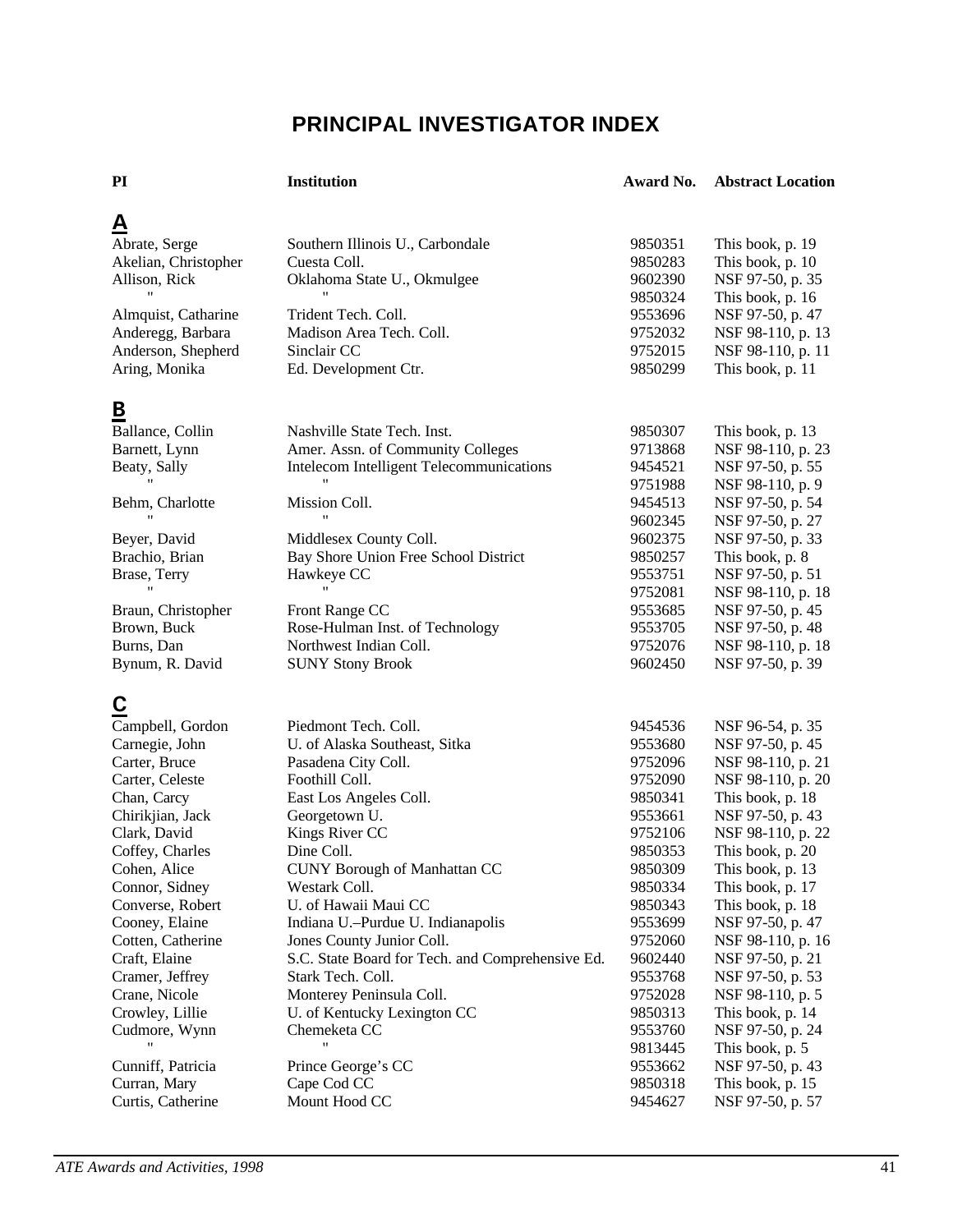#### **PI Institution Award No. Abstract Location**

| <u>D</u>                           |                                                  |         |                                      |
|------------------------------------|--------------------------------------------------|---------|--------------------------------------|
| Dando, William                     | Indiana State U.                                 | 9553694 | NSF 97-50, p. 46                     |
| Davis, Doyle                       | New Hampshire Tech. Coll., Berlin                | 9850326 | This book, p. 16                     |
| Deak, Joseph                       | Lakeland CC                                      | 9851385 | This book, p. 24                     |
| de los Santos, Alfredo             | Maricopa County CC District                      | 9602373 | NSF 97-50, p. 21                     |
| Depew, Dennis                      | Purdue U.                                        | 9602355 | NSF 97-50, p. 29                     |
| Des Rochers, Barbara               | Vista Coll.                                      | 9454657 | NSF 97-50, p. 59                     |
| DeSombre, Nancy                    | City Colleges of Chicago Harold Washington Coll. | 9702044 | NSF 98-110, p. 23                    |
| Dickinson, Paul                    | Partnership for Environmental Technology Ed.     | 9602365 | NSF 97-50, p. 31                     |
| Dickison, Alexander                | Seminole CC                                      | 9553665 | NSF 97-50, p. 44                     |
| Doak, Leslie                       | Cypress Coll.                                    | 9850306 | This book, p. 12                     |
|                                    |                                                  |         |                                      |
| Ē                                  | Henry Ford CC                                    | 9454620 |                                      |
| Eshelman, Robert<br>Estrada, Henry | Evergreen Valley Coll.                           | 9850337 | NSF 96-54, p. 39<br>This book, p. 18 |
| Evans, Neil                        | Bellevue CC                                      | 9553727 | NSF 97-50, p. 23                     |
|                                    |                                                  | 9813446 | This book, p. 6                      |
| Eyres, Davene                      | North Seattle CC                                 | 9553726 | NSF 97-50, p. 51                     |
|                                    |                                                  |         |                                      |
| E                                  |                                                  |         |                                      |
| Fahey, James                       | <b>CUNY Bronx CC</b>                             | 9850304 | This book, p. 12                     |
| Falls, William                     | Hillsborough CC                                  | 9850291 | This book, p. 11                     |
| Fisher, Edward                     | Michigan Technological U.                        | 9553671 | NSF 97-50, p. 44                     |
| Forman, Susan                      | <b>CUNY Bronx CC</b>                             | 9713869 | NSF 98-110, p. 24                    |
| Frame, Kathleen                    | Nat'l Assn. of Biology Teachers                  | 9553720 | NSF 97-50, p. 50                     |
| <u>G</u>                           |                                                  |         |                                      |
| Geary, Edward                      | Geological Society of America                    | 9602408 | NSF 97-50, p. 37                     |
| Giles, Brian                       | U. of New Hampshire                              | 9752053 | NSF 98-110, p. 15                    |
| Girardeau, Carolyn                 | N.C. State Board of Community Colleges           | 9553709 | NSF 97-50, p. 49                     |
| Goodchild, Michael                 | U. of California, Santa Barbara                  | 9602348 | NSF 97-50, p. 27                     |
| Goodwin, Don                       | Colorado CC and Occupational Ed. System          | 9553706 | NSF 97-50, p. 49                     |
|                                    |                                                  |         |                                      |
| H                                  |                                                  |         |                                      |
| Harrison, David                    | Sinclair CC                                      | 9454571 | NSF 97-50, p. 25                     |
|                                    |                                                  | 9714424 | NSF 98-110, p. 6                     |
| Hata, David                        | Portland CC                                      | 9454589 | NSF 96-54, p. 38                     |
| Hoachlander, Gareth                | <b>MPR</b> Associates                            | 9752036 | NSF 98-110, p. 14                    |
|                                    |                                                  |         |                                      |
| Ibrahim, Nabil                     | San Jose State U.                                | 9752004 | NSF 98-110, p. 10                    |
|                                    |                                                  |         |                                      |
| <u>ل</u>                           |                                                  |         |                                      |
| Jackman, Andrew                    | Mount Hood CC                                    | 9751983 | NSF 98-110, p. 8                     |
| Jacobs, Alan                       | Maricopa County CC District                      | 9602386 | NSF 97-50, p. 34                     |
| Jacobs, James                      | Norfolk State U.                                 | 9751987 | NSF 98-110, p. 9                     |
| James, Keith                       | Colorado State U.                                | 9602376 | NSF 97-50, p. 33                     |
| Jenkins, Davis                     | U. of Illinois, Chicago                          | 9850327 | This book, p. 17                     |
| Johnson, Clay                      | Texas State Tech. Coll., Sweetwater              | 9714435 | NSF 98-110, p. 7                     |
| Johnson, Elaine                    | City Coll. of San Francisco                      | 9850325 | This book, p. 6                      |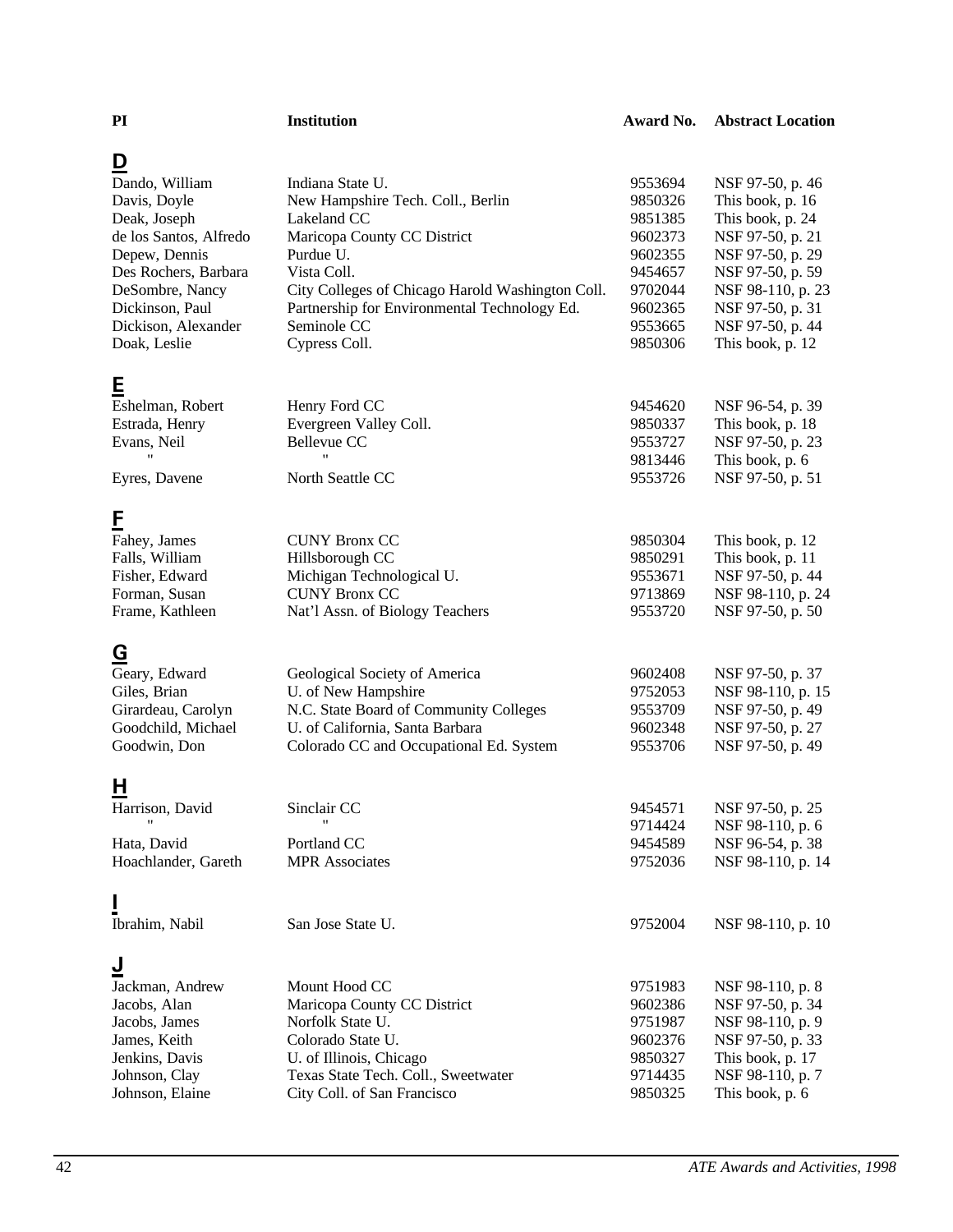| PI                 | <b>Institution</b>                             | Award No. | <b>Abstract Location</b> |
|--------------------|------------------------------------------------|-----------|--------------------------|
| Jones, Diane       | Catonsville CC                                 | 9850289   | This book, p. 11         |
| Jones, Richard     | Sinclair CC                                    | 9752787   | This book, p. 23         |
| Jones, Therese     | Amarillo Coll.                                 | 9454651   | NSF 97-50, p. 59         |
|                    |                                                | 9850355   | This book, p. 20         |
| Joyce, Peter       | Nat'l Alliance of Business                     | 9602352   | NSF 97-50, p. 28         |
| <u>К</u>           |                                                |           |                          |
| Kabat, Ellen       | Hazardous Materials Training and Research Ctr. | 9454638   | NSF 97-50, p. 25         |
|                    |                                                | 9714425   | NSF 98-110, p. 6         |
| Kenkel, John       | Southeast CC                                   | 9553674   | NSF 97-50, p. 44         |
|                    |                                                | 9751998   | NSF 98-110, p. 10        |
| Kimball, Robert    | Wake Tech. CC                                  | 9752038   | NSF 98-110, p. 14        |
| Kline, Martha      | Ohio U.                                        | 9850350   | This book, p. 19         |
| Kosak, Robert      | York Tech. Coll.                               | 9850269   | This book, p. 9          |
| Kryman, Fritz      | U. of Cincinnati                               | 9602437   | NSF 97-50, p. 38         |
|                    |                                                |           |                          |
| Landsberg, Randall | U. of Chicago                                  | 9850273   | This book, p. 9          |
| Lavallee, David    | Amer. Chemical Society                         | 9454564   | NSF 97-50, p. 56         |
| Leff, Judith       | Ed. Development Ctr.                           | 9752051   | NSF 98-110, p. 15        |
| Lieberman, David   | CUNY Queensborough CC                          | 9752061   | NSF 98-110, p. 17        |
| Loepp, Franzie     | Illinois State U.                              | 9816812   | This book, p. 24         |
| M                  |                                                |           |                          |
| Mack, Lynn         | Piedmont Tech. Coll.                           | 9553740   | NSF 97-50, p. 51         |
| Magisos, Melanie   | Ctr. for Image Processing in Ed.               | 9454520   | NSF 97-50, p. 55         |
|                    |                                                | 9752101   | NSF 98-110, p. 21        |
| Mahoney, James     | Amer. Assn. of Community Colleges              | 9552975   | NSF 97-50, p. 61         |
| Martini, James     | Henry Ford CC                                  | 9850282   | This book, p. 9          |
| Masi, James        | Springfield Tech. CC                           | 9751990   | NSF 98-110, p. 5         |
| Massa, Nicholas    | New England Board of Higher Ed.                | 9553762   | NSF 97-50, p. 52         |
| McMillan, Joy      | Madison Area Tech. Coll.                       | 9454555   | NSF 97-50, p. 55         |
|                    |                                                | 9752027   | NSF 98-110, p. 13        |
| Meier, Ronald      | Illinois State U.                              | 9752083   | NSF 98-110, p. 19        |
| Micklos, David     | Cold Spring Harbor Lab.                        | 9752037   | NSF 98-110, p. 14        |
| Miller, Alan       | Hillsboro School District 1J                   | 9752025   | NSF 98-110, p. 12        |
| Mitchell, Sue      | John C. Calhoun State CC                       | 9752014   | NSF 98-110, p. 11        |
| Mohr, Bernard      | <b>CUNY</b> Queensborough CC                   | 9454613   | NSF 97-50, p. 56         |
|                    |                                                | 9602369   | NSF 97-50, p. 32         |
| Monroe, Mary Beth  | Amer. Assn. of Physics Teachers                | 9450160   | NSF 97-50, p. 62         |
| Mullett, Gary      | Springfield Tech. CC                           | 9602433   | NSF 97-50, p. 38         |
| Munson, Bruce      | U. of Minnesota, Duluth                        | 9752017   | NSF 98-110, p. 11        |
| Muscella, Deborah  | <b>TERC</b>                                    | 9850311   | This book, p. 14         |
| Musgrove, Robert   | Texas State Tech. Coll., Sweetwater            | 9454643   | NSF 97-50, p. 24         |
| N                  |                                                |           |                          |
| Neuschatz, Michael | Amer. Inst. of Physics                         | 9453180   | NSF 97-50, p. 61         |
| Newberry, Anthony  | U. of Kentucky                                 | 9454585   | NSF 97-50, p. 56         |
| Nye, Osborne       | Houston CC                                     | 9850344   | This book, p. 19         |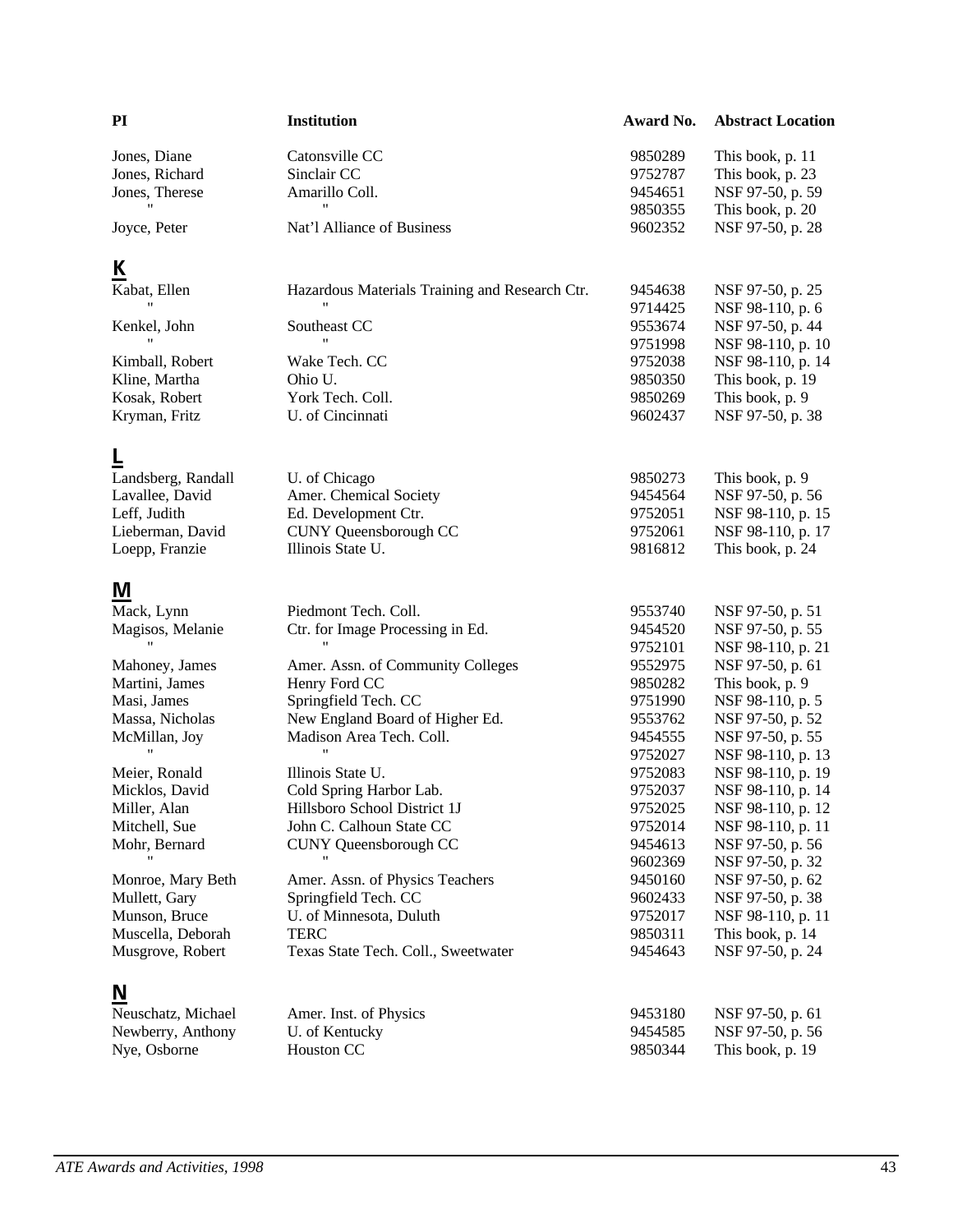| PI                                 | Institution                                                           | Award No.          | <b>Abstract Location</b>              |
|------------------------------------|-----------------------------------------------------------------------|--------------------|---------------------------------------|
| O                                  |                                                                       |                    |                                       |
| O'Brien, Mary                      | Edmonds CC                                                            | 9602403            | NSF 97-50, p. 36                      |
| Ogden, Gregory                     | Pima County CC                                                        | 9602368            | NSF 97-50, p. 31                      |
| <u>P</u>                           |                                                                       |                    |                                       |
| Packer, Arnold                     | Johns Hopkins U.                                                      | 9553664            | NSF 97-50, p. 43                      |
|                                    |                                                                       | 9850249            | This book, p. 8                       |
| Patrick, Alfred                    | Adirondack CC                                                         | 9553765            | NSF 97-50, p. 52                      |
| Pazdar, John                       | Capital Community Tech. Coll.                                         | 9602456            | NSF 97-50, p. 40                      |
|                                    |                                                                       | 9850244            | This book, p. 7                       |
| Pelton, Wallace                    | Texas State Tech. Coll., Waco                                         | 9553716            | NSF 97-50, p. 50                      |
| Pittman, Edward                    | Piedmont Virginia CC                                                  | 9752021            | NSF 98-110, p. 12                     |
| Prout, Christie                    | Alabama Southern CC                                                   | 9850258            | This book, p. 8                       |
| Pulliam, James                     | Coll. of the Desert                                                   | 9602448            | NSF 97-50, p. 39                      |
| <u>R</u>                           |                                                                       |                    |                                       |
| Rathod, Mulchand                   | Wayne State U.                                                        | 9752024            | NSF 98-110, p. 12                     |
| Risley, Rod                        | Phi Theta Kappa                                                       | 9602459            | NSF 97-50, p. 41                      |
|                                    | $^{\prime\prime}$                                                     | 9811926            | This book, p. 21                      |
| Roberts, Melvin                    | Camden County Coll.                                                   | 9454538            | NSF 95-6, p. 27                       |
| Rodi, Stephen                      | Austin CC                                                             | 9553689            | NSF 97-50, p. 46                      |
|                                    |                                                                       | 9850319            | This book, p. 15                      |
| Rogers, Sydney                     | Nashville State Tech. Inst.                                           | 9602401            | NSF 97-50, p. 35                      |
| Roychoudhuri, Chandra              | U. of Connecticut                                                     | 9752092            | NSF 98-110, p. 20                     |
| $\mathbf{\underline{s}}$           |                                                                       |                    |                                       |
| Sadler, Philip                     | Harvard Coll. Observatory                                             | 9602404            | NSF 97-50, p. 36                      |
| Sanders, Sandra                    | <b>Broward CC</b>                                                     | 9602383            | NSF 97-50, p. 33                      |
| Sarquis, Arlyne                    | Miami U. Middletown                                                   | 9454518            | NSF 97-50, p. 54                      |
|                                    | $^{\prime\prime}$                                                     | 9751993            | NSF 98-110, p. 9                      |
| Schmerr, Lester                    | Iowa State U.                                                         | 9602370            | NSF 97-50, p. 32                      |
| Schoenig, Frederick                | Cleveland State U.                                                    | 9602457            | NSF 97-50, p. 40                      |
|                                    | $\pmb{\mathsf{H}}$                                                    | 9850288            | This book, p. 10                      |
| Schroeder, Richard                 | De Anza Coll.                                                         | 9553708            | NSF 97-50, p. 49                      |
| Shellabarger, David                | Lane CC                                                               | 9752058            | NSF 98-110, p. 16                     |
| Simoneau, Robert                   | Keene State Coll.                                                     | 9553767            | NSF 97-50, p. 52                      |
| Simundza, Gary                     | Wentworth Inst. of Technology                                         | 9553704            | NSF 97-50, p. 48                      |
| Skewes, Glen                       | Western Wisconsin Tech. Coll.                                         | 9850287            | This book, p. 10                      |
| Smolleck, Howard<br>Soucek, Donald | New Mexico State U.<br>City Colleges of Chicago Harry S. Truman Coll. | 9602430<br>9602443 | NSF 97-50, p. 37                      |
| Spinrad, Richard                   | Consortium for Oceanographic Research and Ed.                         | 9814210            | NSF 97-50, p. 39<br>This book, p. 21  |
| Steinitz, Jason                    | Erie CC                                                               | 9752688            | This book, p. 23                      |
| Stewart, Lance                     | New England Board of Higher Ed.                                       | 9752050            | NSF 98-110, p. 15                     |
| Stoebe, Thomas                     | U. of Washington                                                      | 9602360            | NSF 97-50, p. 30                      |
| Sully, Lionel                      | Edison Industrial Systems Ctr.                                        | 9602431            | NSF 97-50, p. 38                      |
| T                                  |                                                                       |                    |                                       |
| Tice, John                         |                                                                       |                    |                                       |
| Timmer, William                    | Wytheville CC<br>Waukesha County Tech. Coll.                          | 9602397<br>9752082 | NSF 97-50, p. 35<br>NSF 98-110, p. 19 |
| Tinker, Robert                     | Concord Consortium                                                    | 9454575            | NSF 97-50, p. 56                      |
| Topper, Karl                       | Mesa State Coll.                                                      | 9454633            | NSF 97-50, p. 57                      |
|                                    |                                                                       |                    |                                       |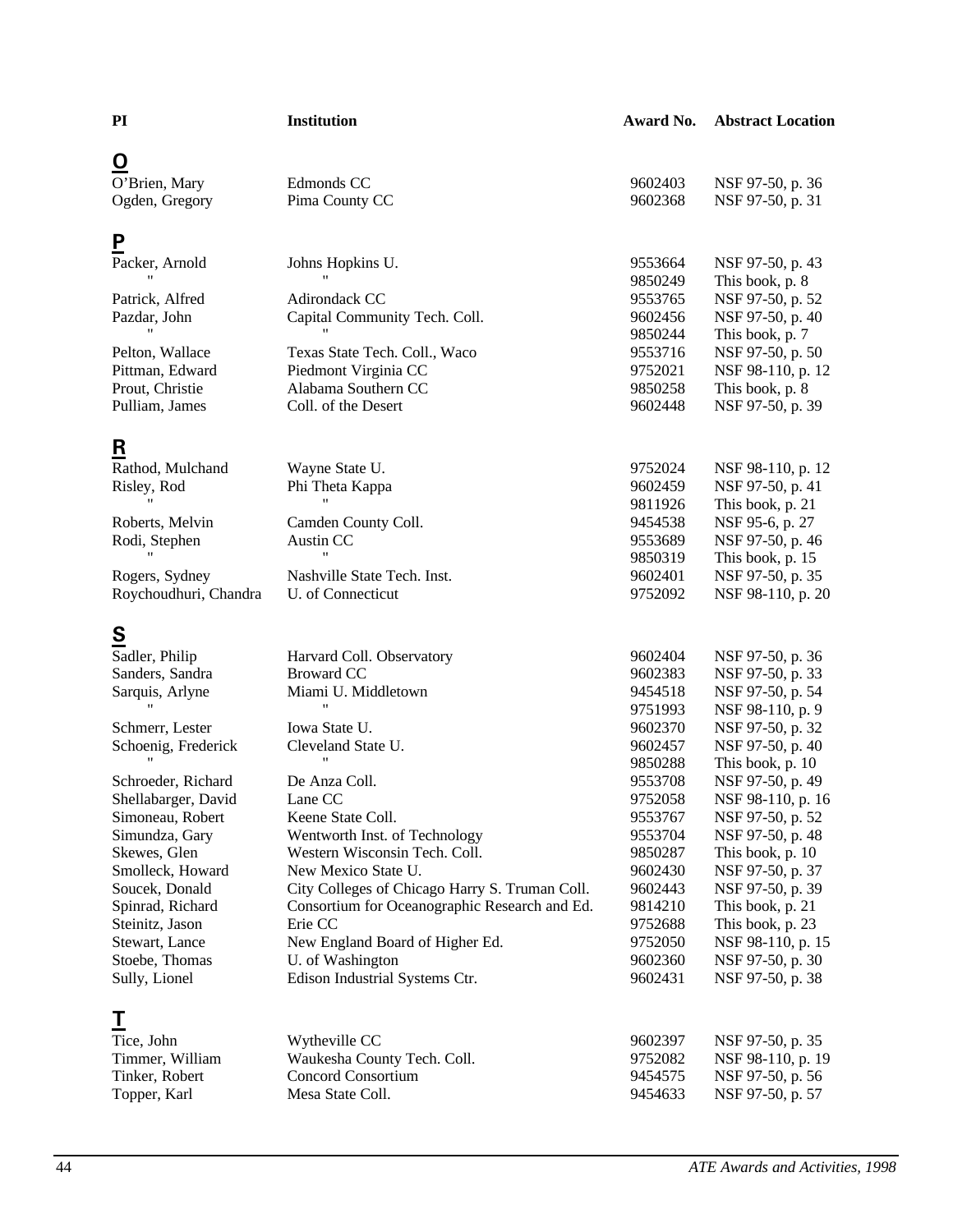| PI                 | <b>Institution</b>                 | Award No. | <b>Abstract Location</b> |
|--------------------|------------------------------------|-----------|--------------------------|
| W                  |                                    |           |                          |
| Waddell, Stuart    | Henry Ford CC                      | 9752086   | NSF 98-110, p. 20        |
| Waintraub, Jack    | Middlesex County Coll.             | 9553749   | NSF 97-50, p. 23         |
|                    |                                    | 9813444   | This book, p. 5          |
| Ward, William      | Rutgers U. Cook Coll.              | 9602356   | NSF 97-50, p. 29         |
| Ware, Sylvia       | Amer. Chemical Society             | 9752102   | NSF 98-110, p. 21        |
| Weidhaas, Nicholas | Mount Wachusett CC                 | 9850317   | This book, p. 14         |
| Wenger, Aaron      | Itasca CC                          | 9752084   | NSF 98-110, p. 19        |
| Werner, Barry      | Middlesex CC                       | 9454642   | NSF 97-50, p. 58         |
| Weston, Timothy    | Pennsylvania State U.              | 9751984   | NSF 98-110, p. 8         |
| Wetzel, Melanie    | U. of Nevada Desert Research Inst. | 9602351   | NSF 97-50, p. 28         |
| Whipple, Bruce     | Trident Tech. Coll.                | 9752062   | NSF 98-110, p. 17        |
| White, Carol       | Athens Area Tech. Inst.            | 9850247   | This book, p. 7          |
| Williams, Bob      | Daytona Beach CC                   | 9752054   | NSF 98-110, p. 16        |
| Willis, Mary Jane  | Albuquerque Tech. Vocational Inst. | 9602349   | NSF 97-50, p. 27         |
| Wood, John         | U. of New Mexico                   | 9850310   | This book, p. 13         |
| Wulf, William      | Nat'l Academy of Sciences          | 9814135   | This book, p. 24         |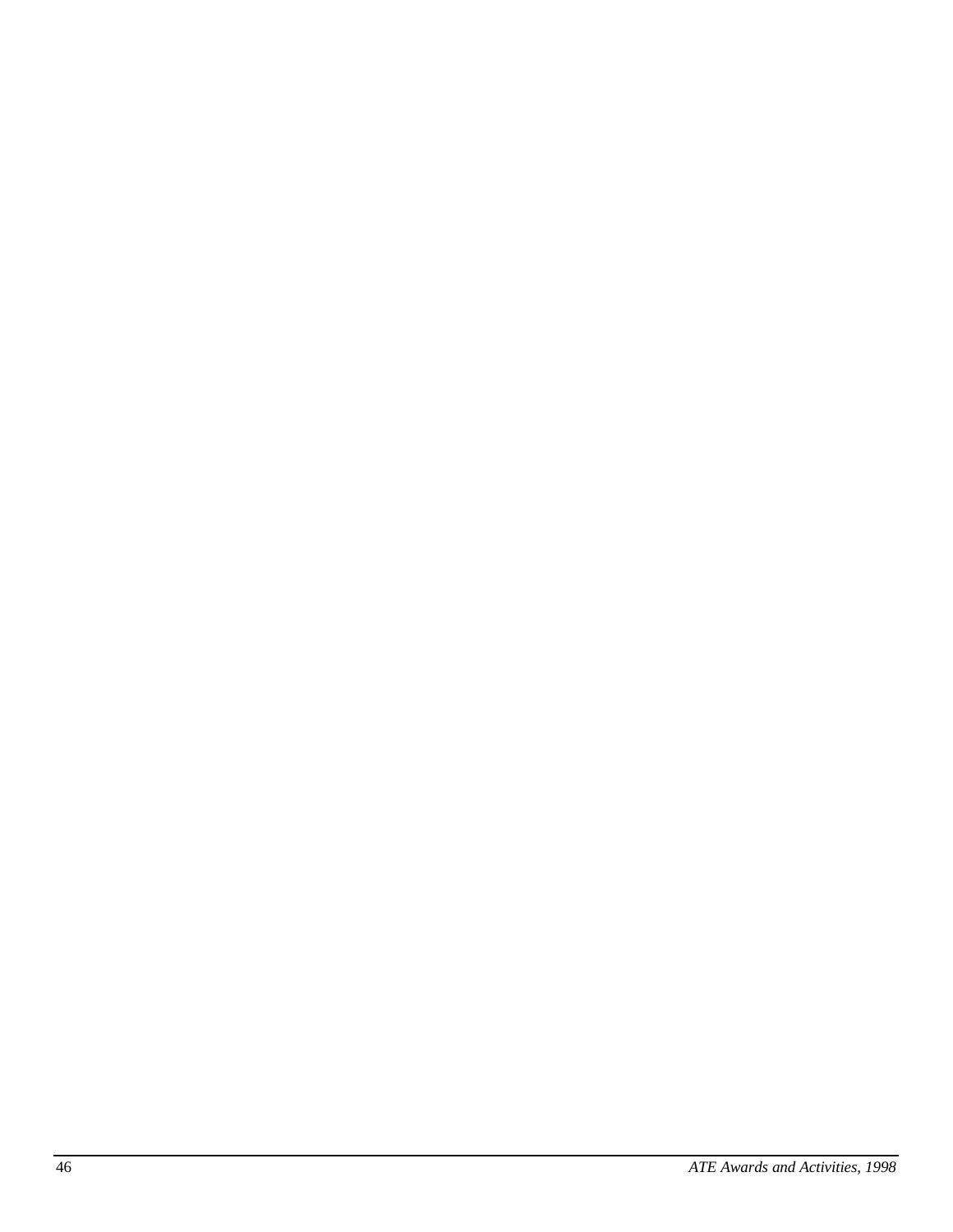# **ATE PROGRAM STAFF FY1998**

#### Division of Undergraduate Education (DUE) Division of Elementary, Secondary, and Informal Education (ESIE)

#### **Division Directors** *Primary Field*

Margaret B. Cozzens, ESIE (through June 1998) Mathematics Hyman H. Field, ESIE (Acting DD after June 1998) Psychology Norman L. Fortenberry, DUE Engineering

#### **ATE Lead Program Directors**

Gerhard L. Salinger, ESIE Physics Elizabeth J. Teles, DUE Mathematics

#### **ATE Program Directors and Program Consultants**

Lowell Bethel, ESIE Biology Michael R. Haney, ESIE Technology Education Jack G. Hehn, DUE (ORISE\*) Physics Daniel Householder, ESIE Technology Education Thomas H. Howell, DUE **Engineering and Computer Science** Donald E. Jones, ESIE Chemistry Duncan E. McBride, DUE Physics Joseph G. Pelliccia, DUE Biology<br>
Herbert H. Richtol, DUE Chemistry Herbert H. Richtol, DUE Robert W. Ridky, DUE Geosciences Frank A. Settle, DUE<br>
Joseph V. Stewart, ESIE<br>
Technology Education Joseph V. Stewart, ESIE Wayne W. Sukow, ESIE Physics Frank Wattenberg, DUE Mathematics Margaret D. (Peggie) Weeks, DUE Engineering

#### **ATE Science Education Analyst**

#### **ATE Administrative Staff**

William C. Aigner, Senior Program Assistant, DUE Melissa M. Lee, Senior Program Assistant, ESIE Daphne Marshall, Senior Program Assistant, ESIE Johnnie Riser, Program Assistant, DUE

#### **DUE Contractor Support Staff**

Michelle A. Raynesford, Information Specialist, Friday Systems Services Karen Warfield, Consultant Staff Assistant, ORISE\*

\_\_\_\_\_\_\_\_\_\_\_\_\_\_\_\_\_\_\_\_\_\_\_\_\_\_\_\_\_\_\_\_\_\_\_\_\_\_\_\_\_\_\_\_\_\_\_\_\_\_\_\_\_\_\_\_\_\_\_\_\_\_\_\_\_\_\_\_\_\_\_\_\_\_\_\_\_\_\_\_\_\_\_\_\_\_

\* Oak Ridge Institute for Science and Education (ORISE)

R. Corby Hovis, DUE Physics and Astronomy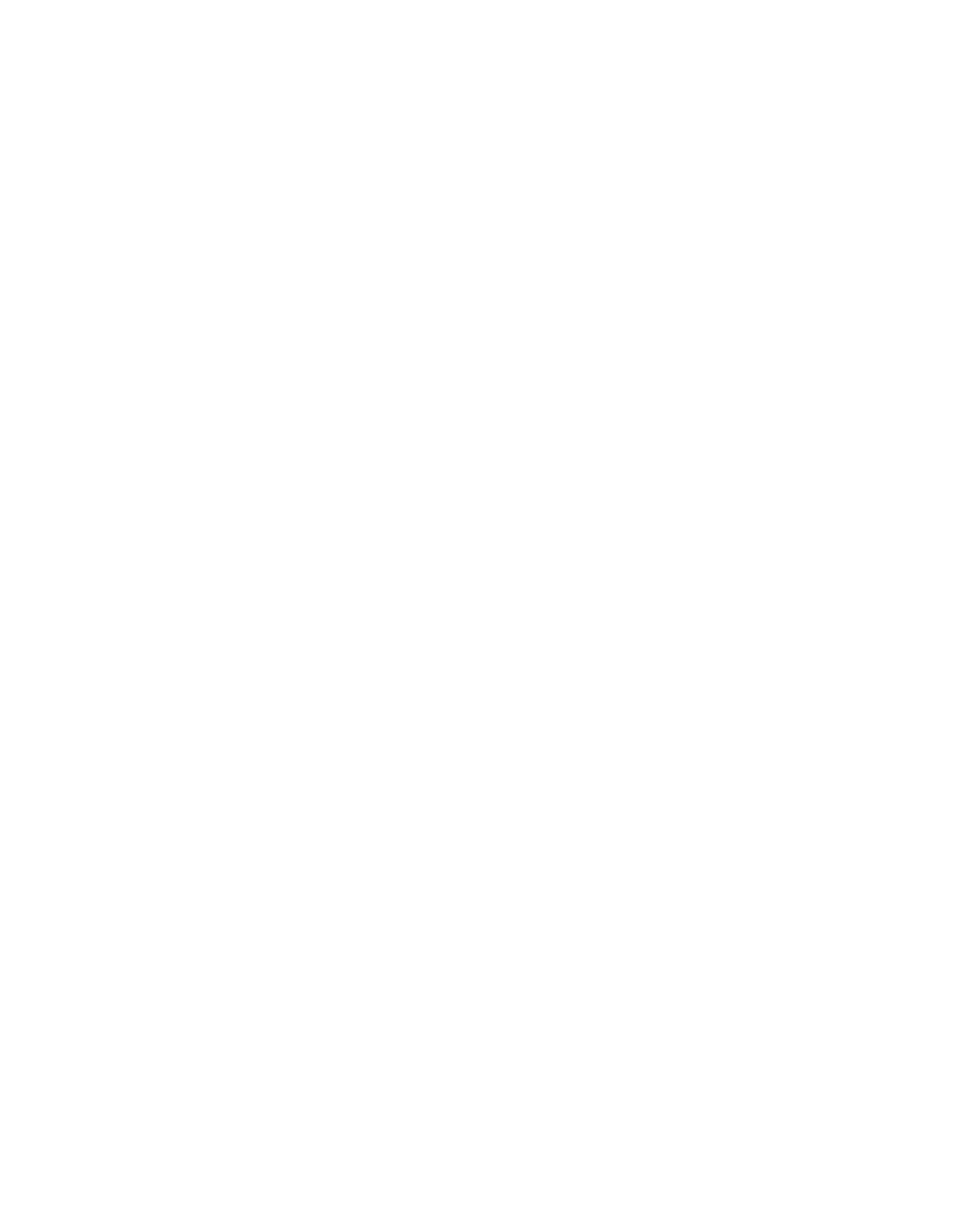#### **Notices from the National Science Foundation**

The National Science Foundation (NSF) funds research and education in most fields of science and engineering. Grantees are wholly responsible for conducting their project activities and preparing the results for publication. Thus, the Foundation does not assume responsibility for such findings or their interpretation.

NSF welcomes proposals from all qualified scientists, engineers and educators. The Foundation strongly encourages women, minorities, and persons with disabilities to compete fully in its programs. In accordance with federal statutes, regulations, and NSF policies, no person on grounds of race, color, age, sex, national origin, or disability shall be excluded from participation in, be denied the benefits of, or be subjected to discrimination under any program or activity receiving financial assistance from NSF (unless otherwise specified in the eligibility requirements for a particular program).

*Facilitation Awards for Scientists and Engineers with Disabilities* (FASED) provide funding for special assistance or equipment to enable persons with disabilities (investigators and other staff, including student research assistants) to work on NSF-supported projects. See the program announcement or contact the program coordinator at (703) 306-1636.

The National Science Foundation has Telephonic Device for the Deaf (TDD) and Federal Information Relay Service (FIRS) capabilities that enable individuals with hearing impairments to communicate with the Foundation regarding NSF programs, employment, or general information. TDD may be accessed at (703) 306-0090 or through FIRS on 1-800-877-8339.

Catalog of Federal Domestic Assistance: CFDA 47.076